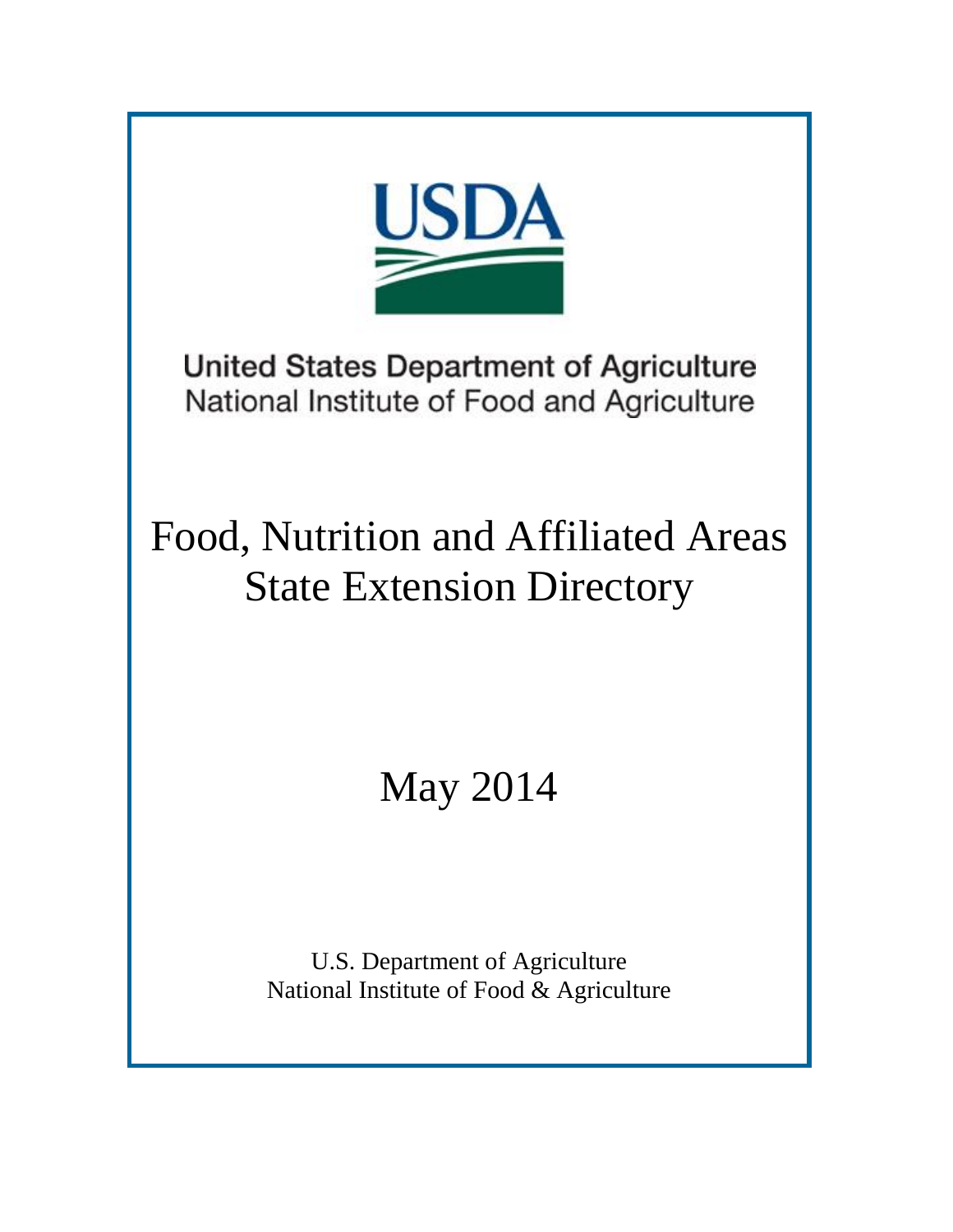

**United States Department of Agriculture**

Research, Education, and **Economics** 

National Institute of Food and Agriculture

1400 Independence Avenue SW Washington, DC 20250

TO: Extension Colleagues in Food, Nutrition, and Affiliated Areas

SUBJECT: Food, Nutrition, and Affiliated Areas State Extension Directory

The Institute of Food Safety and Nutrition in the National Institute of Food and Agriculture of the United States Department of Agriculture is pleased to make the **Food, Nutrition and Affiliated Areas State Extension Directory** available. This directory consists of extension professionals with leadership and statewide responsibility at Land-Grant institutions who are involved in food, nutrition, and affiliated or related areas.

The purpose of this directory is to promote communication and networking among extension professionals who work in related areas. Within the listing a key EFNEP contact or coordinator is listed for each university as well as at least one key SNAP-Ed contact (formerly FSNE contact) for each state. Individuals who are listed in this directory have been added to the FNEmail listserv.

To keep this directory as useful as possible, please send changes and comments to Sharon Porter, [sporter@nifa.usda.gov.](mailto:sporter@nifa.usda.gov) The changes will be incorporated for the 2015 directory. The most up-todate version of the **Food, Nutrition, and Affiliated Areas State Extension Directory** can be found on the NIFA Nutrition page [www.nifa.usda.gov/nutrition.cfm.](http://www.nifa.usda.gov/nutrition.cfm)

Dr. Jene Dary Love leas

Jane Clary Loveless, PhD, RN, MS, MCHES National Program Leader, Nutrition/Extension USDA, National Institute of Food and Agriculture Room 2322 800 9th St. SW Washington, DC 20024 Phone: 202-720-3891 Fax: 202-720-9366 [jclary@nifa.usda.gov](mailto:jclary@nifa.usda.gov)

National Institute of Food and Agriculture is an agency of the Department of Agriculture's Research, Education, and Economics mission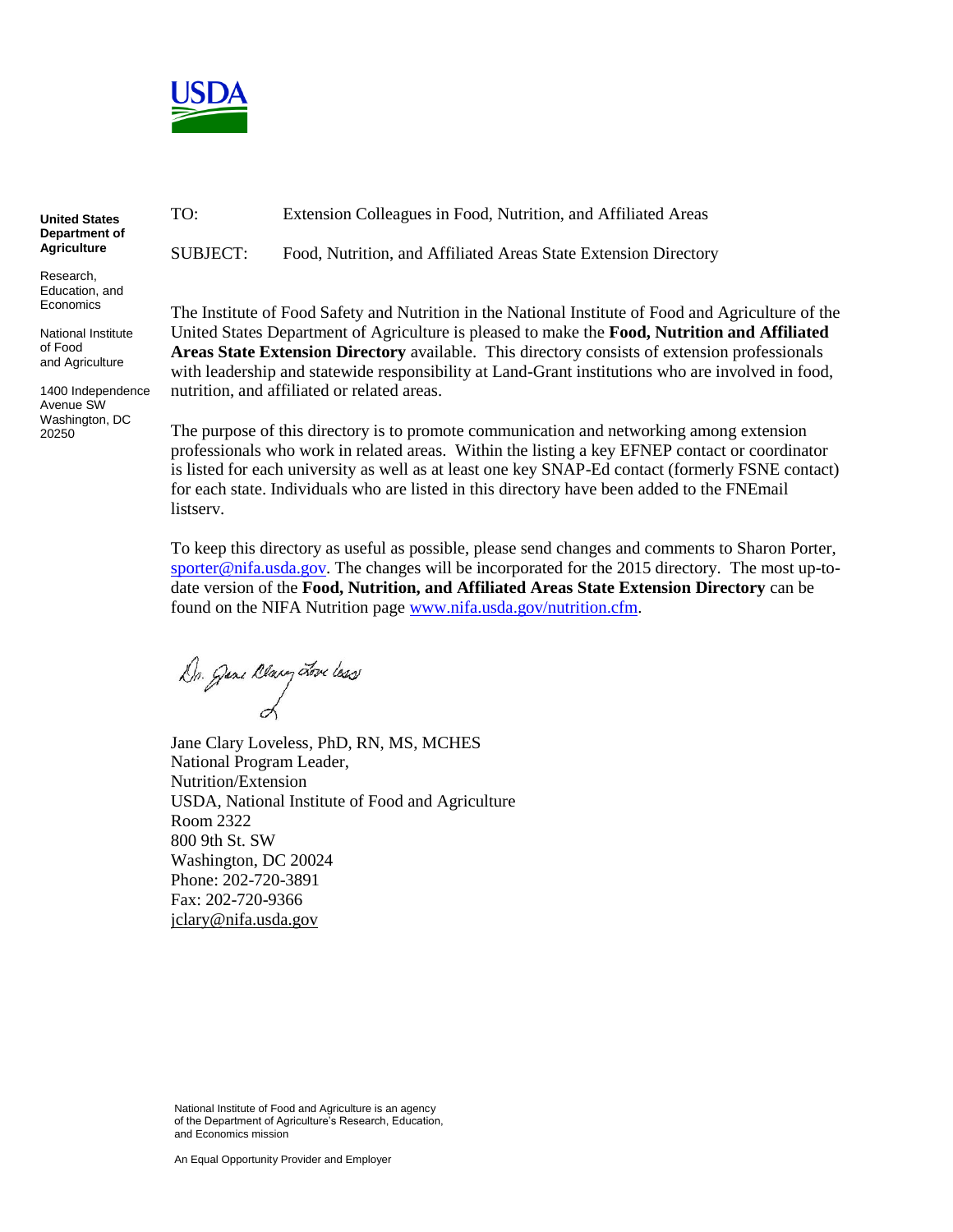# **NIFA Contacts**

## **Institute of Food Safety & Nutrition Contacts**

| <b>Holland, Robert</b> | <b>Deputy Director,</b>                                                          | 202-205-5700 | rholland@nifa.usda.gov   |
|------------------------|----------------------------------------------------------------------------------|--------------|--------------------------|
|                        | <b>Institute of Food Safety &amp; Nutrition</b><br><b>Administrative Officer</b> | 202-401-1865 |                          |
| Burke, Sarah           |                                                                                  |              | sburke@nifa.usda.gov     |
| Martin, Valerie        | Program Assistant Supervisor                                                     | 202-401-4329 | vmartin@nifa.usda.gov    |
| Gaskins, LaTracey      | <b>Head Secretary</b>                                                            | 202-205-0250 | lgaskins@nifa.usda.gov   |
| <b>Toombs, Dionne</b>  | <b>Director, Division of Nutrition</b>                                           | 202-401-2138 | dtoombs@nifa.usda.gov    |
| Blake, Stephanie       | Program Specialist                                                               | 202-720-6079 | sblake@nifa.usda.gov     |
| Chester, Deirdra       | <b>Applied Nutrition Research</b>                                                | 202-401-5178 | dnchester@nifa.usda.gov  |
| Chipman, Helen         | Food & Nutrition Education (EFNEP, SNAP-Ed)                                      | 202-720-8067 | hchipman@nifa.usda.gov   |
| Clary Loveless, Jane   | Nutrition/Extension                                                              | 202-720-3891 | jclary@nifa.usda.gov     |
| Ewing, Amanda          | Program Specialist                                                               | 202-720-2088 | aewing@nifa.usda.gov     |
| Millard, Kenneth       | Program Assistant                                                                | 202-401-1910 | kmillard@nifa.usda.gov   |
| Porter, Sharon         | Program Assistant                                                                | 202-401-2390 | sporter@nifa.usda.gov    |
| Singleton, Jan         | <b>Director, Division of Food Safety</b>                                         | 202-401-1954 | jsingleton@nifa.usda.gov |
| Brown, Meneca          | Program Assistant                                                                | 202-205-5878 | mbrown@nifa.usda.gov     |
| Caulfield, Lauren      | Program Assistant                                                                | 202-401-4929 | lcaulfield@nifa.usda.gov |
| Chen, Hongda           | Bioprocessing, Engineering & Nanotechnology                                      | 202-401-6497 | hchen@nifa.usda.gov      |
| James-Holly, Dawanna   | Program Specialist                                                               | 202-401-1950 | dholly@nifa.usda.gov     |
| Scott, William         | Program Assistant                                                                | 202-401-4640 | wscott@nifa.usda.gov     |
| Thurston, Jeanette     | Food Safety & Microbiology                                                       | 202-720-7166 | jthurston@nifa.usda.gov  |
| Walls, Isabel          | Epidemiology of Food Safety                                                      | 202-401-6357 | iwalls@nifa.usda.gov     |
| Williams, Jodi         | Food Safety                                                                      | 202-720-6145 | jwilliams@nifa.usda.gov  |

# **Other Food, Nutrition & Affiliated Area Contacts**

| Afele Faamuli, Saleia    | Alaska Native & Native Hawaiian Institutions; Nutrition | 202-720-0384  | sfaamuli@nifa.usda.gov     |
|--------------------------|---------------------------------------------------------|---------------|----------------------------|
|                          | & Health for Minority Serving Institutions; & Higher    |               |                            |
|                          | <b>Education in Insular Areas</b>                       |               |                            |
| Balsano, Aida            | Child and Family Development                            | 202-720-4436  | abalsano@nifa.usda.gov     |
| <b>Crocoll, Caroline</b> | Director, Division of Family & Consumer Sciences        | 202-720-4795  | ccrocoll@nifa.usda.gov     |
| Elrod, Brent             | Military & Veteran's Programs                           | 202-690-3468  | belrod@nifa.usda.gov       |
| Larew, Hiram             | <b>Director, Center for International Programs</b>      | 202-720-3801  | hlarew@nifa.usda.gov       |
| Lauxman, Lisa            | Director, Division of Youth & 4-H                       | 202-690-4568  | llauxman@nifa.usda.gov     |
| Le Menestrel, Suzanne    | Youth Development Research & Special Projects           | 202-720-2297  | slemenestrel@nifa.usda.gov |
| Montgomery, Sylvia       | Program Specialist                                      | 202-720-88551 | smontgomery@nifa.usda.gov  |
| Qureshi, Muquarrab       | <b>Deputy Director,</b>                                 | 202-720-5305  | mqureshi@nifa.usda.gov     |
|                          | <b>Institute of Youth, Family and Community</b>         |               |                            |
| Reeves, Cynthia          | Nutrition and Health                                    | 202-720-0742  | creeves@nifa.usda.gov      |
| Samuel, Beverly          | Housing & Community Living                              | 202-720-6059  | bsamuel@nifa.usda.gov      |
| Williams, Bonita         | <b>Vulnerable Populations</b>                           | 202-720-3566  | bwilliams@nifa.usda.gov    |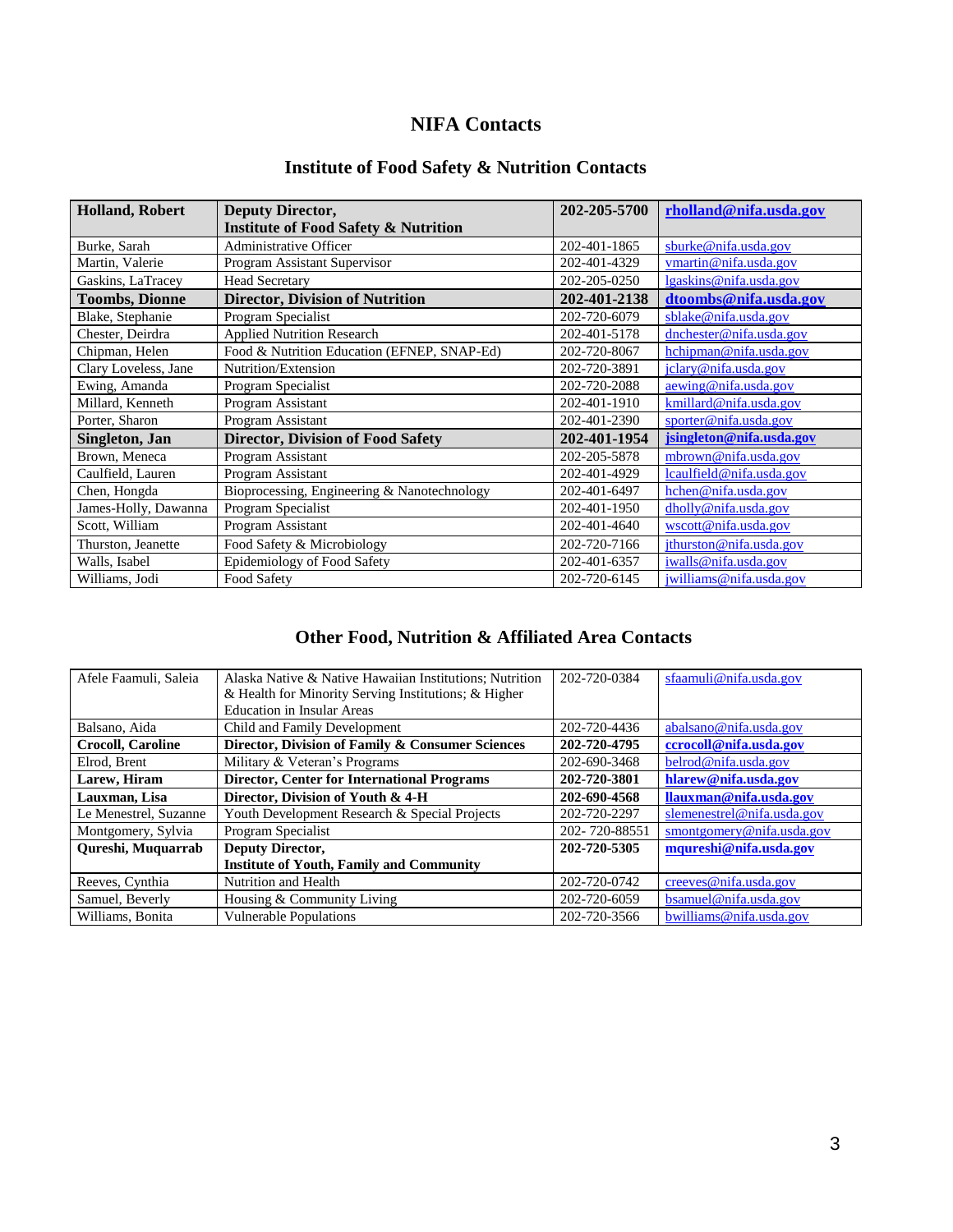### **Alabama**

#### **Dr. Donnie Love Cook**

Health and Nutrition Specialist *Alabama A&M University* P.O. Box 967 Normal, AL 35762

Office: 256-372-4983 Fax: 256-372-5840 Email: dcook@aces.edu

*EFNEP Coordinator SNAP-Ed Coordinator*

#### **Alabama**

**Ms. Jovita Lewis** Extension Specialist *Auburn University* Cooperative Extension System 701 Hall Street Greensboro, AL 36744

Office: 334-624-8710 Fax: 334-624-8807 Email: jones07@auburn.edu

*EFNEP Coordinator*

### **Alabama**

**Dr. Sondra Parmer** Program Coordinator, Nutrition Education Program *Auburn University* Alabama Cooperative Extension System 208 Duncan Hall Auburn University, AL 36849

Office: 334-844-2231 Fax: 334-844-2507 Email: parmesm@auburn.edu

*SNAP-Ed Coordinator*

### **Alabama**

**Dr. Barbara Struempler** Professor Program Leader for Nutrition Programs *Auburn University*

Alabama Cooperative Extension System 207 Duncan Hall Auburn University, AL 36849

Office: 334-844-2217 Cell: 334-750-9959 Fax: 334-844-2507 Email: struebj@auburn.edu

*SNAP-Ed Coordinator*

### **Alabama**

#### **Dr. Eunice A. Bonsi**

Associate Professor/State Program Leader College of Agriculture, Environment and Nutrition Sciences (CAENS) *Tuskegee University* Dept. of Food & Nutritional Sciences Cooperative Extension Program 203 Mary Starke Harper Hall Tuskegee, AL 36088

Office: 334-727-8816 Fax: 334-727-8268 Email: ebonsi@mytu.tuskegee.edu

*EFNEP Coordinator*

## **Alaska**

**Ms. Roxie Dinstel** Professor, Family Nutrition Program *University of Alaska - Fairbanks* Cooperative Extension Service P.O. Box 756180 Fairbanks, AK 99775

Office: 907-474-2426 Fax: 907-474-6885 Email: rrdinstel@alaska.edu

*EFNEP Coordinator SNAP-Ed Coordinator*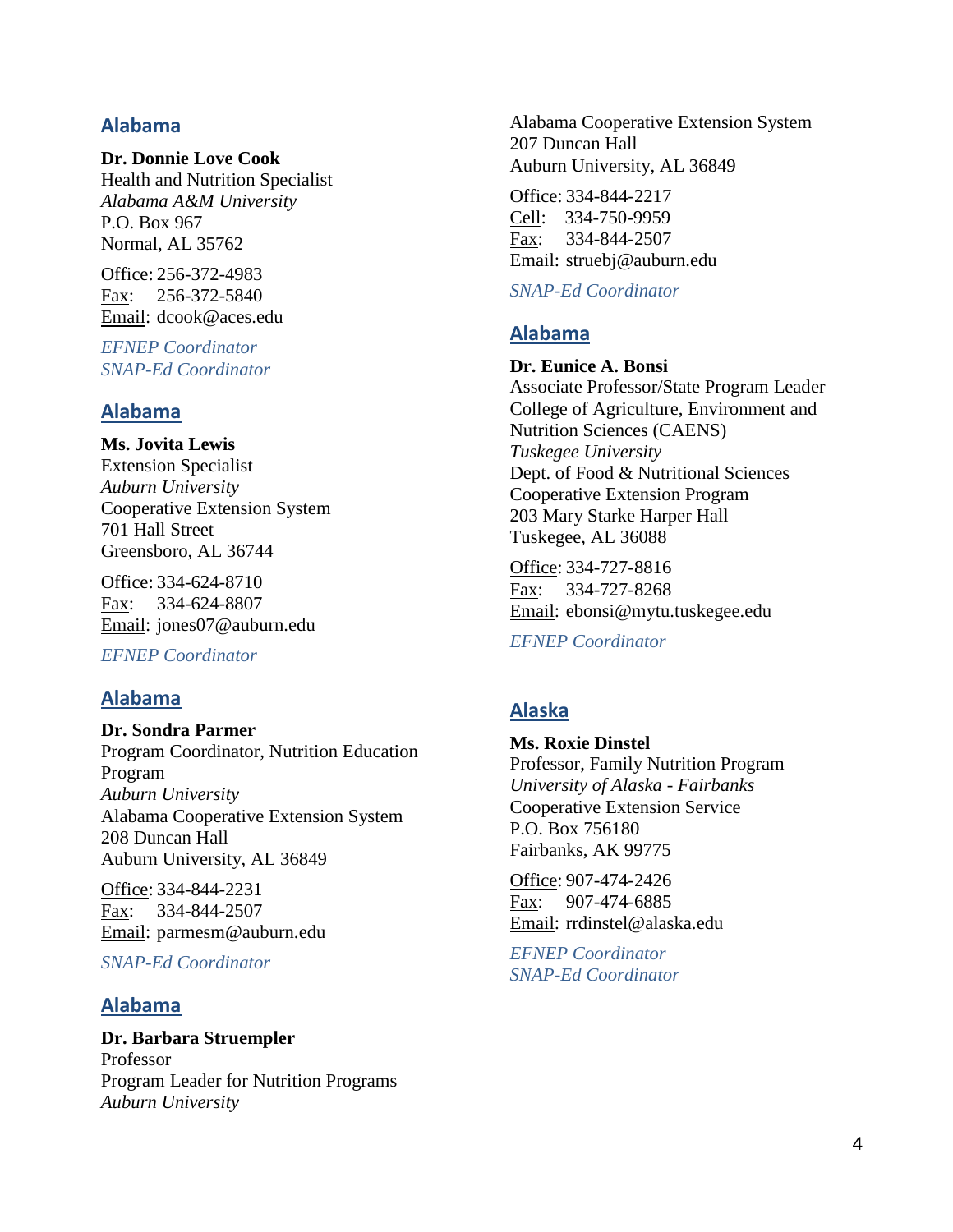## **Alaska**

**Ms. Helen Idzorek**

Coordinator, Family Nutrition Program UAF School of Natural Resources and Extension *University of Alaska - Fairbanks* Cooperative Extension Service P.O. Box 756180 Fairbanks, AK 99775

Office: 907-474-7930 Fax: 907-474-5139 Email: haidzorek@alaska.edu

*SNAP-Ed Coordinator*

### **American Samoa**

**Ms. Rebecca Fiame** F4HN-Field Supervisor *American Samoa Community College* Cooperative Extension Service P.O. Box 5319 Pago, AS 96799

Office: 684-699-1394 Fax: 684-699-4595 Email: refiame@yahoo.com

*EFNEP Coordinator*

## **Arizona**

### **Dr. Meg Bruening**

Assistant Professor *Arizona State University* School of Nutrition & Health Promotion Nutrition Program 500 North 3rd Street Phoenix, AZ 85004

Office: 602-827-2266 Fax: 602-827-2253 Email: meg.bruening@asu.edu

## **Arizona**

**Dr. Meg Bruening** Assistant Professor *Arizona State University* Nutrition Program 500 North 3rd Street Phoenix, AZ 85004

Office: 602-827-2266 Fax: 602-827-2253 Email: meg.bruening@asu.edu

## **Arizona**

**Dr. Kirk Astroth** Cooperative Extension Service *University of Arizona* Forbes Building Room 301 Tucson, AZ 85721

Office: 520-621-5308 Fax: 520-621-1314 Email:

## **Arizona**

**Dr. Nobuko (Kay) Hongu** Assistant Nutrition and Physical Activity Specialist *University of Arizona* Cooperative Extension Service Nutritional Sciences 309 Shantz Building, P.O. Box 210038 Tucson, AZ 85721

Office: 520-626-2085 Fax: 520-6261-9446 Email: hongu@email.arizona.edu

# **Arizona**

### **Dr. Linda Houtkooper**

Associate Director, Cooperative Extension Professor and Extension Specialist, Nutritional Sciences Department College of Agriculture and Life Sciences *University of Arizona* 301 Forbes Building P.O. Box 210036 Tucson, AZ 85721

Office: 520-621-5308 Fax: 520-621-1314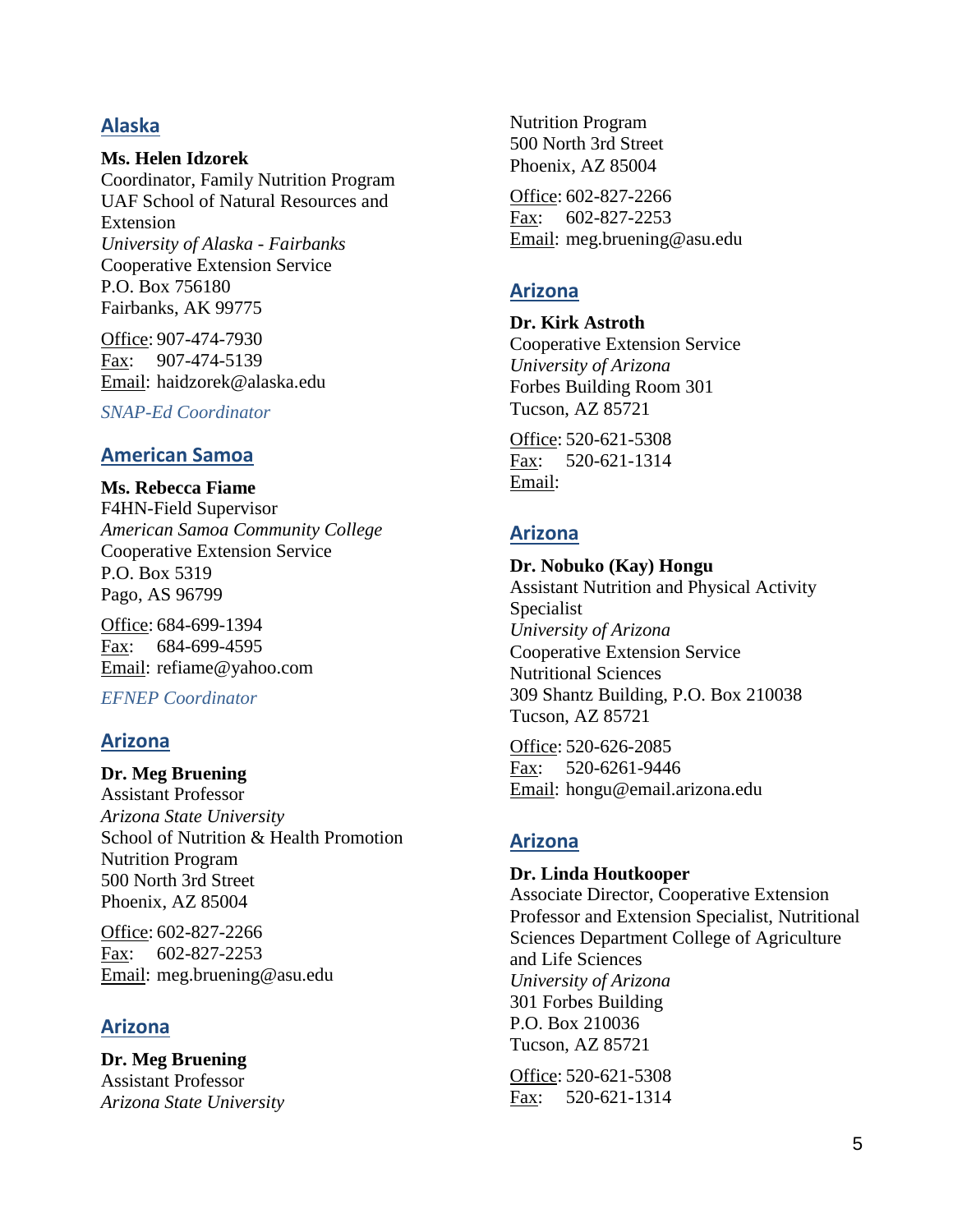Email: houtkoop@u.arizona.edu

#### **Arizona**

#### **Dr. Scottie Misner**

State EFNEP/SNAP-Ed Coordinator *University of Arizona* Cooperative Extension Service 309 Shantz Tucson, AZ 85721-0038

Office: 520-621-7123 Fax: 520-621-9446 Email: misner@ag.arizona.edu

*EFNEP Coordinator SNAP-Ed Coordinator*

### **Arkansas**

**Dr. Serena M. Fuller** Associate Professor, EFNEP, Food Safety and Food Preservation *University of Arkansas* Division of Agriculture Research and Extension 2301 South University Avenue Little Rock, AR 72204

Office: 501-671-2294 Fax: 501-671-2107 Email: sfuller@uaex.edu

*EFNEP Coordinator*

### **Arkansas**

#### **Ms. Amy McClelland** SNAP-Ed Program Manager *University of Arkansas* 2301 South University Avenue Room 301E P.O. Box 391 Little Rock, AR 72203

Office: 501-671-2333 Fax: 501-671-2294 Email: amcclelland@uaex.edu

*SNAP-Ed Coordinator*

### **Arkansas**

#### **Dr. Rosemary Rodibaugh**

Professor/Nutrition Specialist *University of Arkansas* Cooperative Extension Service - Division of Agriculture P.O. Box 391 Little Rock, AR 72203

Office: 501-671-2111 Fax: 501-671-2294 Email: rrodibaugh@uaex.edu

#### *SNAP-Ed Coordinator*

### **Arkansas**

**Dr. Anne Sortor** Associate Director - Family & Consumer **Sciences** *University of Arkansas* Cooperative Extension Service 2301 South University Avenue Little Rock, AR 72204

Office: 501-671-2109 Fax: 501-671-2107 Email: asortor@uaex.edu

## **Arkansas**

### **Dr. LaVona Traywick** Assistant Professor-Gerontology

*University of Arkansas* Cooperative Extension Service P.O. Box 391 2301 South University Avenue Little Rock, AK 72203

Office: 501-671-2027 Fax: 501-671-2294 Email: ltraywick@uaex.edu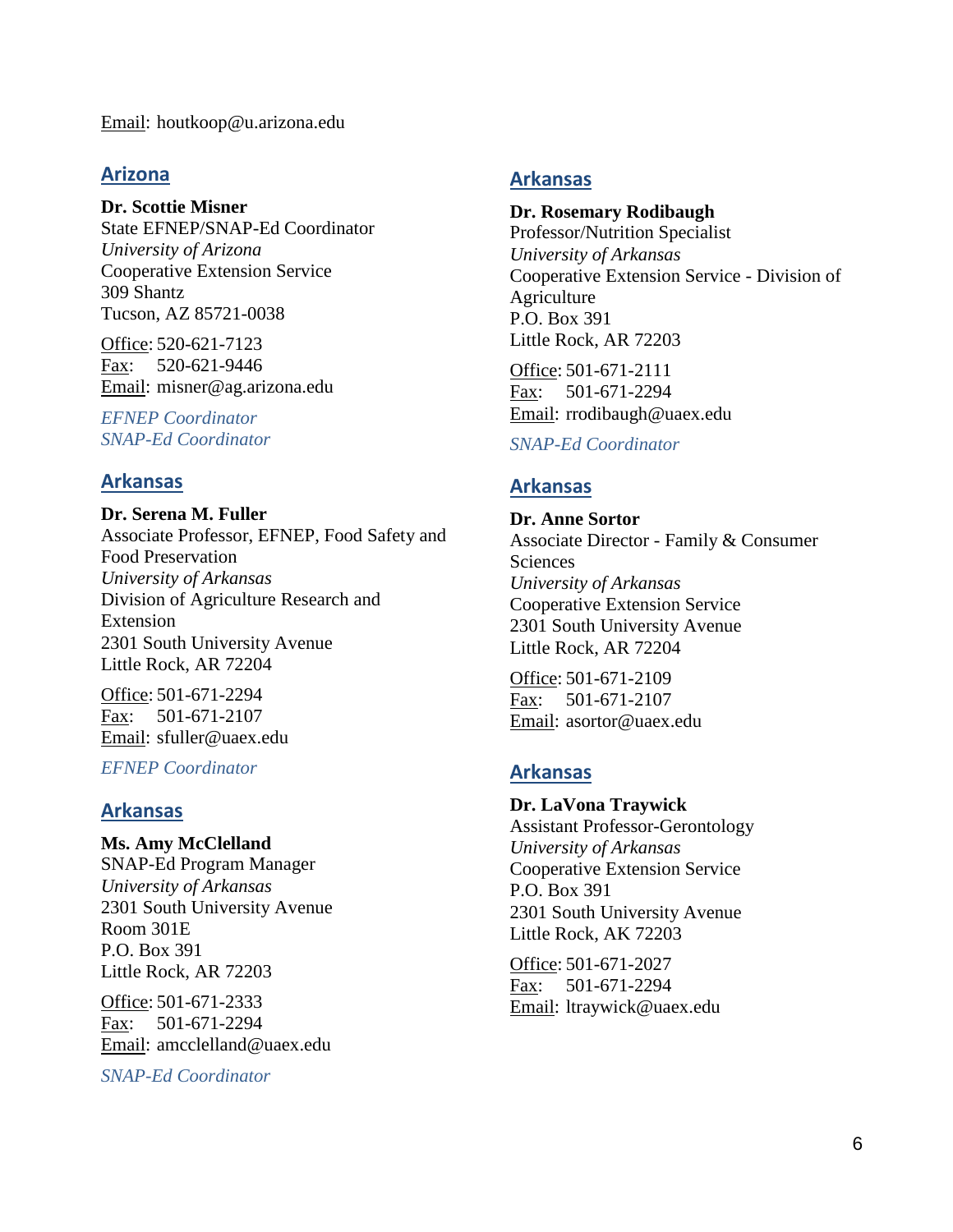## **Arkansas**

**Mrs. Easter H. Tucker** Program Director-EFNEP

*University of Arkansas at Pine Bluff* 1200 North University Drive Mail Slot 4966 Pine Bluff, AR 71601

Office: 870-575-7227 Fax: 870-575-4679 Email: tuckere@uapb.edu

*EFNEP Coordinator*

## **California**

**Dr. Virginia Chaidez** Evaluation Analyst UC CalFresh Nutrition Education Program State Office 1103 Meyer Hall One Shields Avenue Davis, CA 95616

Office: 530-754-7796 Fax: 530-752-1107 Main Office: 530-754-7794 Email: vachaidez@ucdavis.edu

# **California**

**Dr. Connie Schneider**

EFNEP Coordinator *University of California - ANR* Agriculture and Natural Resources Youth, Families and Communities 2801 Second Street Davis, CA 98618-7774

Office: 530-754-8518 Fax: 530-750-1334 Email: cschneider@ucanr.edu

*EFNEP Coordinator*

## **California**

**Dr. Patricia Crawford** Nutrition Specialist *University of California - Berkeley* Nutritional Science and Toxicology 119 Morgan Hall Berkeley, CA 94720

Office: 510-642-5572 Fax: 510-642-8206 Email: crawford@berkeley.edu

# **California**

### **Dr. Christine M. Bruhn**

Consumer Food Marketing Specialist *University of California - Davis* Food Science and Technology One Shields Ave. Davis, CA 95616

Office: 530-752-2774 Fax: 530-752-4759 Email: cmbruhn@ucdavis.edu

# **California**

**Mr. David Ginsburg** Director, UC CalFresh Nutrition Education *University of California - Davis* 1103 Meyer Hall One Shields Ave. Davis, CA 95616

Office: 530-752-0555 Cell: 916-712-6474 Fax: 530-752-1107 Email: dcginsburg@ucdavis.edu

# **California**

**Dr. Linda J. Harris** Food Safety Specialist *University of California - Davis* Food Science and Technology One Shields Ave. Davis, CA 95616

Office: 530-754-9485 Fax: 530-752-4759 Email: ljharris@ucdavis.edu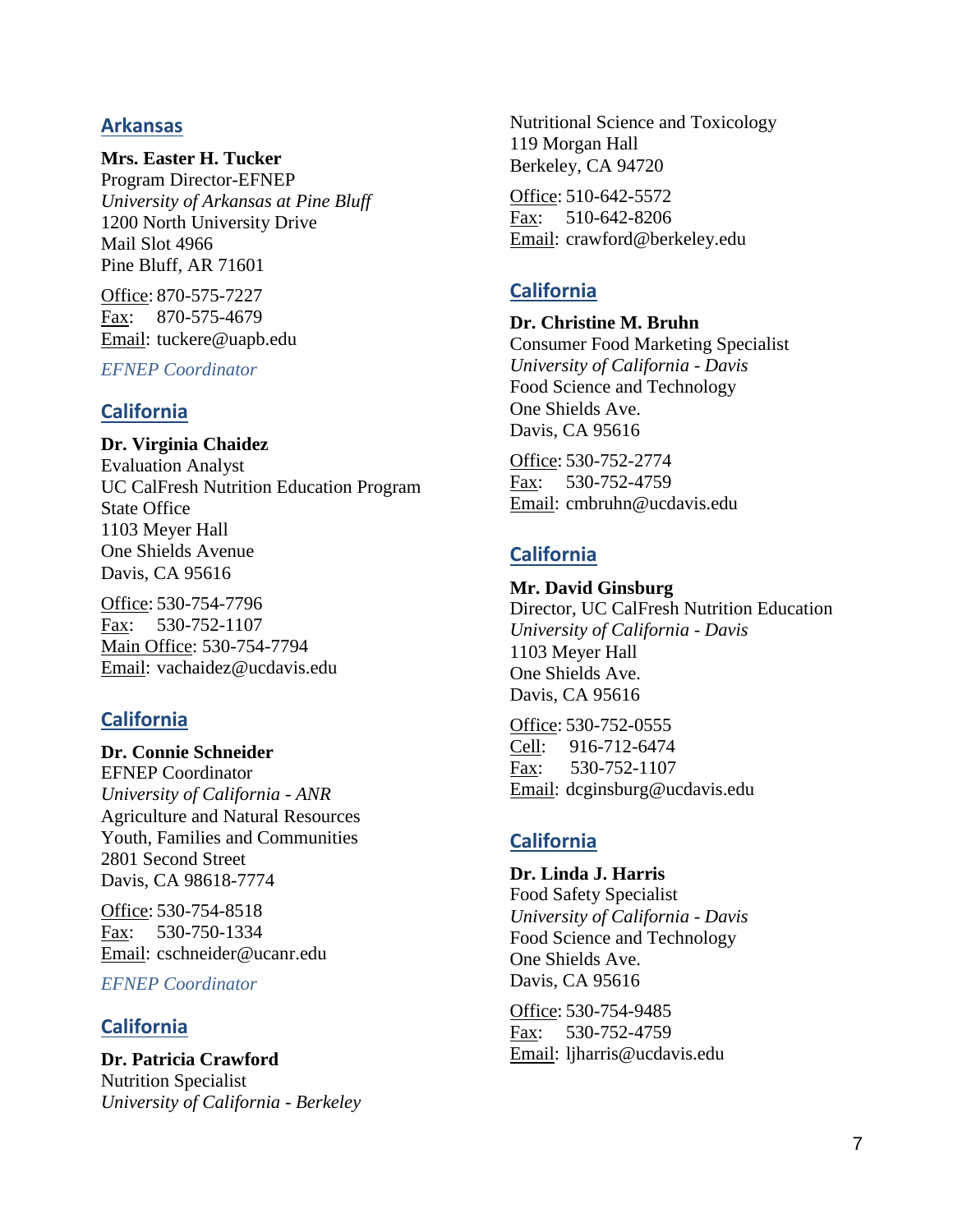## **California**

#### **Ms. Sharon Junge**

Active Statewide Director *University of California - Davis* One Shields Avenue Davis, CA 95616-8669

Office: 530-754-8518 Fax: Email: skunge@ucdavis.edu

## **California**

### **Dr. Marilyn S. Townsend**

Nutrition Education Specialist *University of California - Davis* Department of Nutrition One Shields Ave., 3150 Meyer Hall Davis, CA 95616

Office: 530-754-9222 Fax: 530-752-7588 Email: mstownsend@ucdavis.edu

## **California**

**Dr. Carl Winter** Toxicology Specialist *University of California - Davis* Food Science and Technology One Shields Ave. Davis, CA 95616

Office: 530-752-5448 Fax: 530-752-4759 Email: ckwinter@ucdavis.edu

## **California**

#### **Dr. Sheri Zidenberg-Cherr**

Nutrition Science Specialist *University of California - Davis* Department of Nutrition One Shields Ave. Davis, CA 95616

Office: 530-752-3387 Fax: 530-752-8966 Email: sazidenbergcherr@ucdavis.edu

## **Colorado**

#### **Dr. Susan Baker**

Associate Professor, EFNEP Coordinator, PI-SNAP-Ed *Colorado State University* Food Science and Human Nutrition Room 102-B Gifford Building Fort Collins, CO 80523-1571

Office: 970-491-5798 Fax: 970-491- 8729 Email: susan.baker@colostate.edu

*EFNEP Coordinator SNAP-Ed Coordinator*

## **Colorado**

**Dr. Laura Bellows** Assistant Professor and Extension Specialist *Colorado State University* Department of Food Science & Human Nutrition Room 107 Gifford Building Fort Collins, CO 80523-1571

Office: 970-491-1305 Fax: 970-491-7282 Email: Laura.bellows@colostate.edu

# **Colorado**

**Dr. Marisa Bunning** Associate Professor *Colorado State University* Food Science and Human Nutrition Room 200 Gifford Building Fort Collins, CO 80523

Office: 970-491-7180 Fax: 970-491-7252 Email: marisa.bunning@colostate.edu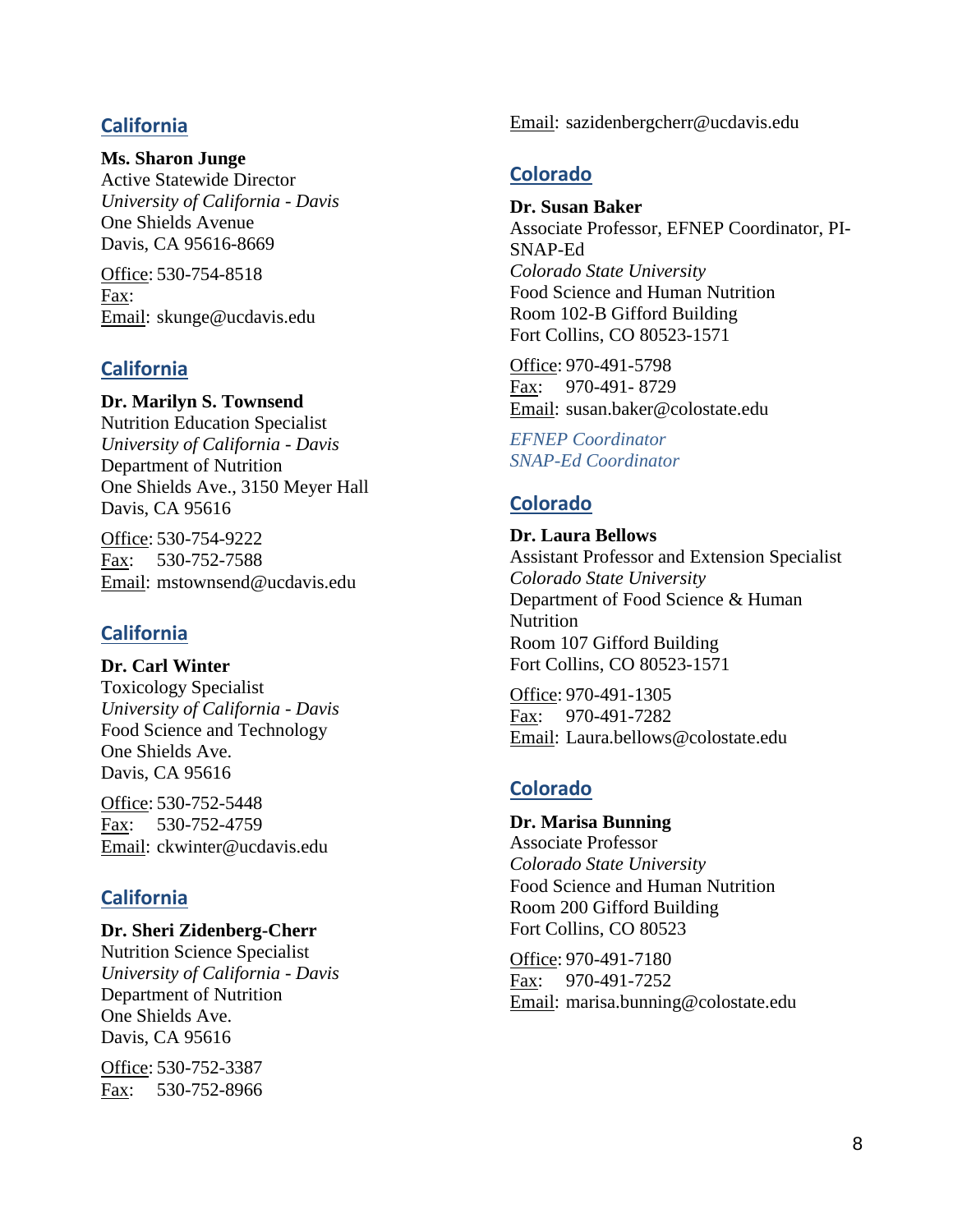## **Colorado**

**Ms. Jessica Haas** Extension Specialist-Nutrition and Health *Colorado State University* Food Science and Human Nutrition Room 244 Gifford Building Fort Collins, CO 80523

Office: 970-491-2404 Fax: 970-491-7252 Email: Jessica.hass@colostate.edu

## **Colorado**

#### **Ms. Kathryn (Katie) Rogers McGirr**

Research Associate-EFNEP *Colorado State University* Food Science and Human Nutrition Room 102-C Gifford Building Fort Collins, CO 80523

Office: 970-491-3642 Fax: 970-491-8729 Email: kathryn.mcgirr@colostate.edu

## **Colorado**

**Ms. Mary Schroeder** Associate Extension Specialist-Food Safety *Colorado State University* Food Science and Human Nutrition Room 200 Gifford Building Fort Collins, CO 80523-1571

Office: 970-491-7335 Fax: 970-491-7252 Email: mary.schroeder@colostate.edu

## **Colorado**

#### **Ms. Elisa Shackelton**

Extension Assistant *Colorado State University* Food Science and Human Nutrition 202 Gifford Building, Fort Collins, CO 80523-1571

Office: 970-491-7334

Fax: 970-491-7252 Email: Elisa.Shackelton@colostate.edu

## **Colorado**

### **Dr. Michelle Vineyard**

Extension Specialist, Nutrition Programs **Director** *The University of Tennessee* University of Tennessee Extension 2621 Morgan Circle 119 Morgan Hall Knoxville, TN 37919

Office: 865-974-8714 Fax: 865-974-3234 Email: mvineyar@utk.edu

*EFNEP Coordinator*

## **Commonwealth of Northern Mariana Islands**

#### **Ms. Patricia Coleman**

Nutrition and Health Program Team Leader/EFNEP Coordinator *Northern Marianas College* Cooperative Research, Extension, and Education Service P.O. Box 501250 Saipan, MP 96950

Office: 670-234-3690 x1703 Fax: 670-234-0054 Email: patricia.coleman@marianas.edu

*EFNEP Coordinator*

# **Commonwealth of Northern Mariana Islands**

#### **Mr. Ross Manglona**

**Director** *Northern Marianas College* Cooperative State Extension P.O. Box 1250 Saipan, MP 66950

Office: 670-231-9029 x1709 Fax: 670-234-0054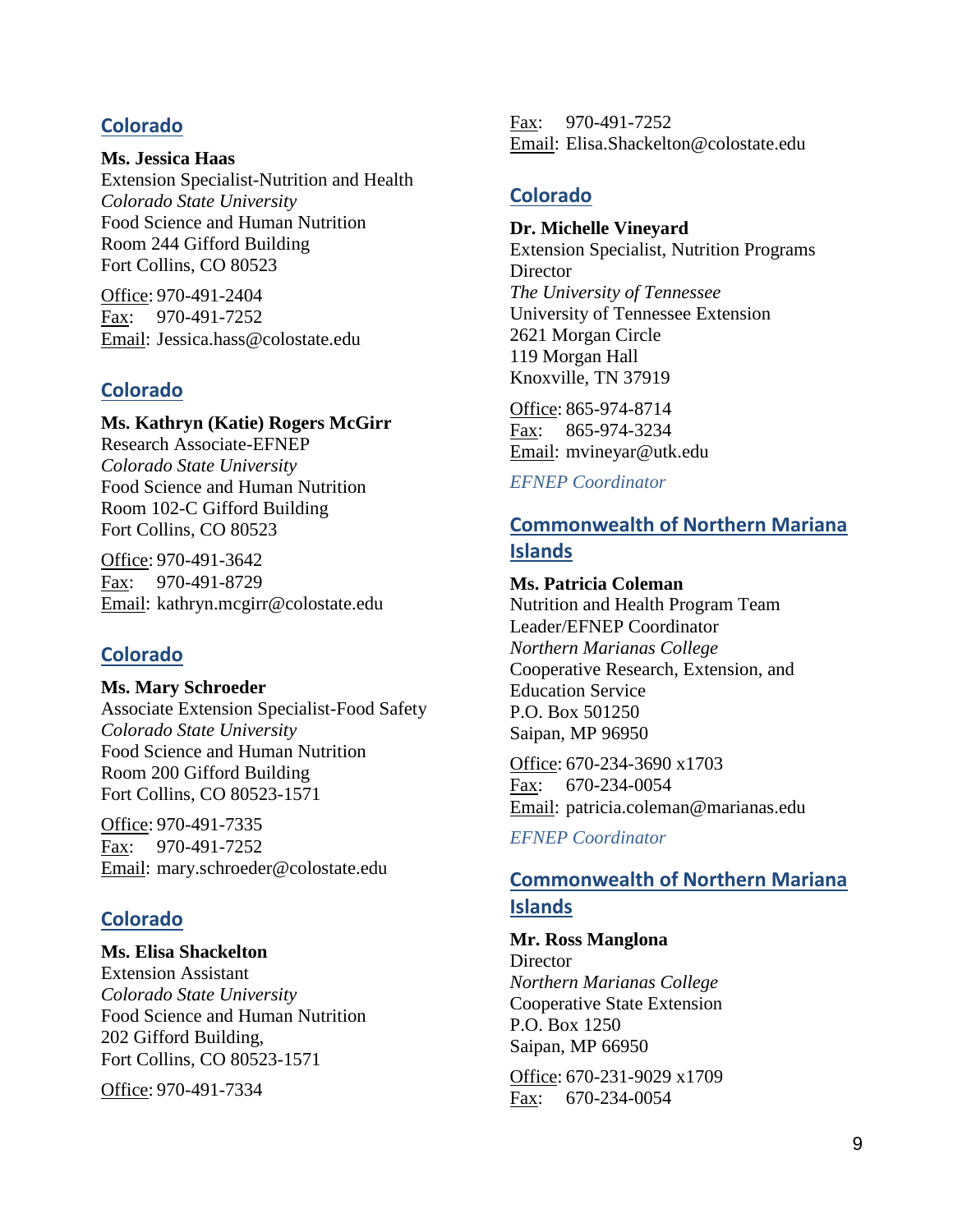Email: rossm@nmcnet.edu

### **Connecticut**

**Ms. Linda Drake**

Nutritionist & EFNEP Director *University of Connecticut* Department of Nutritional Sciences Cooperative Extension System 3624 Horsebarn Road Extension Storrs, CT 06269-4017

Office: 860-486-1783 Fax: 860-486-3674 Email: Linda.Drake@uconn.edu

*EFNEP Coordinator*

## **Connecticut**

**Ms. Valerie B. Duffy** Professor, Allied Health Sciences *University of Connecticut* College of Agriculture and Natural Resources 358 Mansfield Road Box U-101 Storrs, CT 06269-2101

Office: 860-486-1997 Fax: 860-486-5375 Email: valerie.duffy@uconn.edu

### *SNAP-Ed Coordinator*

## **Connecticut**

### **Dr. Mike O'Neill**

Associate Dean, Outreach Education and Public Service Associate Director *University of Connecticut* Uconn Extension University of Connecticut College of Agriculture and Natural Resources 1376 Storrs Road, Unit 4036 Storrs, CT 06269

Office: 860-486-6270 Fax: 860-486-0264 Email: mp.oneill@uconn.edu

## **Connecticut**

### **Ms. Umekia Taylor**

Associate Cooperative Extension Educator in Residence *University of Connecticut* College of Agricullture and Natural Resources N. Haven Co. Extension Center 305 Skiff Street New Haven, CT 06463

Office: 203-407-3169 Fax: 203-407-3176 Email: umekia.taylor@uconn.edu

## **Connecticut**

#### **Ms. Diane Wright Hirsch**

Extension Educator/Food Safety *University of Connecticut* New Haven Co. Extension Center 305 Skiff Street North Haven, CT 06473

Office: 203-407-3163 Fax: 203-407-3176 Email: diane.hirsch@uconn.edu

# **Connecticut**

**Ms. Donna Zigmont** Program Director; SNAP-Ed *University of Connecticut* College of Agriculture and Natural Resources Department of Allied Health Sciences 358 Mansfield Road Storrs, CT 06269

Office: 860-486-0007 Fax: 860-486-5375 Email: donna.zigmont@uconn.edu

*SNAP-Ed Coordinator*

## **Delaware**

**Ms. Donna P. Brown** Family Life Agent *Delaware State University* Cooperative Extension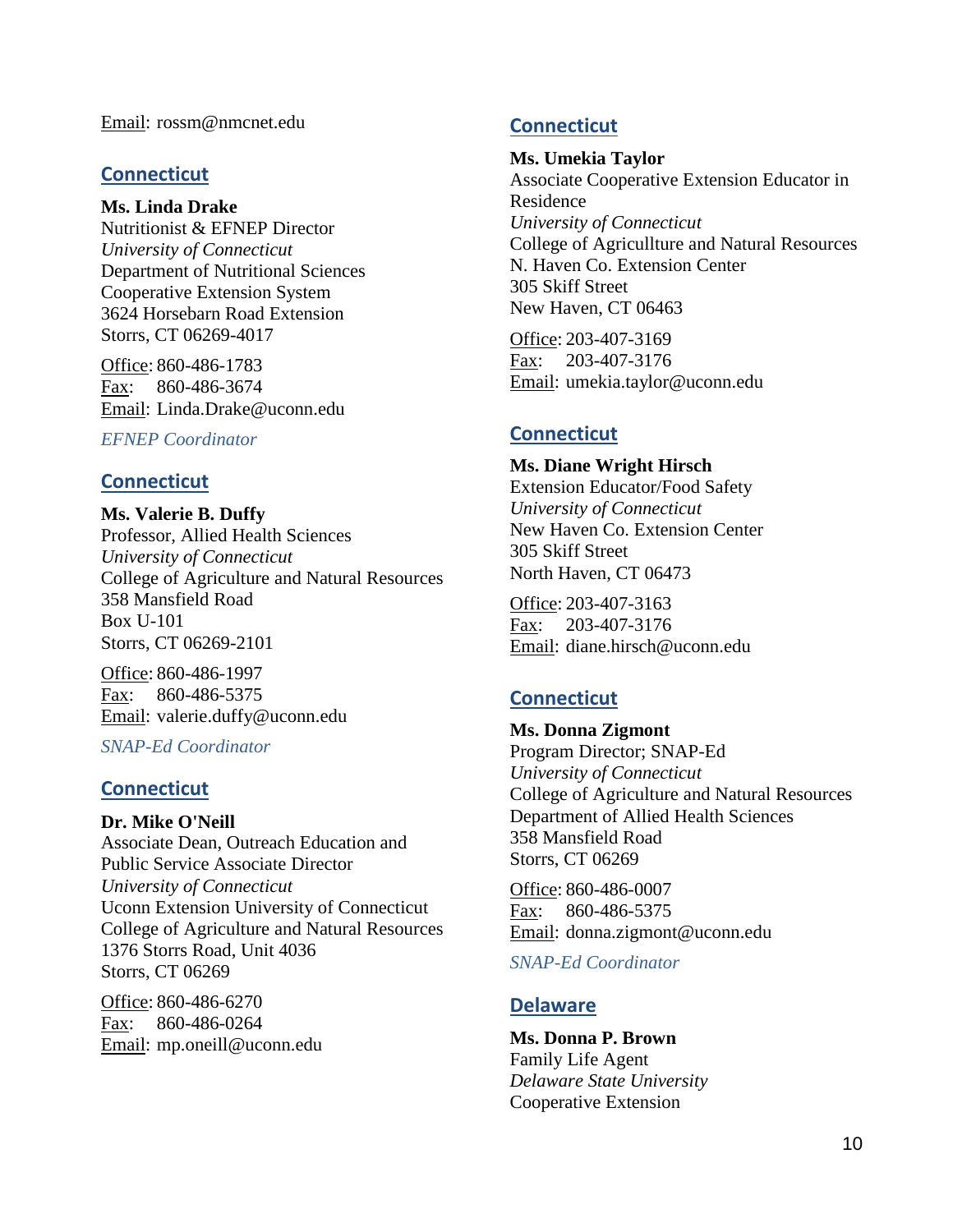1200 N. DuPont Highway Dover, DE 19901

Office: 302-857-6433 Fax: 302-857-6430 Email: dobrown@desu.edu

*EFNEP Coordinator*

## **Delaware**

#### **Dr. Sue Snider**

Professor *University of Delaware* Animal and Food Sciences 043 Townsend Hall Newark, DE 19716

Office: 302-831-2524 Fax: 302-831-2822 Email: snider@udel.edu

*EFNEP Coordinator SNAP-Ed Coordinator*

## **District of Columbia**

**Dr. Lillie Monroe-Lord**

Director for the Center for Nutrition Diet and Health *University of the District of Columbia* Cooperative Extension Service 4200 Connecticut Avenue, N.W. Bldg. 44 Room 200-01 Washington, DC 20008

Office: 202-274-7125 Fax: 202-274-7130 Email: lmonroelord@udc.edu

*EFNEP Coordinator*

# **Florida**

## **Mrs. Lue Jolly**

EFNEP Coordinator *Florida A&M University* Cooperative Extension Service 215 Perry-Paige Building, South Tallahassee, FL 32307

Office: 850-412-5250

Fax: 850-561-2151 Email: lue.jolly@famu.edu

*EFNEP Coordinator*

# **Florida**

#### **Dr. Linda B. Bobroff**

Professor, Foods and Nutrition *University of Florida* Cooperative Extension Service 3026 McCarty Hall D, P.O. Box 110310 Gainesville, FL 32611

Office: 352-273-3521 Fax: 352-392-8196 Email: bobroff@ufl.edu

# **Florida**

**Dr. Wendy Dahl** Assistant Professor, Nutrition, Food Science and Human Nutrition *University of Florida* Cooperative Extension Service 207 FSHN Bldg P.O. Box 110370 Gainesville, FL 32611

Office: 352-392-1991 ext 224 Fax: 352-392-8594 Email: wdahl@ufl.edu

# **Florida**

**Ms. Kimberly Klinger** Program Coordinator FNP/EFNEP *University of Florida* Family, Youth and Community Sciences Cooperative Extension Service 1408 Sable Palm Drive P.O. Box 110320 Gainesville, FL 32611-0320

Office: 352-273-3555 Fax: 352-392-6705 Email: kimby@ufl.edu

*EFNEP Coordinator SNAP-Ed Coordinator*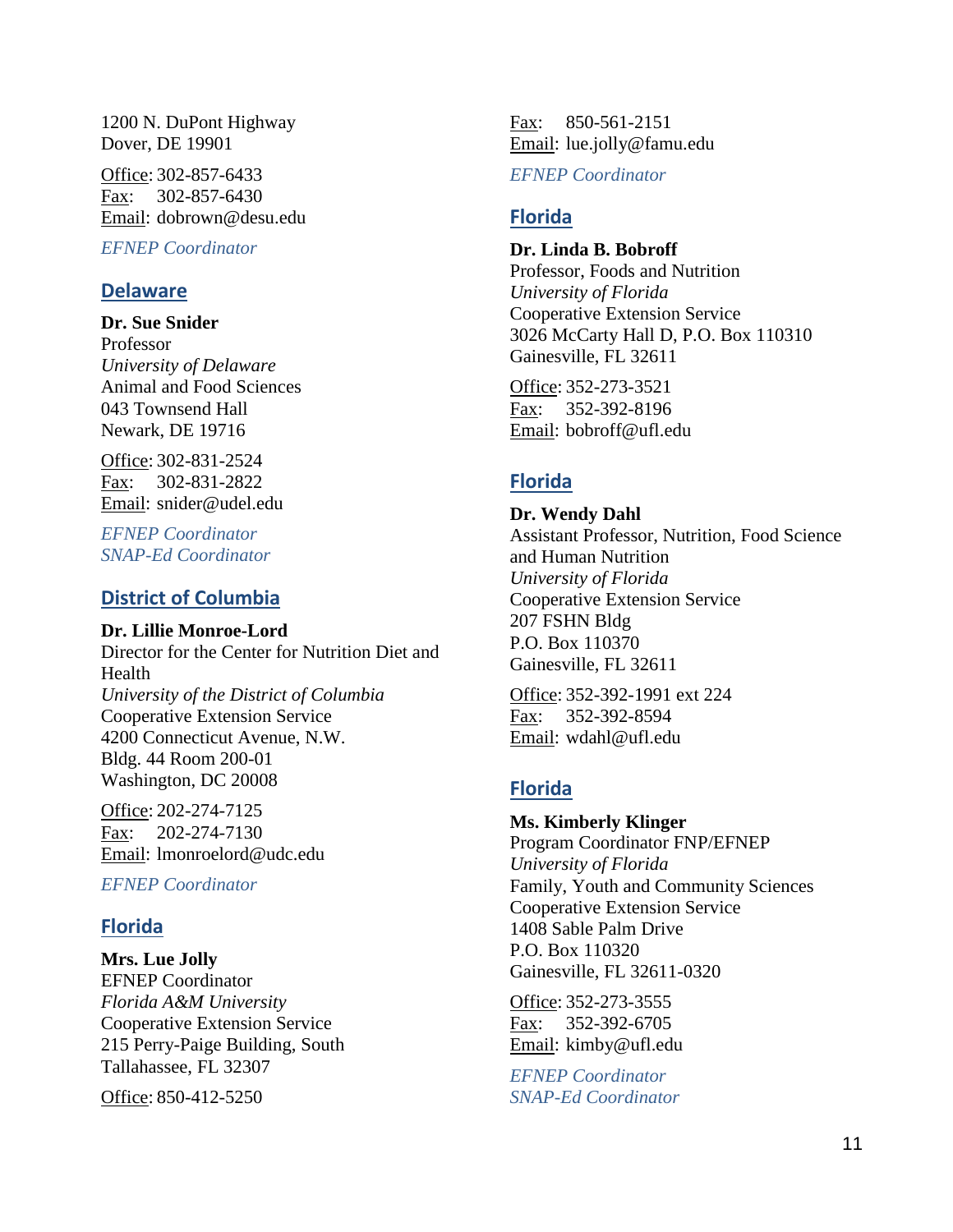## **Florida**

#### **Dr. Karla P. Shelnutt**

Assistant Professor, Nutrition *University of Florida* Cooperative Extension Service 3038 McCarty Hall D, P.O. Box 110310 Gainesville, FL 32611

Office: 352-273-3535 Fax: 352-392-8196 Email: kpagan@ufl.edu

## **Florida**

**Dr. Amarat (Amy) Simonne** Professor, Food Safety and Quality *University of Florida* Cooperative Extension Service 3025 McCarty Hall D, P.O. Box 110310 Gainesville, FL 32611

Office: 352-273-3536 Fax: 352-392-8196 Email: asim@ufl.edu

# **Florida**

**Dr. Jennifer Walsh** Assistant in FNP & EFNEP *University of Florida* Cooperative Extension Service 2029 McCarthy Hall D P.O. Box 110310 Gainesville, FL 32611

Office: 352-273-2798 Fax: 352-392-6705 Email: jenniferwalsh@ufl.edu

## **Georgia**

**Ms. Kena Torbert** Extension Family Life Specialist *Fort Valley State University* P.O. Box 4061 Fort Valley, GA 31030

Office: 478-825-6573

Fax: 478-825-6299 Email: torbertk@fvsu.edu

*EFNEP Coordinator*

## **Georgia**

#### **Dr. Elizabeth L. Andress**

Professor and Extension Food Safety Specialist *University of Georgia* Cooperative Extension Service 208 Hoke Smith Annex Athens, GA 30602

Office: 706-542-3773 Fax: 706-542-1979 Email: eandress@uga.edu

# **Georgia**

**Ms. Connie Crawley** Extension Nutrition and Health Specialist *University of Georgia* Cooperative Extension Service 202 Hoke Smith Annex Athens, GA 30602

Office: 706-542-3773 Fax: 706-542-1979 Email: ccrawley@uga.edu

# **Georgia**

**Dr. Vanessa da Silva** Temporary Assistant Professor *University of Georgia* Cooperative Extension 203 Hoke Smith Annex Athens, GA 30602

Office: 706-542-0541 Fax: 706-542-1979 Email: vdasilva@uga.edu

*EFNEP Coordinator*

# **Georgia**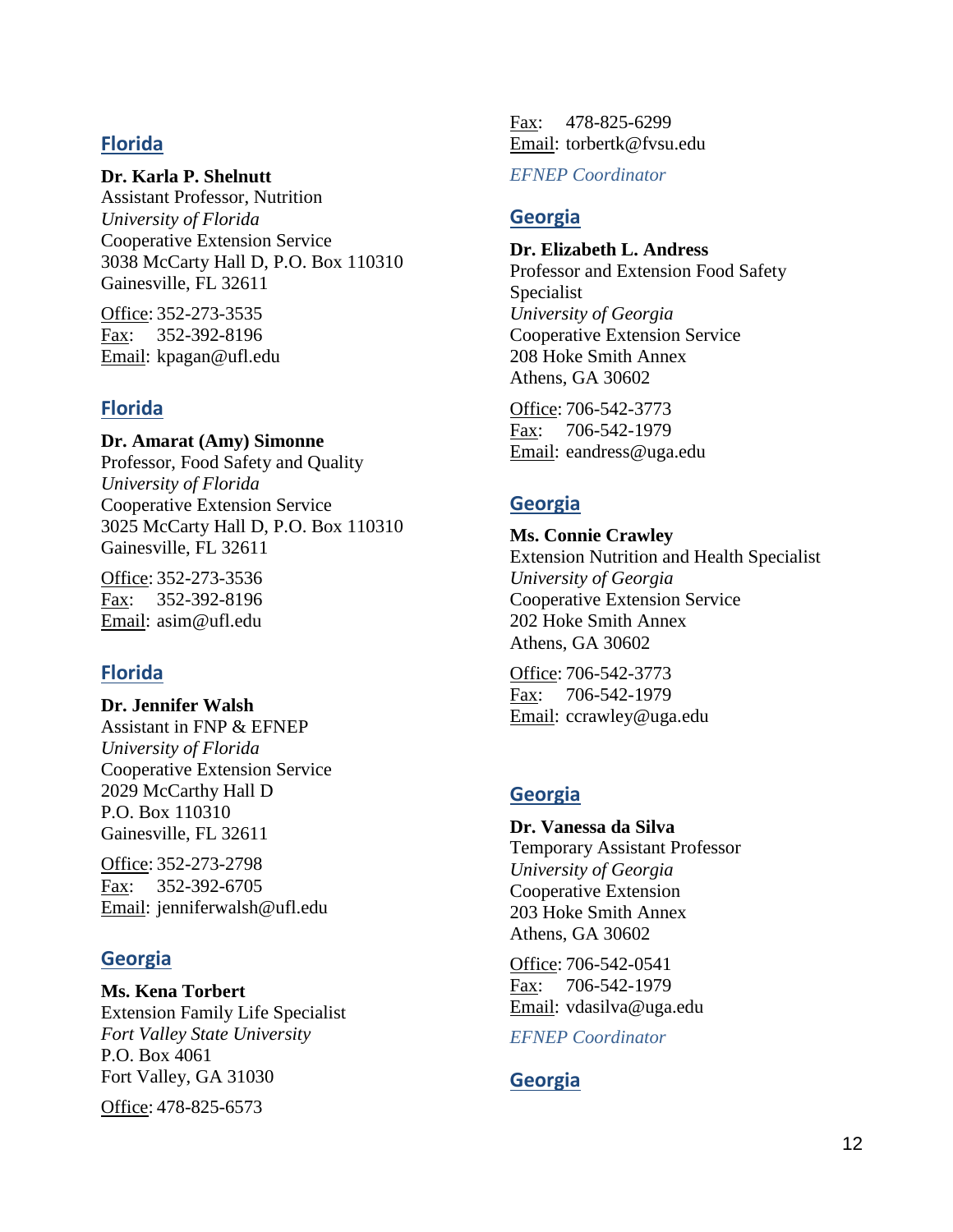#### **Dr. Judy Harrison**

Extension Foods Specialist *University of Georgia* Cooperative Extension Service 204 Hoke Smith Annex Athens, GA 30602

Office: 706-542-3773 Fax: 706-542-1979 Email: judyh@uga.edu

### **Guam**

### **Ms. Clarissa Barcinas**

SNAP-Ed Coordinator *University of Guam* Consumer Family Science Unit UOG Station Mangilao, GU 96923

Office: 671-735-2025 Fax: 971-734-4222 Email: csnbarcinas@guam.uog.edu

*SNAP-Ed Coordinator*

### **Guam**

**Dr. Rachael T. Leon Guerrero** Nutrition Extension Faculty *University of Guam* College of Natural and Applied Sciences UOG Station

CNAS Bldg., Rm. 113C Mangilao, GU 96923

Office: 671-735-2026 Fax: 671-734-4222 Email: rachaeltlg@uguam.uog.edu

*EFNEP Coordinator SNAP-Ed Coordinator*

### **Guam**

**Dr. Lee S. Yudin** Dean, College of Natural and Applied **Sciences** Director, Western Pacific Tropical Research Center and Guam Cooperative Extension *University of Guam* UOG Station Mangilao, GU 96923

Office: 671-735-2000 Fax: 671-734-6842 Email: lyudin@uog9.uog.edu

## **Hawaii**

## **Ms. Naomi Kanehiro**

State Director, Lifeskills in Food Education-Integrated & Intergenerational (EFNEP & SNAP-Ed) *University of Hawaii at Manoa* Cooperative Extension Service 1955 East-West Road AgSci 306 Honolulu, HI 96822

Office: 808-956-4124 Fax: 808-956-6457 Email: nkanehir@hawaii.edu

*EFNEP Coordinator SNAP-Ed Coordinator*

## **Hawaii**

### **Ms. Laura Jean Kawamura**

Extension Educator *University of Hawaii at Manoa* Cooperative Extension Service 3060 Eiwa St., Ste. 210 Lihue, HI 96766

Office: 808-274-3473 Fax: 808-274-3474 Email: ljk@hawaii.edu

## **Hawaii**

**Ms. Julia M.K. Zee**

Extension Educator, State Extension Nutrition and Health Program Leader *University of Hawaii at Manoa* Cooperative Extension Service 875 Komohana St.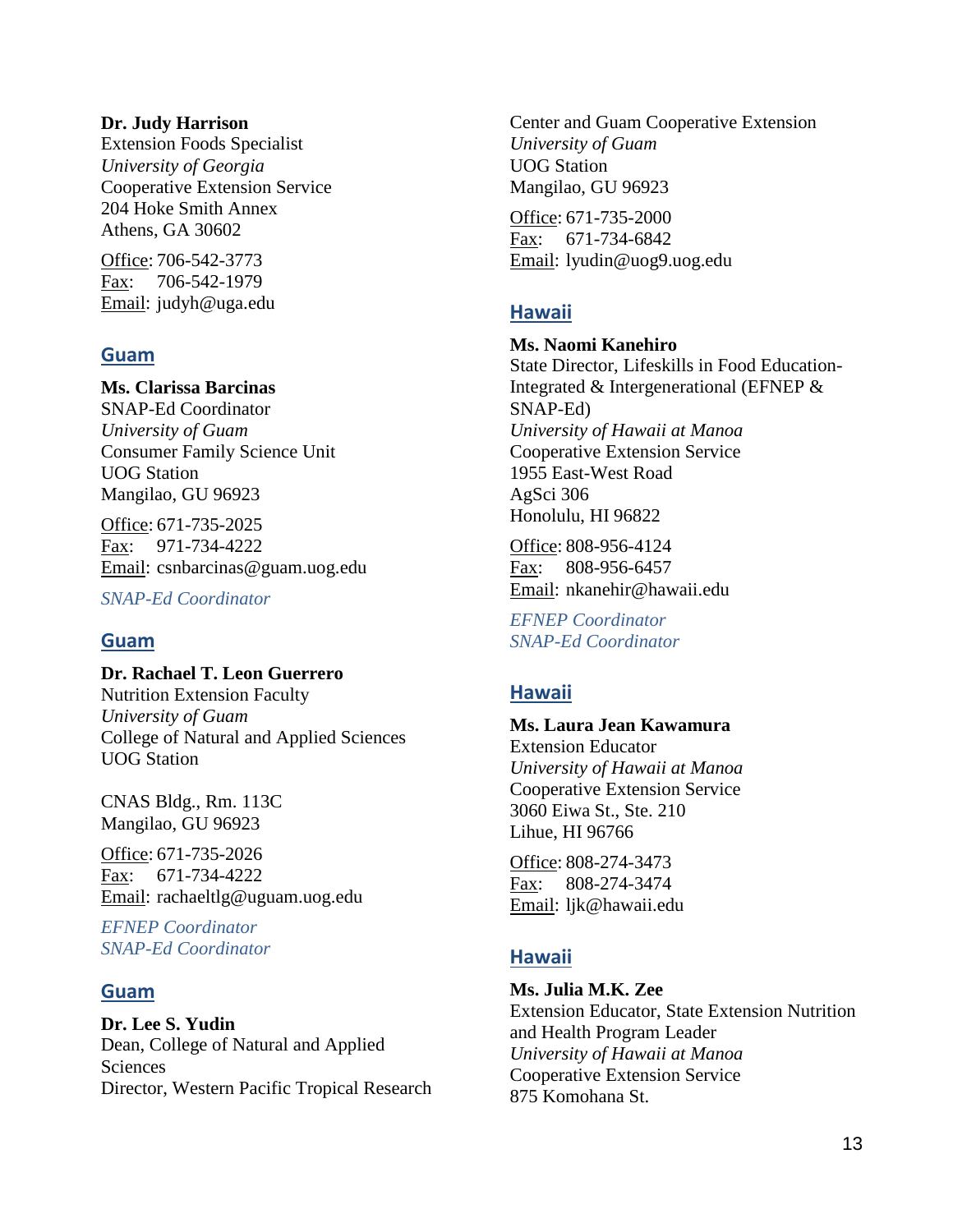Hilo, HI 96720

Office: 808-981-5199 ext. 2112 Fax: 808-981-5211 Email: zee@hawaii.edu

# **Idaho**

**Dr. Martha Raidl**

Pprofessor and Extension Nutrition Education Specialist *University of Idaho* University Extension 322 East Front Street, Suite 180 Boise, ID 83702

Office: 208-364-4056 Fax: 208-364-4035 Email: mraidl@uidaho.edu

# **Idaho**

**Ms. Charlene Byington** EFNEP Contact *University of Idaho - Extension* Cooperative Extension Service 10560 Fairgrounds Rd. Bldg. A Pocatello, ID 83202

Office: 208-236-7318 Fax: 202-236-7316 Email: byington@uidaho.edu

*EFNEP Coordinator*

# **Idaho**

**Ms. Kristin Hansen** Program Coordinator, Family & Consumer **Sciences** 

*University of Idaho - Extension* P.O. Box 443183 Moscow, ID 83844-3183

Office: 208-885-6872 Fax: 208-885-5751 Email: khansen@uidaho.edu

*SNAP-Ed Coordinator*

## **Idaho**

## **Dr. Paul F. McCawley**

Associated Director and Professor *University of Idaho - Extension* College of Agriculture 875 Perimieter Drive MS 2338 Moscow, ID 83844-2338

Office: 208-885-5883 Fax: 208-885-6654 Email: mccawley@uidaho.edu

# **Illinois**

**Ms. Gretchen L. Hofing** Steps to Health-SNAP-Ed Program Coordinator Department of Youth, Family and Community **Sciences** *North Carolina State University* North Carolina Cooperative Extension Service North Carolina State University, Campus Box 7605 516 Brickhaven Drive Raleigh, NC 27695

Office: 919-515-9141 Fax: 919-513-4472

## *SNAP-Ed Coordinator*

# **Illinois**

### **Dr. Karen Chapman-Novakofski**

Professor and Extension Specialist Department of Food Science and Human **Nutrition** *University of Illinois* 343 Bevier Hall 905 S. Goodwin Avenue Urbana, IL 61801

Office: 217-244-2852 Email: kmc@illinois.edu

# **Illinois**

**Dr. Karen Chapman-Novakofski, RD, LDN** Professor and Extension Specialist *University of Illinois - Extension*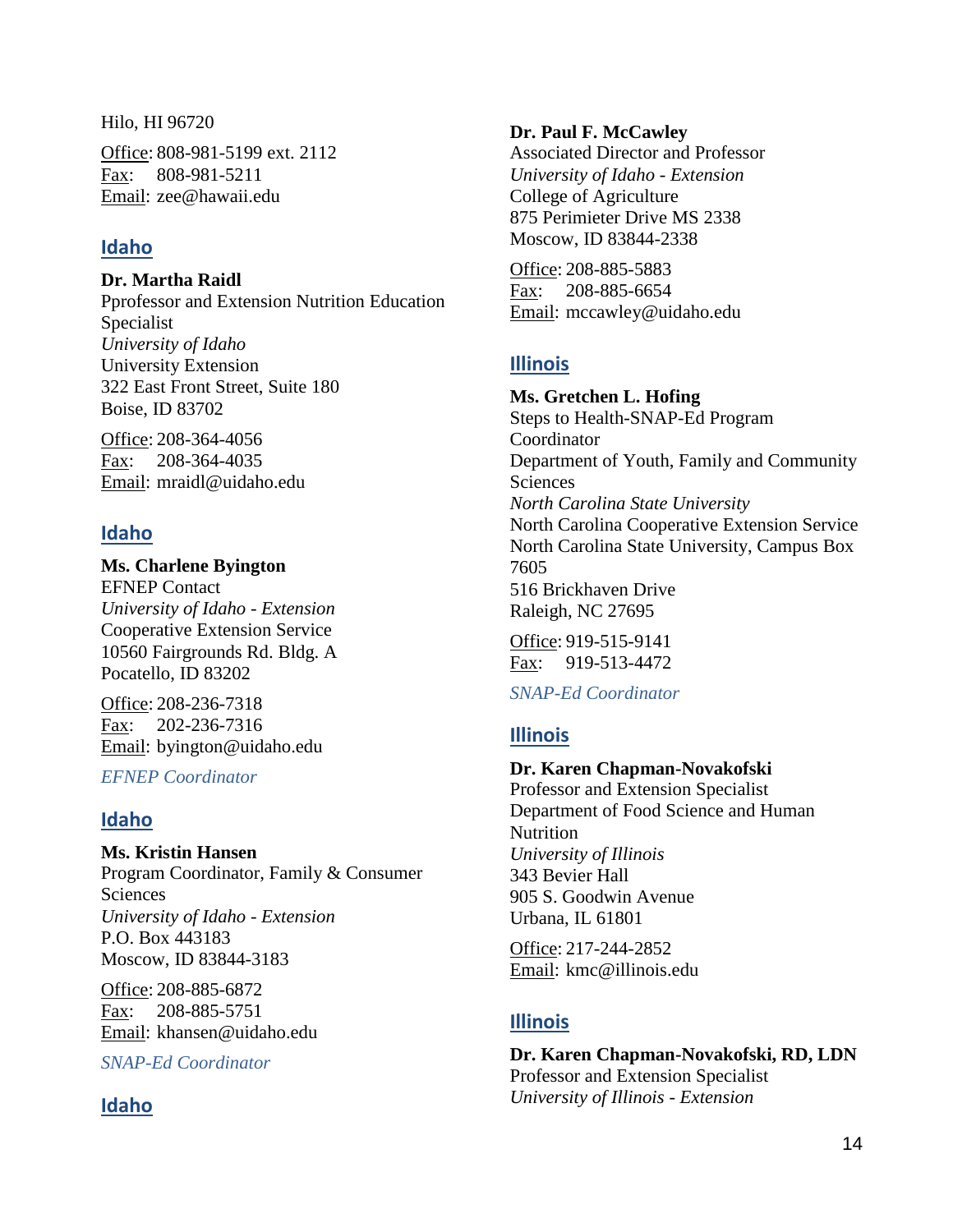343 Bevier Hall, 905 S. Goodwin Ave. Urbana, IL 61801

Office: 217-244-2852 Fax: 217-244-2861 Email: kmc@illinois.edu

#### **Illinois**

**Dr. Jennifer McCaffrey**

Program Leader- Family Consumer Sciences, EFNEP/SNAP-ED *University of Illinois* 520 Bevier Hall 905 S. Goodwin Ave Urbana, IL 61801

Office: 217-300-1799 Fax: Email: jmccaffr@illinois.edu

*EFNEP Coordinator SNAP-Ed Coordinator*

### **Illinois**

**Dr. Sharon M. (Shelly) Nickols-Richardson**

Professor and Head *University of Illinois, Urbana Champaign* Department of Food Science and Human Nutrition College of Agricultural, Consumer and Environmental Sciences 905 South Goodwin Urbana, IL 61801

Office: Fax: Email: nickrich@illinois.edu

### **Indiana**

**Ms. Angie Abbott** Program Leader and Assistant Director *Purdue University* Purdue Extension College of Health and Human Sciences 812 W. State Street West Lafayette, IN 47907-2060

Office: 765-494-8252 Fax: 765-496-1947 Email: abbottar@purdue.edu

### **Indiana**

**Ms. Lisa Graves** Extension Specialist Dept of Foods and Nutrition *Purdue University* Department of Nutrition Science 700 W. State Street West Lafayette, IN 47907

Office: 765-494-8228 Fax: 765-496-9606 Email: lgraves@purdue.edu

### **Indiana**

**Ms. Melissa K. Maulding**

Family Nutrition Program Director/ EFNEP Coordinator *Purdue University* Purdue Extension Matthews Hall, Room 108 812 W. State Street West Lafayette, IN 47907

Office: 765-496-6849 Fax: 765-496-2532 Email: mmaulding@purdue.edu

*EFNEP Coordinator SNAP-Ed Coordinator*

## **Indiana**

#### **Dr. Charles Santerre**

Professor *Purdue University* Food and Nutrition 1264 Stone Hall 205 West Lafayette, IN 47907

Office: 765-496-3443 Fax: 765-496-0674 Email: santerre@purdue.edu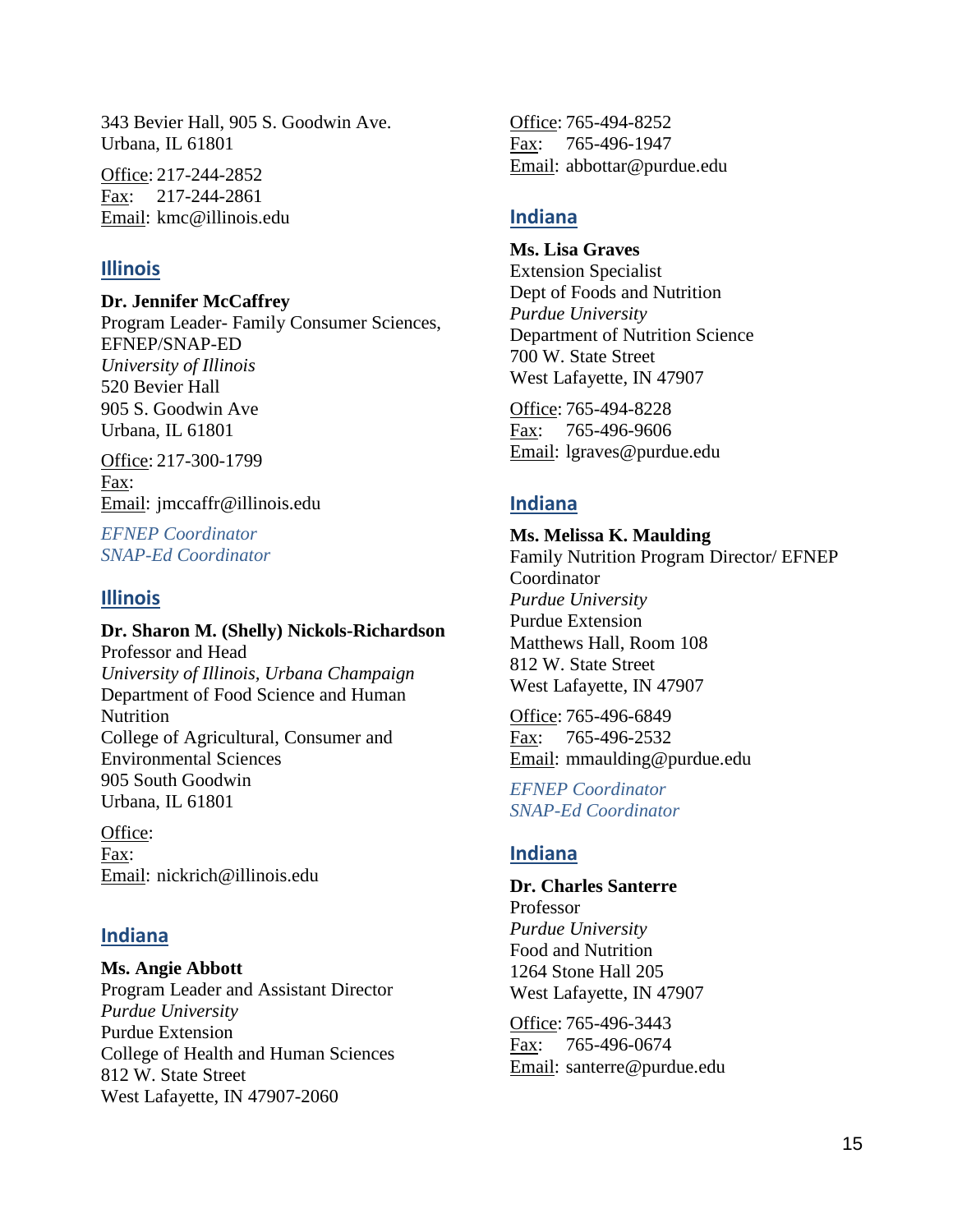### **Indiana**

#### **Ms. Donna Vandergraff**

Extension Specialist Dept of Foods and Nutrition *Purdue University* Department of Nutrition Science 700 W. State Street West Lafayette, IN 47907

Office: 765-494-8538 Fax: 765-496-9606 Email: vandergraff@purdue.edu

#### **Iowa**

**Dr. Sarah L. Francis** Assistant Professor/ State Nutrition Extension Specialist *Iowa State University* Dept. Food Science and Human Nutrition 1104 Human Nutritional Sciences Ames, IA 50011-1123

Office: 515-294-1456 Fax: 515-294-6193 Email: slfranci@iastate.edu

#### **Iowa**

**Ms. Christine Hradek** EFNEP/FNP Coordinator *Iowa State University* Cooperative Extension Service 101 MacKay Hall Ames, IA 50011

Office: 515-294-3554 Fax: 515-294-1040 Email: hradek@iastate.edu

*EFNEP Coordinator SNAP-Ed Coordinator*

#### **Iowa**

#### **Dr. Ruth Litchfield**

Associate Professor, Food Science and Human Nutrition/Extension Nutrition Specialist *Iowa State University*

Cooperative Extension Service 1104 HNSB Ames, IA 50011

Office: 515-294-9484 Fax: 515-294-6193 Email: litch@iastate.edu

#### **Iowa**

#### **Dr. Cathy Strohbehn**

Professor, Hotel, Restaurant and Institution Management Program HRIM Extension Specialist Institution Management Program *Iowa State University* 31 MacKay Hall Ames, IA 50011

Office: 515-294-3527 Fax: 515-294-6363 Email: cstrohbe@iastate.edu

### **Kansas**

#### **Dr. Tandalayo Kidd**

Extension Specialist, Human Nutrition *Kansas State University* K-State Research and Extension 203 Justin Hall Manhattan, KS 66506

Office: 785-532-0154 Fax: 785-532-1678 Email: martan@ksu.edu

### **Kansas**

#### **Dr. Mary L. Meck Higgins**

Extension Specialist, Human Nutrition *Kansas State University* K-State Research and Extension 202 Justin Hall Manhattan, KS 66506

Office: 785-532-1671 Fax: 785-532-1678 Email: mhiggins@ksu.edu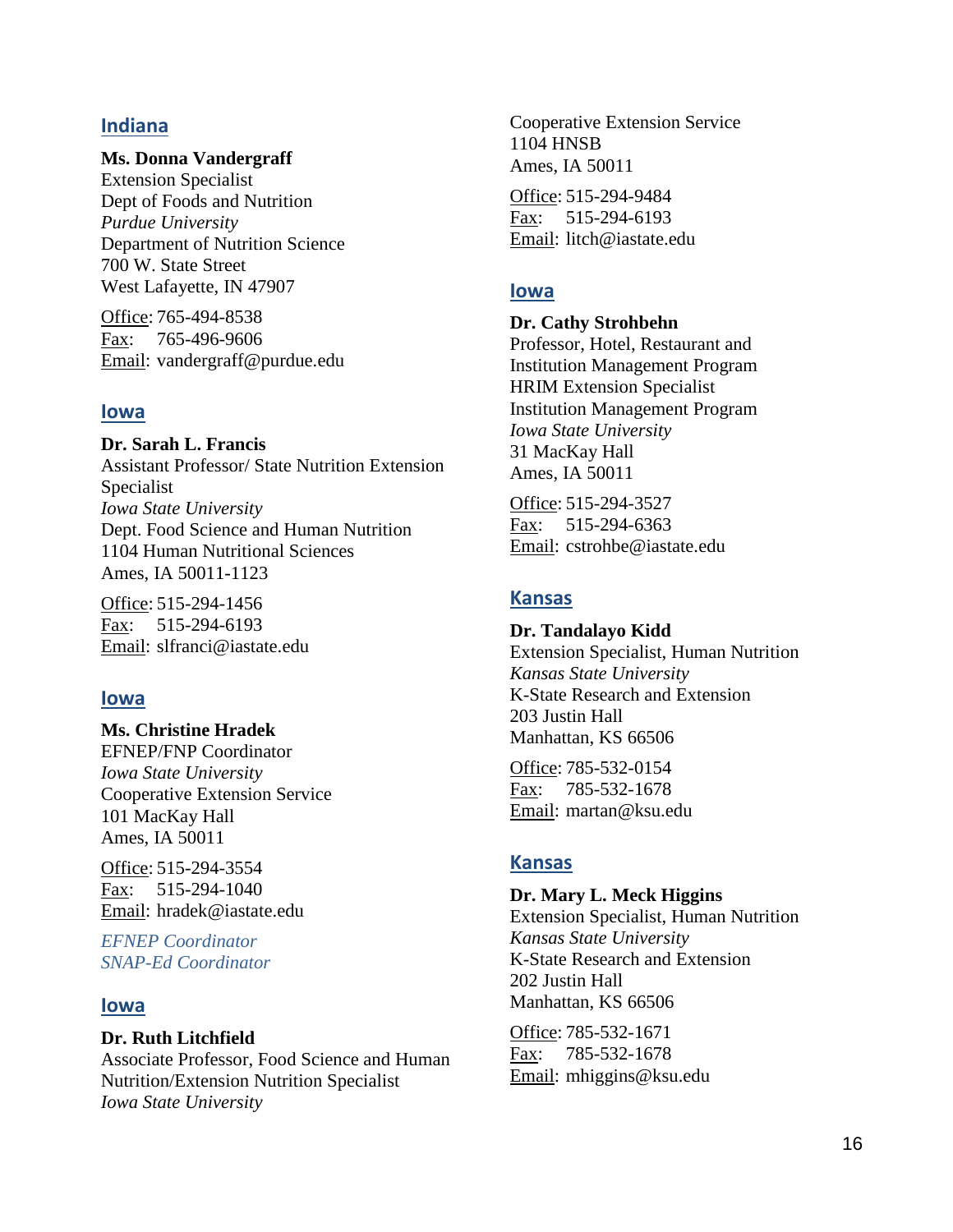### **Kansas**

**Dr. Paula Peters** Assistant Director of Extension, FCS *Kansas State University* K-State Research and Extension 340 Justin Hall Manhattan, KS 66506

Office: 785-532-1560 Fax: 785-532-2356 Email: ppeters@ksu.edu

## **Kansas**

**Dr. Sandy Procter** EFNEP/SNAP-Ed Coordinator, Extension Specialist, Human Nutrition *Kansas State University* K-State Research and Extension 204 Justin Hall Manhattan, KS 66506

Office: 785-532-1675 Fax: 785-532-1678 Email: procter@ksu.edu

*EFNEP Coordinator SNAP-Ed Coordinator*

## **Kentucky**

**Dr. Katharine Atwood** Associate Research Scientist Pacific Institute for Research and Evaluation 1300 South Fourth Street, Suite 300 Louisville, KY 40208

Office: 502-736-7840 Fax: 502-634-5690 Email: katwood@pire.org

## **Kentucky**

#### **Dr. Kristopher R. Grimes**

State Specialist for Nutrition and Nutrition **Education** *Kentucky State University* College of Agriculture, Food Science and Sustainable Systems 400 East Main Street Frankfort, KY 40601

Office: 502-597-5070 Fax: 502-597-5933 Email: kristopher.grimes@kysu.edu

*EFNEP Coordinator*

## **Kentucky**

**Ms. Jackie Walters** Extension Specialist Nutrition Education Program *Kentucky State University* 102 Erikson Hall Lexington, KY 40506-0050

Office: 859-257-3887 Fax: Email: lsteps3@email.uky.edu

# **Kentucky**

**Dr. Katharine A. Atwood** Associate Research Scientist *Pacific Institute and Evaluation* 1300 South Fourth Street Suite 300 Louisville, KY 40208

Office: 502-736-7840 Fax: 502-634-5690 Email: katwood@pire.org

## **Kentucky**

**Dr. Ingrid Adams** Assistant Professor, Extension Food and Nutrition Specialist *University of Kentucky* Cooperative State Service 218 Funkhouser Building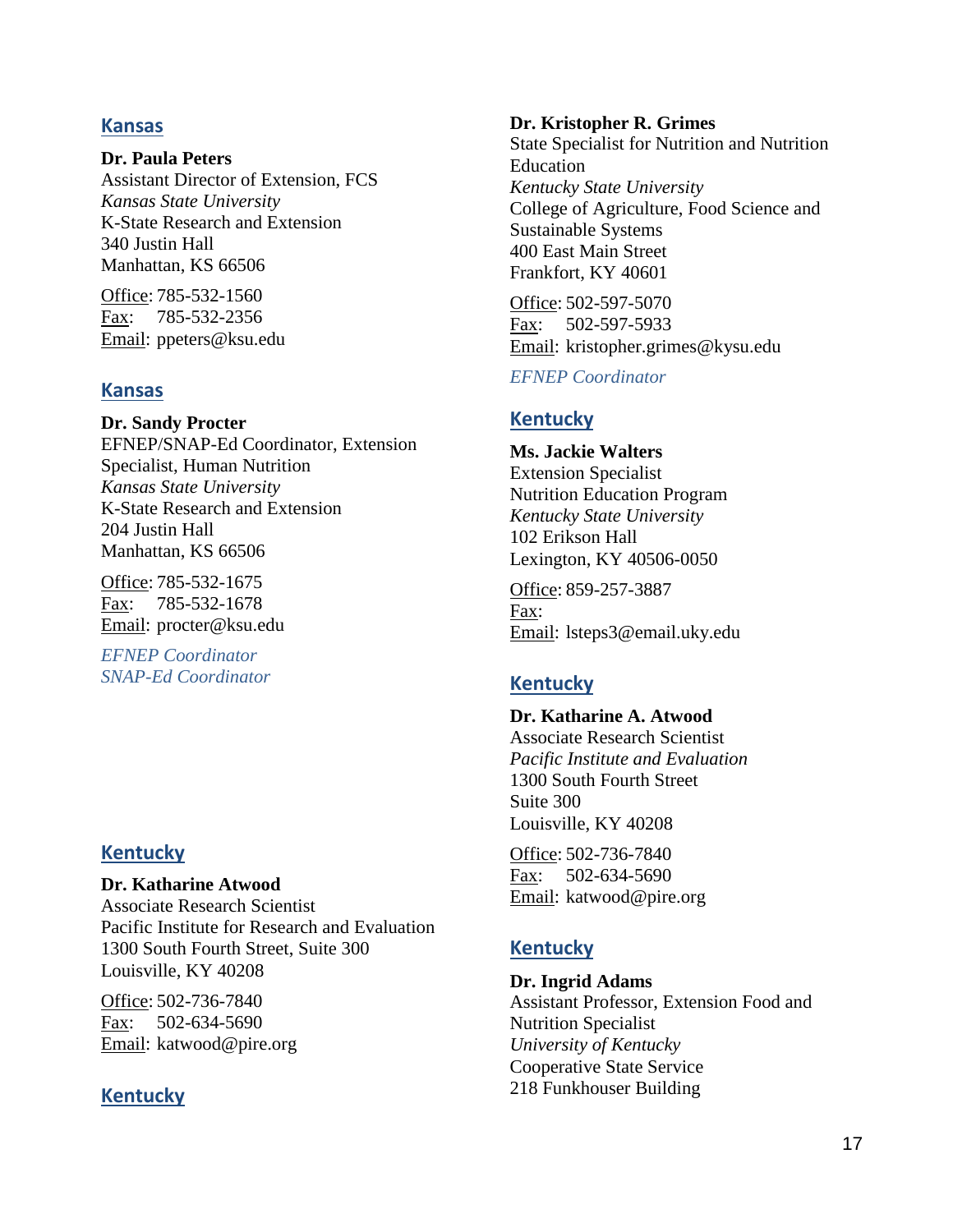Lexington, KY 40506

Office: 859-257-1812 Fax: 859-257-3707 Email: Ingrid.adams@uky.edu

## **Kentucky**

**Dr. Sandra Bastin** Professor, Extension Food and Nutrition Specialist *University of Kentucky* Cooperative State Service 206 Funkhouser Lexington, KY 40546

Office: 859-257-1812 Fax: 859-257-3707 Email: sbastin@uky.edu

## **Kentucky**

**Ms. Debra B. Cotterill** Nutrition Education Program Director *University of Kentucky* Cooperative Extension Service 1 Quality Street, Suite 649 Lexington, KY 40507

Office: 859-257-2948 Fax: 859-257-2990 Email: dcotteri@uky.edu

*EFNEP Coordinator SNAP-Ed Coordinator*

## **Kentucky**

**Dr. Janet Kurzynske** Professor, Extension Food and Nutrition Specialist *University of Kentucky* 206F Funkhouser Building Lexington, KY 40546-0054

Office: 859-257-9047 Fax: 859-257-3707 Email: jkurzyns@uky.edu

## **Kentucky**

#### **Ms. Nicole Peritore**

Program Coordinator, Health Education through Extension Leadership *University of Kentucky* 107 Erikson Hall Lexington, KY 40506

Office: 859-257-8900 Fax: 859-257-7565 Email: Nicole.Peritore@uky.edu

## **Kentucky**

**Ms. Carol Riker** Associate Professor *University of Kentucky* 555 College of Nursing 751 Rose St. Lexington, KY 40536-0232

Office: 859-323-6615 Fax: 859-323-1057 Email: riker@email.uky.edu

## **Kentucky**

**Dr. Janet Tietyen Mullins**

Associate Professor, Extension Food and Nutrition Specialist *University of Kentucky* 206J Funkhouser Building Lexington, KY 40546

Office: 859-257-1812 Fax: 859-257-3707 Email: jtietyen@uky.edu

## **Kentucky**

**Dr. Susan Nitzke** Professor and Nutrition Specialist *University of Wisconsin* Cooperative Extension Service 1415 Linden Drive, Rm 275 Madison, WI 53706

Office: 608-262-1692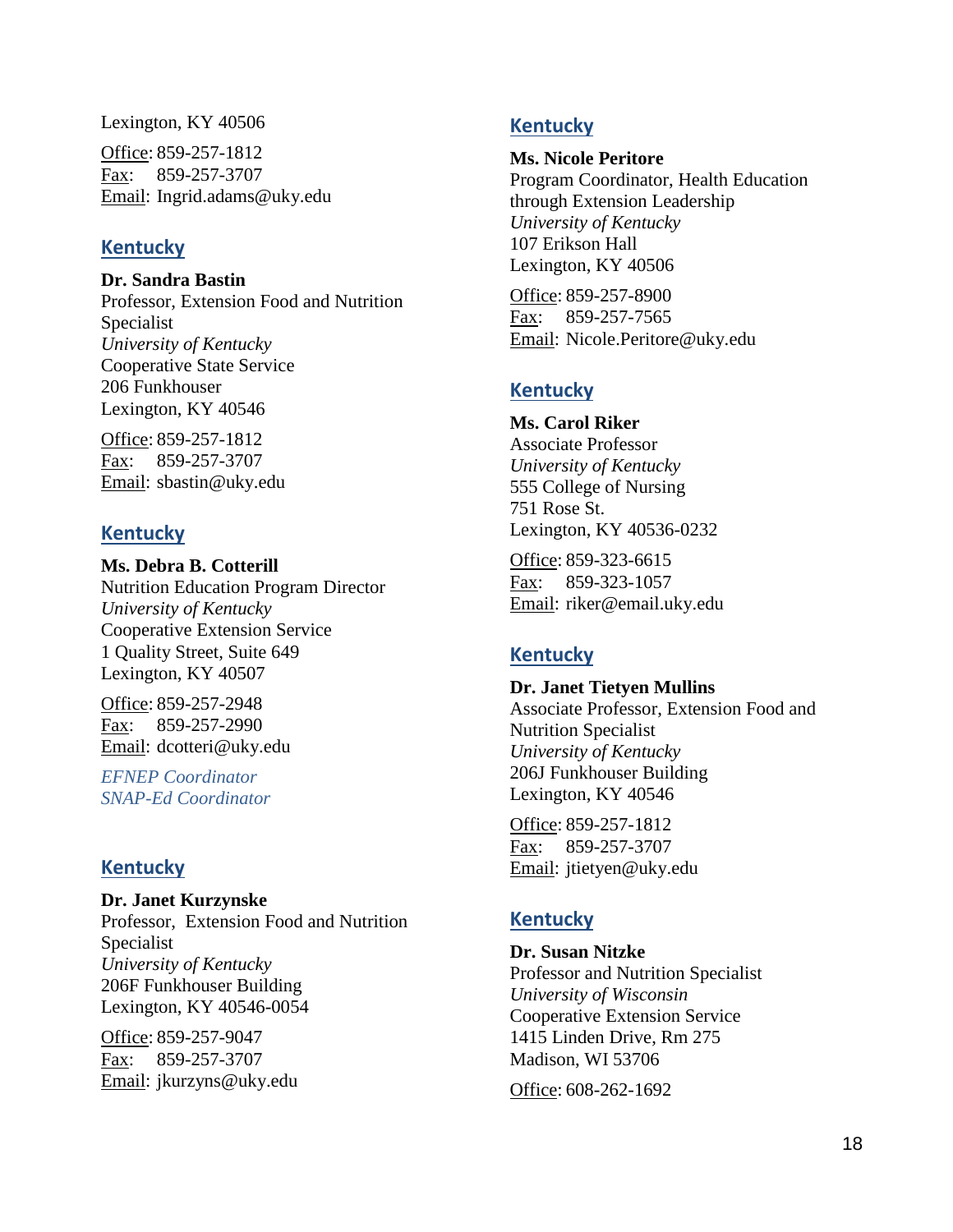Fax: 608-262-5860 Email: nitzke@nutrisci.wisc.edu

## **Louisiana**

#### **Dr. Evelyn Crayton**

Assistant Director- Family and Community Programs *Auburn University* Alabama Cooperative Extension System 107A Duncan Hall, ACES Auburn University, AL 36849

Office: 334-844-2224 Fax: 334-844-2236 Email: ecrayton@acesag.auburn.edu

## **Louisiana**

**Dr. Annrose Guarino** Associate Professor, Nutrition, Health and Food *Louisiana State University* Cooperative Extension Service 1313 Paul Maillard Road, Suite E P.O. Box 1766 Luling, LA 70070

Office: 985-785-4473 Fax: 985-785-4475 Email: aguarino@agctr.lsu.edu

## **Louisiana**

**Ms. Denise Holston-West** Instructor, FCS (Nutrition) and 4-H Youth Development *Louisiana State University* Cooperative Extension Service 201 Knapp Hall Baton Rouge, LA 70803

Office: 225-578-4573 Fax: 225-578-4443 Email: dholston@agcenter.lsu.edu

## **Louisiana**

**Ms. Anne Kean**

Extension Associate *Louisiana State University* Cooperative Extension Service 280 Knapp Hall Baton Rouge, LA 70803

Office: 225-578-7868 Fax: 225-578-4443 Email: akean@agcenter.lsu.edu

## **Louisiana**

### **Dr. Fatemeh Malekian**

Food Science Southern University Agricultural Research and Extension Center Ashford O. Williams Hall *Louisiana State University* Adjunct Faculty School of Nutrition and Food Science P.O. Box 10010 Baton Rouge, LA 70813

Office: 225-771-0251 Fax: 225-771-4464 Email: fatemeh\_malekian@suagcenter.com

## **Louisiana**

**Ms. Sandra May** Extension Associate EFNEP Program Manager *Louisiana State University* Cooperative Extension Serivce 271 Knapp Hall Baton Rouge, LA 70894

Office: 225-578-5808 Fax: 225-578-4443 Email: samay@agcenter.lsu.edu

## **Louisiana**

**Dr. Heli Roy** Associate Professor *Louisiana State University* 273 Knapp Hall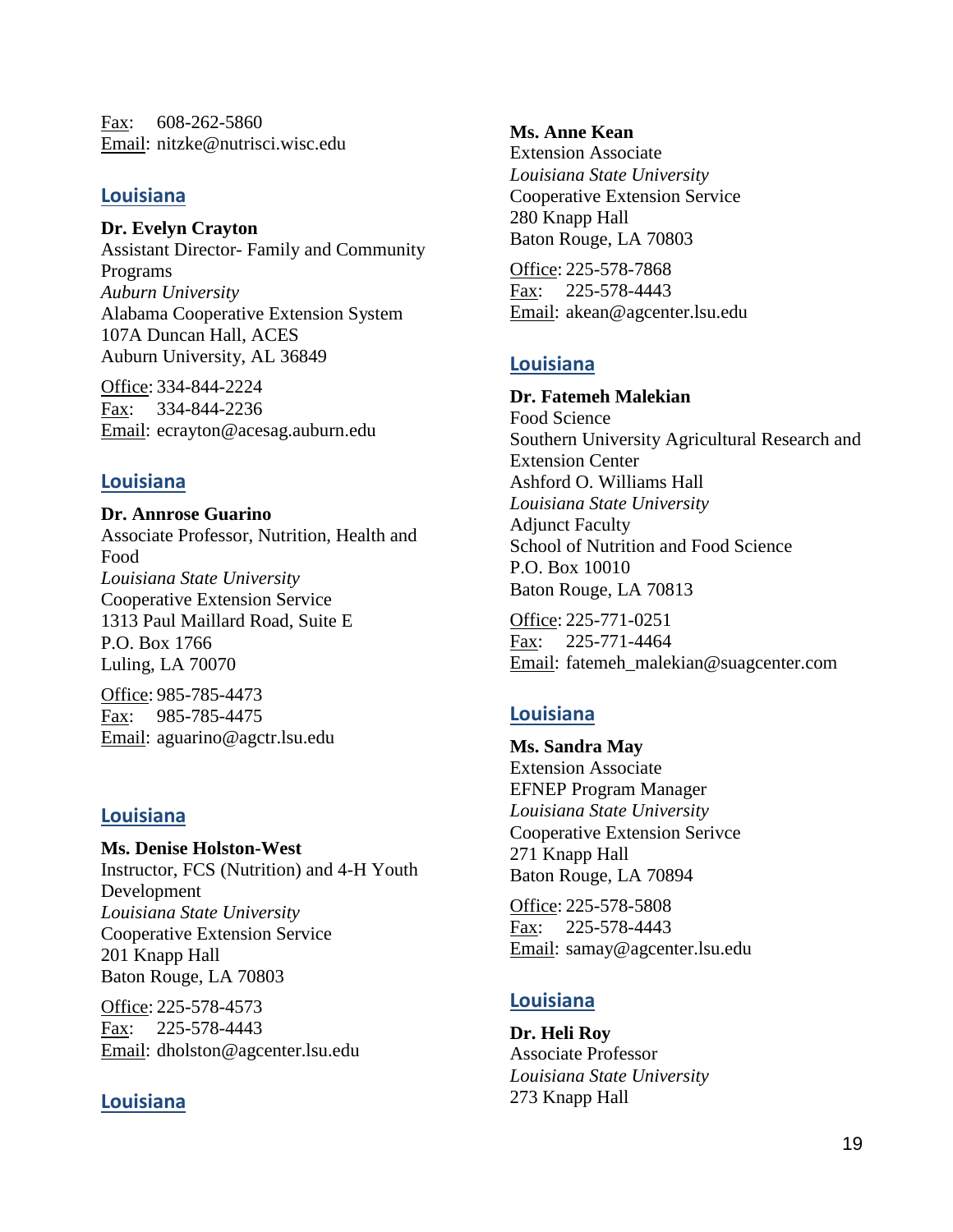110 LSU Union Square Baton Rouge, LA 70803

Office: 225-578-4486 Fax: 225-578-4443 Email: hroy@agcenter.lsu.edu

*EFNEP Coordinator*

### **Louisiana**

**Dr. Diane Sasser** Professor, Family and Consumer Sciences *Louisiana State University* Cooperative Extension Service 110 LSU Union Square 269 Knapp Hall Baton Rouge, LA 70803

Office: 225-578-4448 Fax: 225-578-0772 Email: dasser@agcenter.lsu.edu

### **Louisiana**

**Ms. Martha Weston** Extension Associate SNAP-Ed Program Manager *Louisiana State University* Cooperative Extension Service 281 Knapp Hall 110 LSU Union Square Baton Rouge, LA 70803

Office: 225 578- 3997 Fax: 225 578-0772 Email: mweston@agcenter.lsu.edu

## **Louisiana**

**Dr. Marilyn F. Rasmussen** Youth Development/4-H *South Dakota State University* Cooperative Extension Service SWG 413, Boc 2275A Brookings, SD 57007

Office: 605-688-4941 Fax: 605-688-5603 Email: rasmussen.marilyn@sdstate.edu

## **Louisiana**

#### **Dr. Gina E. Eubanks**

Professor, Nutrition Specialist *Southern University* Southern University Cooperative Extension Programs P.O. Box 10010 Baton Rouge, LA 70813

Office: 225-771-2242 x327 Fax: 225-771-2861 Email: breames@agctr.lsu.edu

## **Louisiana**

**Ms. De'Shoin York-Friendship** Associate Specialist - Nutrition, FF News State Coordinator, and EFNEP Director *Southern University* Southern University Cooperative Extension Programs Ashford O. Williams Hall B.A. Little Drive P.O. Box 10100 Baton Rouge, LA 70813

Office: 225-771-2242 Fax: 225-771-2861 Email: deshoin\_york@suagcenter.com

*EFNEP Coordinator SNAP-Ed Coordinator*

## **Maine**

**Ms. Kathryn Yerxa**

Assistant Extension Professor *University of Maine* Cooperative Extension 5717 Corbett Hall, Room 320 Orono, ME 04469

Office: 207-581-3109 Fax: 207.581.3212 Email: kate.yerxa@maine.edu

*EFNEP Coordinator*

# **Maryland**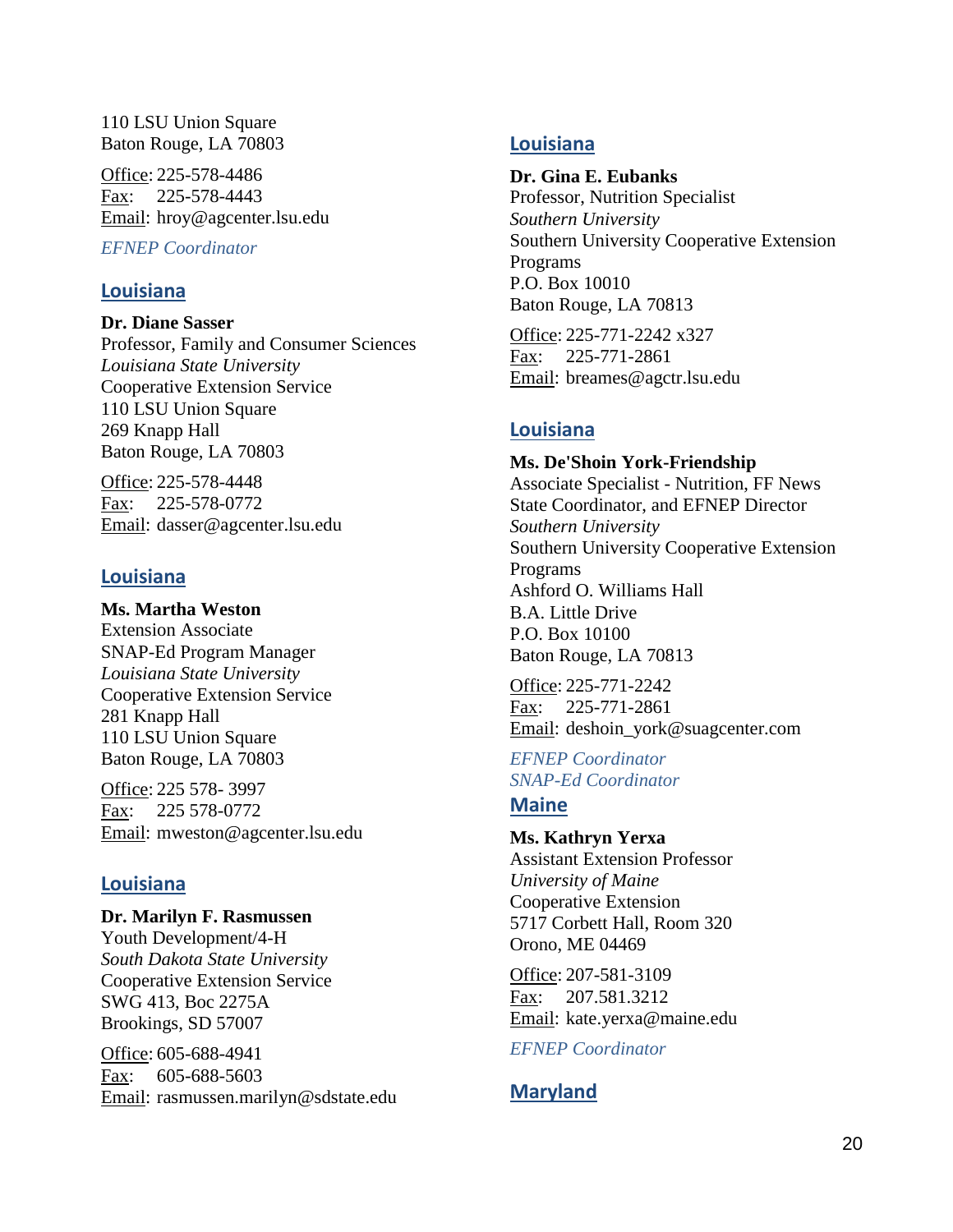#### **Dr. Nancy Emenaker**

Program Director National Cancer Institute 6130 Executive Blvd Executive Plaza North, Room 3158 Rockville, MD 20852

Office: 301-496-0116 Fax: 301-480-3952 Email: emenaken@mail.nih.gov

### **Maryland**

**Mrs. Michelle Loosli** Director, Office of Minority Health Resource **Center** 1100 Wootton Parkway Suite 650 Rockville, MD 20852

Office: 301-251-1797 ext. 226 Fax: 301-251-2160 Email: mloosli@minorityhealth.hhs.gov

### **Maryland**

**Mr. Kenneth F. Thompson** Sr. Board Chairman Family Restoration and Healing Center P.O. Box 1138 Lanham, MD 20706

Office: 240-667-1849 Fax: 240-667-1862 Email: info@360wholeness.org

## **Maryland**

**Mr. Richard Byrne** Assistant Director for Family, Youth, and Community University of *University of Maryland - College Park* Maryland Cooperative Extension 1212 Symons Hall College Park, MD 20742

Office: 301-405-4509 Fax: 301-314-7146 Email: rbyrne@umd.edu

## **Maryland**

#### **Dr. Mark A. Kantor**

Extension Specialist, Food and Nutrition *University of Maryland - College Park* Maryland Cooperative Extension 0112 Skinner Building College Park, MD 20742

Office: 301-405-1018 Fax: 301-314-3313 Email: mkantor@umd.edu

## **Maryland**

**Dr. Y. Martin Lo** Associate Professor, Food Bioprocess Engineering Extension Specialist, Food Safety and Processing *University of Maryland - College Park* Maryland Cooperative Extension 0112 Skinner Building College Park, MD 20742

Office: 301-405-4509 Fax: 301-314-3313 Email: ymlo@umd.edu

# **Maryland**

**Dr. Mira Mehta** Director, Maryland EFNEP *University of Maryland - College Park* Department of Nutrition and Food Science 0102 Skinner Building College Park, MD 20742

Office: 301-405-1006 Fax: 301-314-6640 Email: mmehta@umd.edu

*EFNEP Coordinator*

# **Maryland**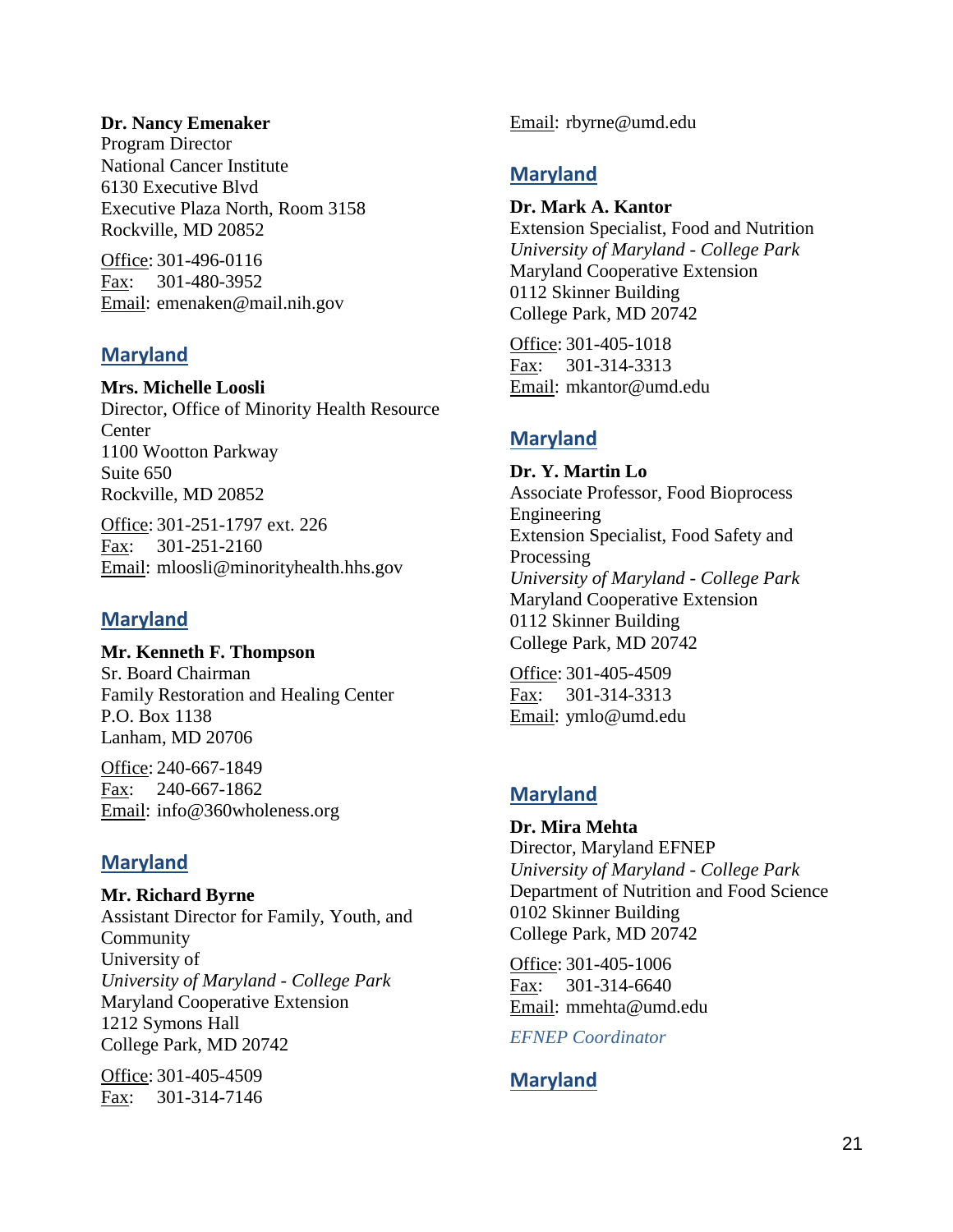#### **Dr. Mickey Parish**

Professor and Chair, Nutrition and Food Science *University of Maryland - College Park* Maryland Cooperative Extension 0112 Skinner Building College Park, MD 20742

Office: 301-405-0773 Fax: 301-314-3313 Email: mparish@umd.edu

### **Maryland**

**Ms. Malinda Cecil**

Lecturer and Dietetic Program Director *University of Maryland - Eastern Shore* 1890 Cooperative Extension Programs Human Ecology Room 2107, The Richard A. Henson Center Princess Anne, MD 21853

Office: 410-651-7578 Fax: 410-651-6285 Email: mdcecil@umes.edu

## **Maryland**

**Dr. Shirley Hyman-Parker** Department Head, Human Ecology *University of Maryland - Eastern Shore* 1890 Cooperative Extension Programs

Room 2101, The Richard A. Henson Center Princess Anne, MD 21853

Office: 410-651-6056 Fax: 410-651-6207 Email: shparker@mail.umes.edu

## **Maryland**

#### **Dr. Missale Kumelachew**

Assistant Professor, Human Ecology *University of Maryland - Eastern Shore* 1890 Cooperative Extension Programs Room 2108, Richard A. Henson Ctr. Princess Anne, MD 21853

Office: 410-651-6060

Fax: 410-651-6207 Email: mkumelachew@mail.umes.edu

## **Maryland**

## **Dr. Virginie Zoumenou**

Associate Professor/Extension Nutrition Specialist 1890 FCS Program Leader/EFNEP Coordinator *University of Maryland - Eastern Shore* Room 2129, The Richard A. Hensen Center Princess Anne, MD 21853

Office: 410-651-6212 Fax: 410-651-6207 Email: vmzoumenou@umes.edu

### *EFNEP Coordinator*

## **Massachusetts**

**Dr. Nancy Cohen** Department Head *University of Massachusetts* Department of Nutrition 201 Chenoweth Lab Amherst, MA 01003

Office: 413-545-1079 Fax: 413-545-1074 Email: cohen@nutrition.umass.edu

## **Massachusetts**

**Ms. Lisa Sullivan-Werner** Interim NEP Director *University of Massachusetts* Chenoweth Lab 100 Holdsworth Way Amherst, MA 01003

Office: 413-545-1080 Fax: 413-577-4320 Email: lwerner@umext.umass.edu

*EFNEP Coordinator*

## **Michigan**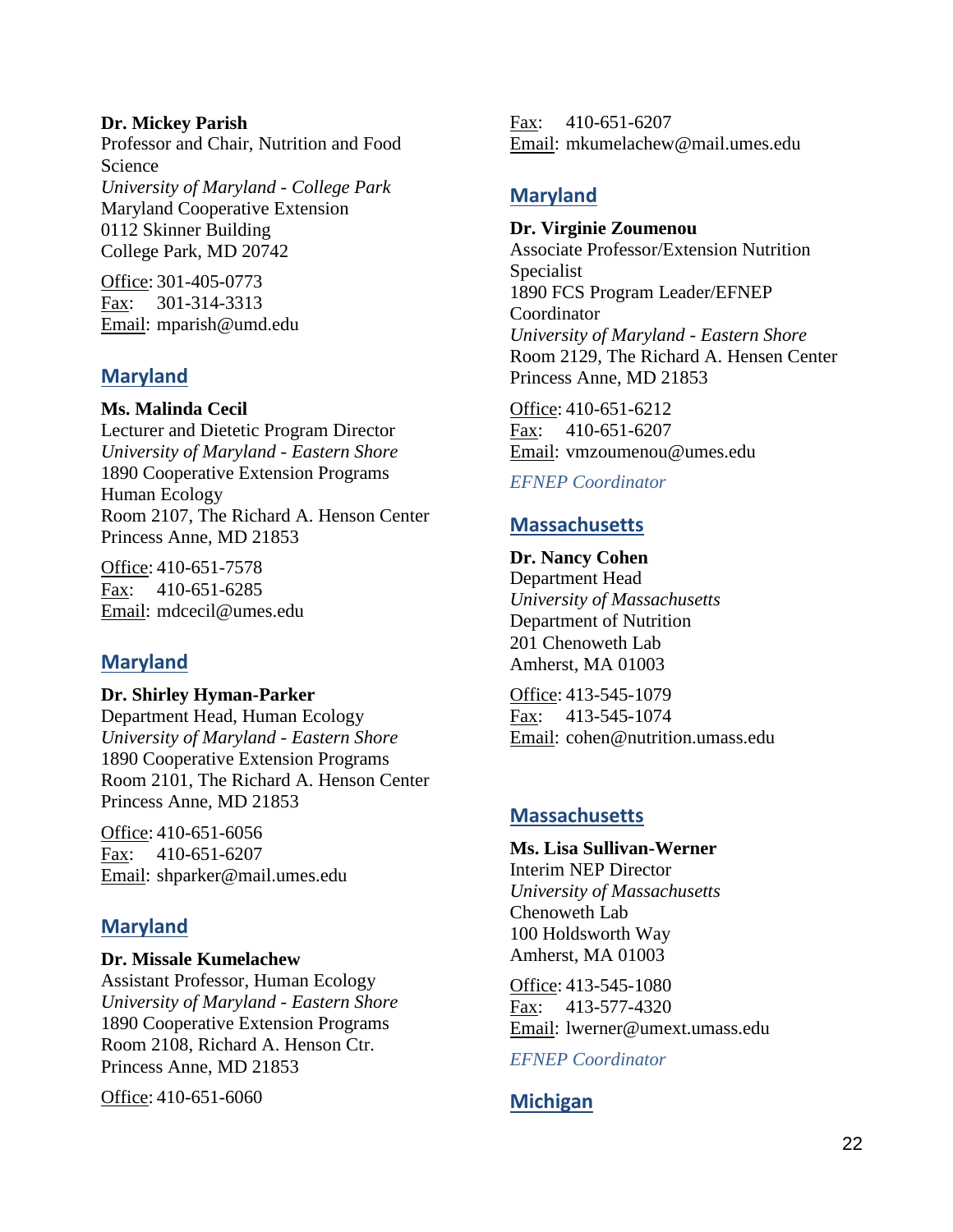#### **Dr. David J. Law**

Executive Director Joy-Southfield Community Development Corporation 18917 Joy Road Detroit, MI 48228

Office: 313-581-7773 Fax: Email: djlaw@joysouthfield.org

### **Michigan**

**Ms. Pat Benton** Program Leader, SNAP-Ed *Michigan State University* 160 Agriculture Hall East Lansing, MI 48824

Office: 517-432-3243 Fax: 517-353-4846 Email: bentonpa@msu.edu

## **Michigan**

**Dr. Jean Kerver** Assistant Professor *Michigan State University* Michigan State University Department of Epidemiology and Biostatistics B 614 West Fee Hall 909 Fee Hall East Lansing, MI 48824

Office: 517-353-8623 Ext. 112 Fax: 517-432-1130 Email: kerver@msu.edu

## **Michigan**

**Dr. Dawn Contreras** Director, Health and Nutrition Institute *Michigan State University Extension* Justin S. Morrill Hall of Agriculture 446 W. Circle Drive, Rm 160 Annex East Lansing, MI 48827

Office: 517-353-3886 Fax: 517-355-6748 Email: contrer7@anr.msu.edu

## **Michigan**

**Ms. Beth Jabin** Consortium Coordinator Health and Nutrition *Michigan State University Extension* Justin S. Morrill Hall of Agriculture 446 W. Circle Drive, Rm 160 Annex East Lansing, MI 48827 Office: 517-355-0921 Fax: 517-355-6748 Email: jabinb@msu.edu

*EFNEP Coordinator SNAP-Ed Coordinator*

## **Micronesia**

**Nelly Lakabung** EFNEP Extension Agent *College of Micronesia* Cooperative Research and Extension P.O. Box 1258 Majuro, Marshall, FM 96960

Office: 011-692-528-5033 Fax: 011-692-625-4699 Email: nlakabung@yahoo.com

## **Micronesia**

**Dr. Singeru Singeo** Interim Director *College of Micronesia* Cooperative Extension Service P.O. Box 1179 Kolonia, Pohnpei, FM 96941

Office: 011-691-320-2728 Fax: 011-691-320-2726 Email: ssingeo@mail.fm

## **Micronesia**

**Ms. Margaret Weital**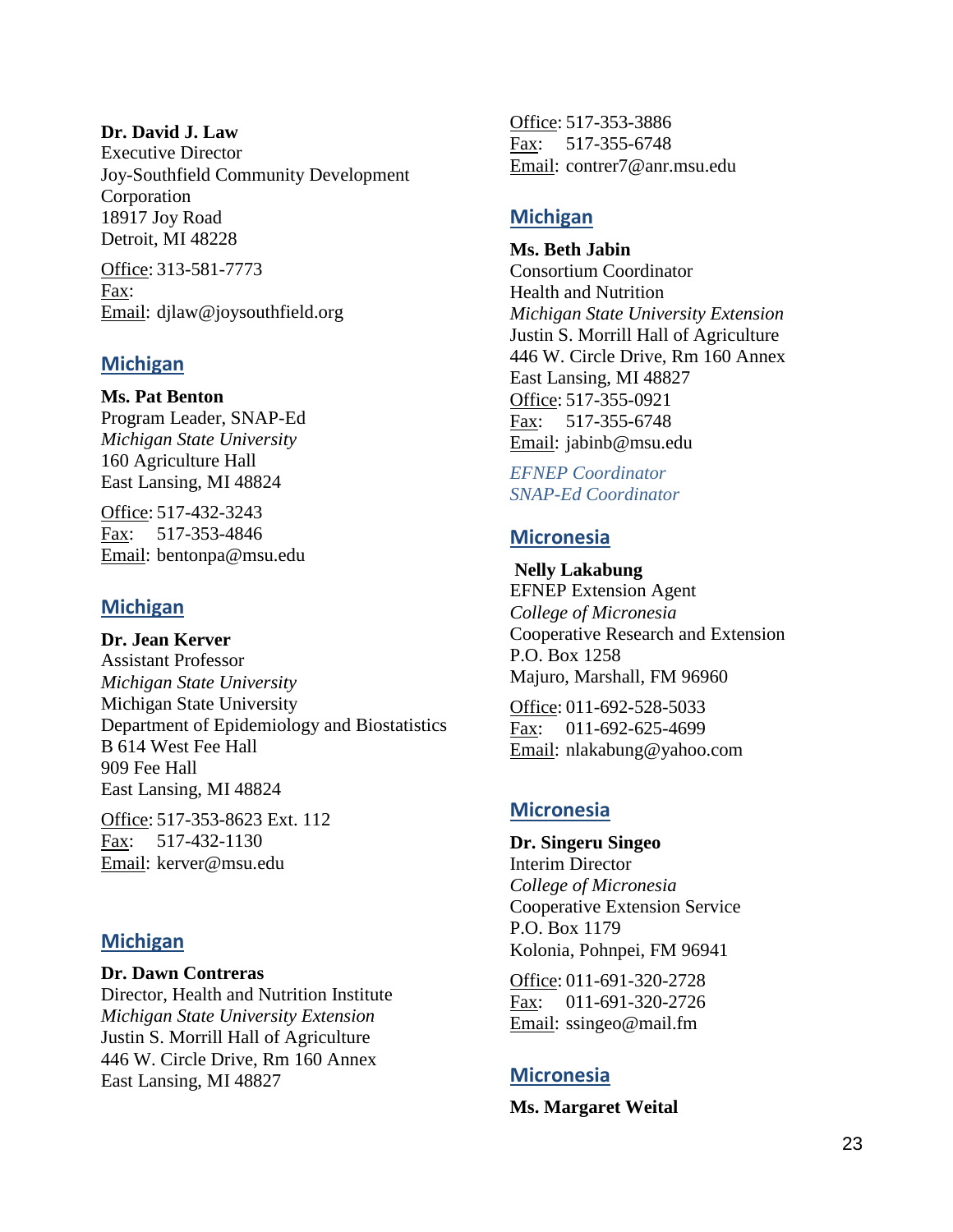Assistant to CES Director/State EFNEP Coordinator *College of Micronesia* Cooperative Extension Service P.O. Box 1179 Kolonia, Pohnpei, FM 96941

Office: 011-691-320-2728 x2462 Fax: 011-691-320-2726 Email: marweital@mail.fm

### *EFNEP Coordinator*

### **Micronesia**

**Mr. Joseph Tutii**

Extension Agent *Palau Community College* Cooperative Research Extension P.O. Box 9 Koror, Palau, PW 96940

Office: 011-680-488-2746 Fax: 011-680-488-3307 Email: jtutii@yahoo.com

### **Minnesota**

**Dr. Melissa N. Laska** Associate Professor Division of epidemiology & Community Health *University of Minnesota* 1300 South 2nd Street, WBOB Suite 300 Minneapolis, MN 55454-1015

Office: 612-624-8832 Fax: 612-624-0315 Email: nels5024@umn.edu

### **Minnesota**

**Ms. Trina Barno** Program Leader, Health and Nutrition *University of Minnesota Extension* 443 Coffey Hall 1420 Eckles Avenue County Courthouse, 18 North Vine St Ste 271 St. Paul, MN 55108

Office: 612-390-1879 Fax: 612-624-8784 Email: barno001@umn.edu

*EFNEP Coordinator SNAP-Ed Coordinator*

## **Minnesota**

**Dr. Craig Hassel**

Department of Food Science and Nutrition *University of Minnesota Extension* 164 Food Science and Nutrition 1334 Eckles Avenue St. Paul, MN 55108

Office: 612-624-7288 Fax: 612-625-5272 Email: chassel@umn.edu

### **Minnesota**

**Dr. Marla Reicks** Extension Nutritionist *University of Minnesota Extension* 168 Food Science and Nutrition 1334 Eckles Avenue St. Paul, MN 55108

Office: 612-624-4735 Fax: 612-625-5272 Email: mreicks@umn.edu

### **Minnesota**

**Dr. Karen A. Shirer**

Associate Dean ExtensionCenter for Family Development *University of Minnesota Extension* 466 Coffey Hall 1420 Eckles Avenue St. Paul, MN 55108

Office: 612-625-3971 Fax: 612-625-6285 Email: shire008@umn.edu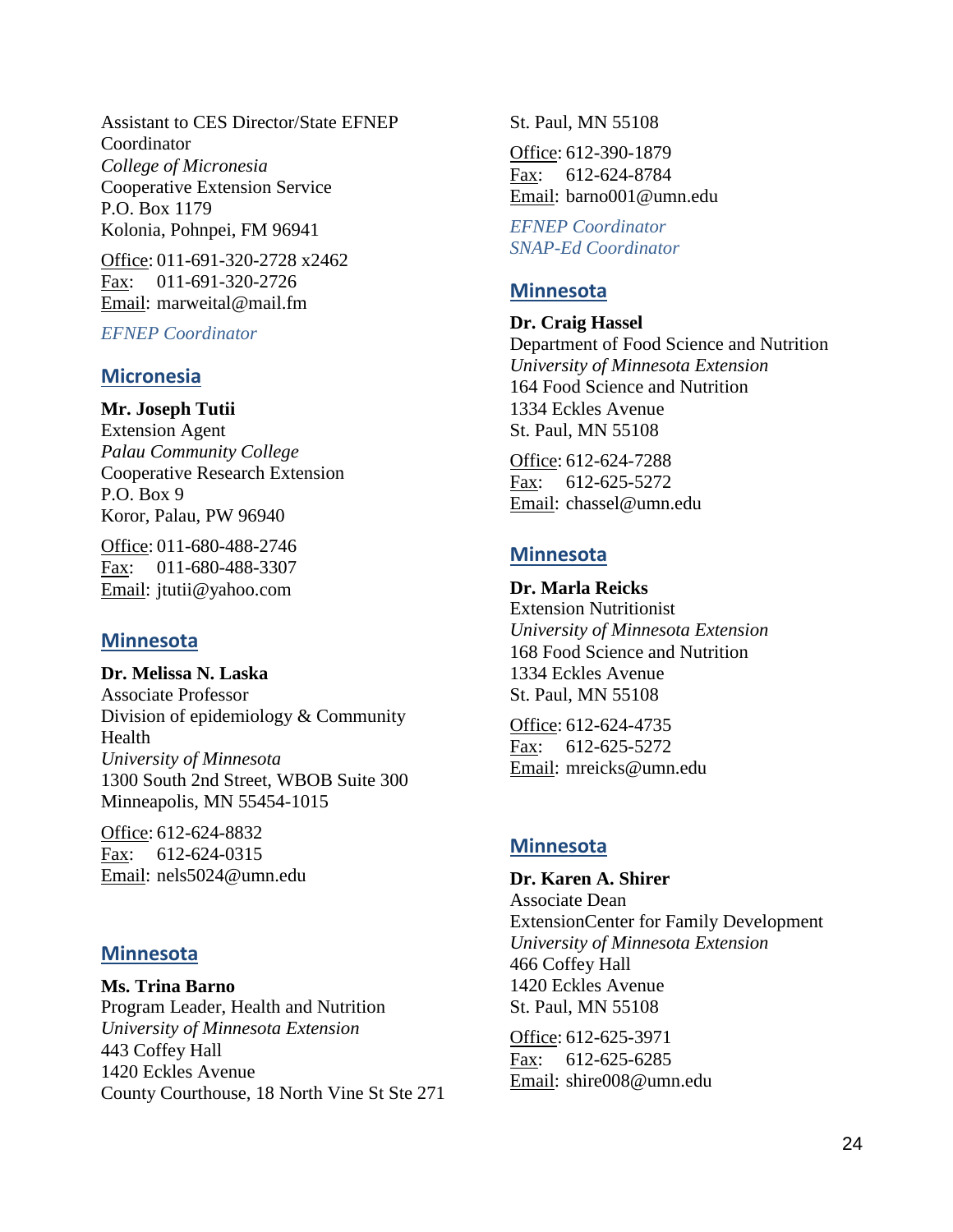### **Minnesota**

**Dr. Houa Vue** Program Director, Health Nutrition *University of Minnesota Extension* 440 Coffey Hall 1420 Eckles Ave. St. Paul, MN 55108

Office: 612-626-4396 Fax: 612-624-8784 Email: vue0067@umn.edu

## **Mississippi**

#### **Manola Erby**

Youth Development Specialist *Alcorn State University* 1890 Extension Programs 1000 ASU Drive #479 Alcorn State, MS 39096

Office: 601-877-6556 Fax: 601-877-6694 Email: mcerby@lorman.alcorn.edu

## **Mississippi**

**Ms. Mattie R. Rasco** Nutrition Specialist *Alcorn State University* 1000 ASU Drive #839 Alcorn State, MS 39096-7500

Office: 601-877-6281 Fax: 601-877-3960 Email: mrasco@alcorn.edu

*EFNEP Coordinator*

### **Mississippi**

**Ms. Carol Ball** Office of Nutrition Education Assistant Coordinator and Extension Service under MSU FNE/EFNEP *Mississippi State University* 945 Stone Blvd. Mail Stop 9611 P.O. Box 9611

Mississippi, MS 39762

Office: 662-325-1763 Fax: 662-325-1503 Email: cball@fsnhp.msstate.edu

## **Mississippi**

**Dr. Sam K.C. Chang**

Professor, Head *Mississippi State University* Department of Food Science, Nutrition, and Health Promotion P.O. Box 9805 Mississippi State, MS 39762

Office: 662-325-3200 Fax: 662-325-8728 Email: sc1690@msstate.edu

## **Mississippi**

**Ms. Ashley Fondren** Office of Nutrition Education, Coordinator FNP/EFNEP *Mississippi State University* Extension Service Department of Food Science, Nutrition and Health Promotion 945 Stone Boulevard Herzer, Room 261C Mailstop 9611 Mississippi State, MS 39762

Office: 662-325-0623 Cell: 662-285-7560 Fax: 662-325-1503 Email: anp44@fsnhp.msstate.edu

*EFNEP Coordinator SNAP-Ed Coordinator*

## **Mississippi**

**Dr. Brent Fountain** Associate Extension Professor *Mississippi State University* Food Science, Nutrition and Health Promotion 202D Ballew Hall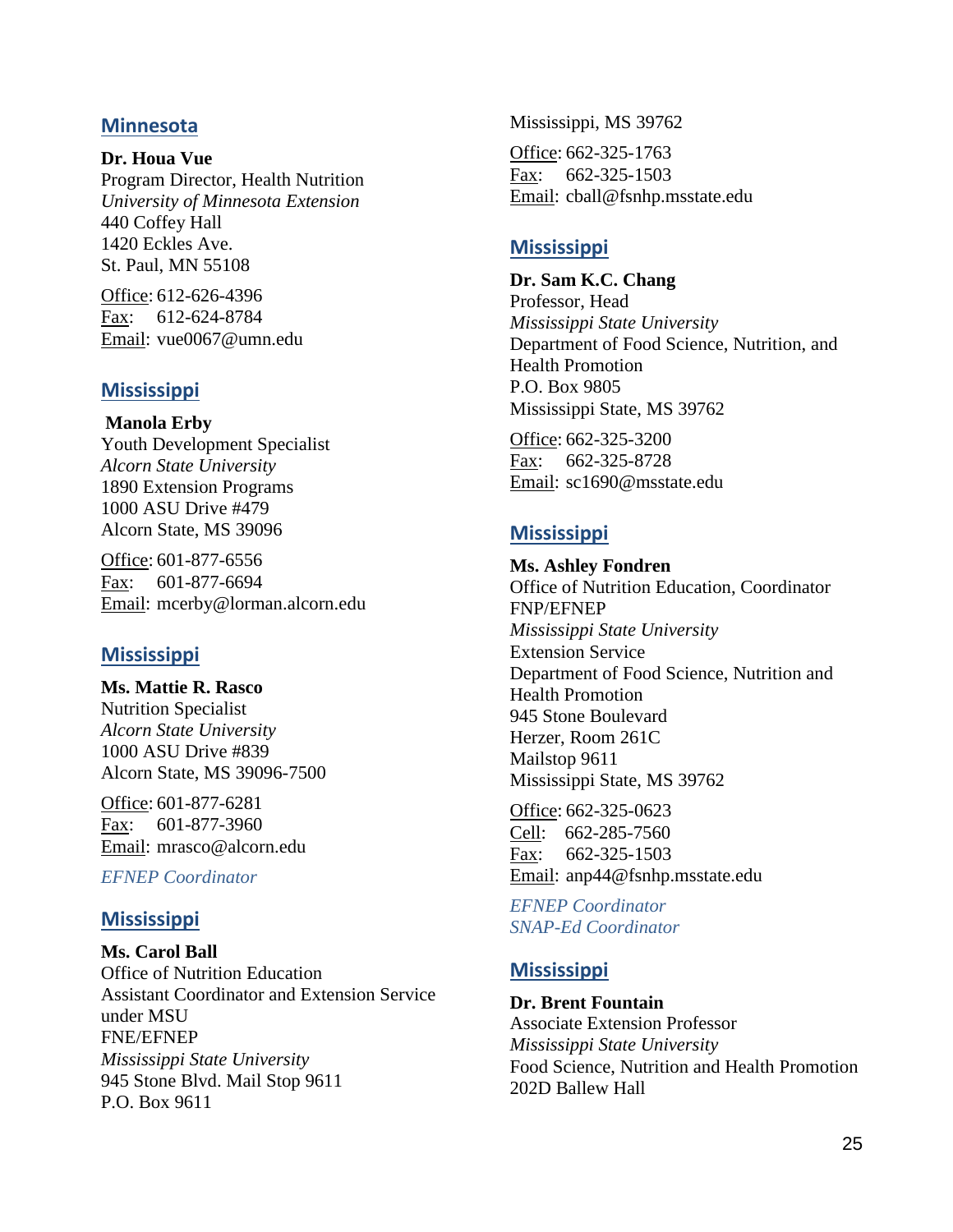P.O. Box 9805 Mississippi State, MS 39762

Office: 662-325-0849 Fax: 662-325-8728 Email: bjf2@msstate.edu

## **Mississippi**

**Dr. Paula Threadgill**

Associate Director, FCS & 4H *Mississippi State University* Family & Consumer Services Box 9644 Mississippi State, MS 39762

Office: 662-325-3032 Fax: 662-325-8254 Email: paulat@ext.msstate.edu

## **Missouri**

#### **Dr. Londa Vanderwal Nwadike**

State Extension Food Safety Specialist *Kansas State University* 22201 W. Innovation Drive Olathe, KS 66061

Office: 913-307-7391 Fax: Email: lnwadike@ksu.edu

## **Missouri**

**Ms. Marion R. Halim** Regional Coordinator *Lincoln University* Cooperative Extension Program 1028 Paseo Kansas City, MO 64106

Office: 816-841-3959 Fax: 816-421-4113 Email: halimm@lincolnu.edu

*EFNEP Coordinator*

## **Missouri**

#### **Dr. Steve Ball**

State Fitness Specialist/Associate Professor *University of Missouri - Columbia* 113 McKee Gym Columbia, MO 65211

Office: 573-882-2334 Fax: 573-884-5449 Email: ballsd@missouri.edu

## **Missouri**

**Dr. Jo Britt-Rankin** Associate Dean, Human Environmental **Sciences** Administrative Director, FNEP *University of Missouri - Columbia* 110 Gwynn Hall Columbia, MO 65211

Office: 573-882-7828 Fax: 573-884-5449 Email: britt-rankinj@missouri.edu

*SNAP-Ed Coordinator*

## **Missouri**

**Ms. Candance Gabel** HES Asst. Program Director/State Coordinator - Family Nutrition Education Programs *University of Missouri - Columbia* College of Human Environmental Sciences 1205 University Ave., Suite 1100 Columbia, MO 65211

Office: 573-884-6388 Fax: 573-884-0409 Email: gabelc@missouri.edu

*EFNEP Coordinator SNAP-Ed Coordinator*

## **Missouri**

**Damaris Karanja** Nutrition and Health Education Specialist *University of Missouri - Columbia* 121 S. Meramec, Suite 501 St. Louis, MO 63105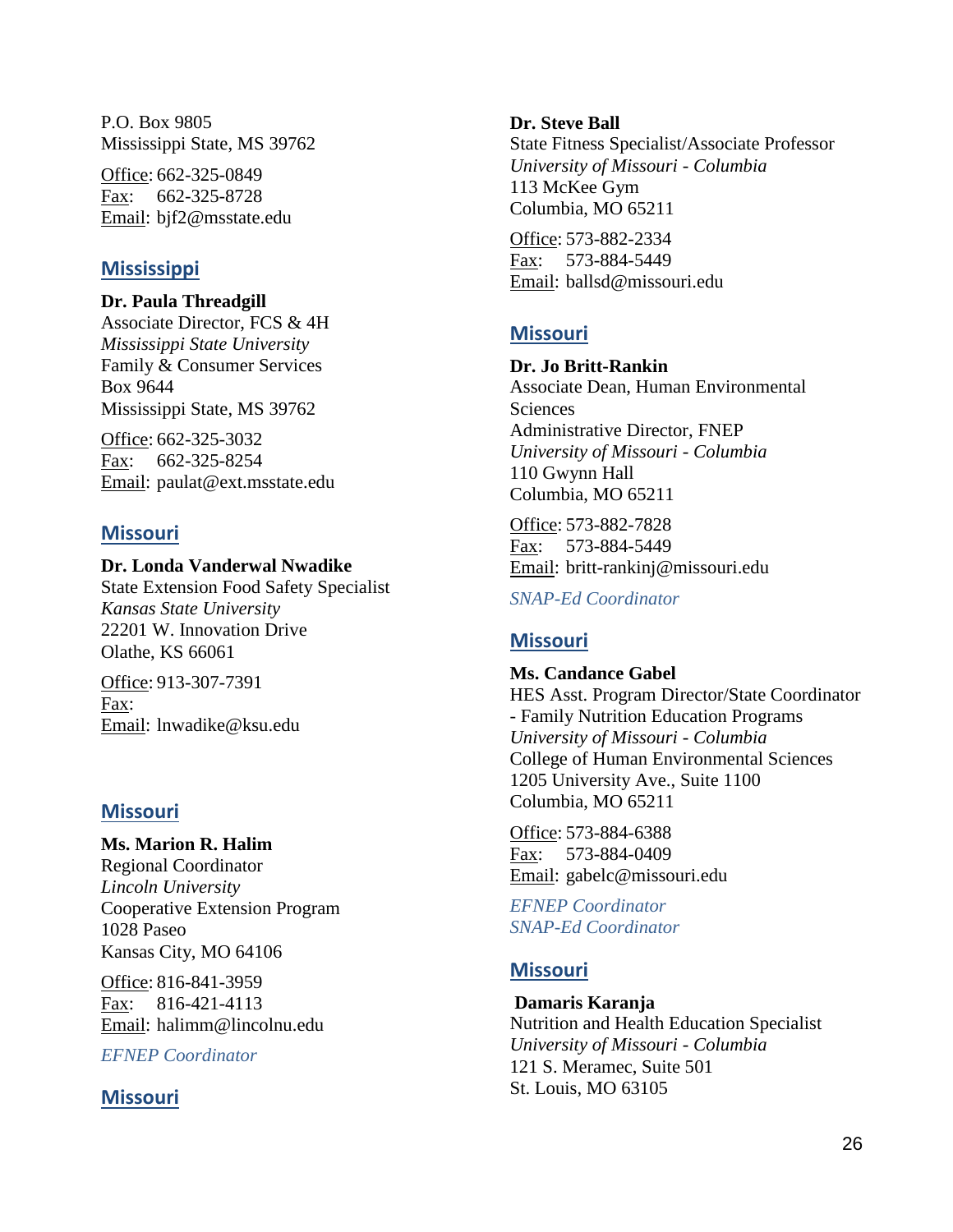Office: 314-615-2911 Fax: 314-615-8147 Email: karanjad@missouri.edu

## **Missouri**

#### **Ms. Donna Mehrle**

EFNEP Assistant Coordinator *University of Missouri - Columbia* College of Human Environmental Sciences 1205 University Ave., Suite 300 Columbia, MO 65211

Office: 573-884-0929 Fax: 573-884-5412 Email: mehrled@missouri.edu

## **Missouri**

**Karma Metzgar** Regional Director *University of Missouri - Columbia* 706 S. Woodbine, Suite A St. Joseph, MO 64507

Office: 816-279-6064 Fax: 816-279-0096 Email: metzgark@missouri.edu

## **Missouri**

#### **Ms. Linda Rellergert** Nutrition and Health Education Specialist *University of Missouri - Columbia* 260 Brown Road St. Peters, MO 63376

Office: 636-970-3000 Fax: 636-279-3310 Email: rellergertl@missouri.edu

## **Missouri**

**Ms. Ellen Schuster**

Associate State Nutrition Specialist/ Curriculum and Staff Training Coordinator Family Nutrition Education Programs *University of Missouri - Columbia* University of Missouri Human Environmental **Sciences** 1205 University Ave., Suite 300 Columbia, MO 65211

Office: 573-882-1933 Fax: 573-884-5449 Email: schusterer@missouri.edu

## **Montana**

### **Ms. Cora French-Robinson**

Nutrition Education Director, EFNEP Coordinator, SNAP-Ed Coordinator *Montana State University* Culbertson Hall P.O. Box 172235 Bozeman, MT 59717-2235

Office: 406-994-6318 Fax: Email: cora.frenchrobinson@montana.edu

*EFNEP Coordinator SNAP-Ed Coordinator*

# **Montana**

**Dr. Lynn C. Paul** Food and Nutrition Specialist *Montana State University* MSU Extension Service P.O. Box 173370 Bozeman, MT 59717-3370

Office: 406-994-5702 Fax: 406-994-7300 Email: lpaul@montana.edu

## **Nebraska**

**Dr. Lisa Franzen-Castle** Extension Nutrition Specialist, Assistant Professor *University of Nebraska*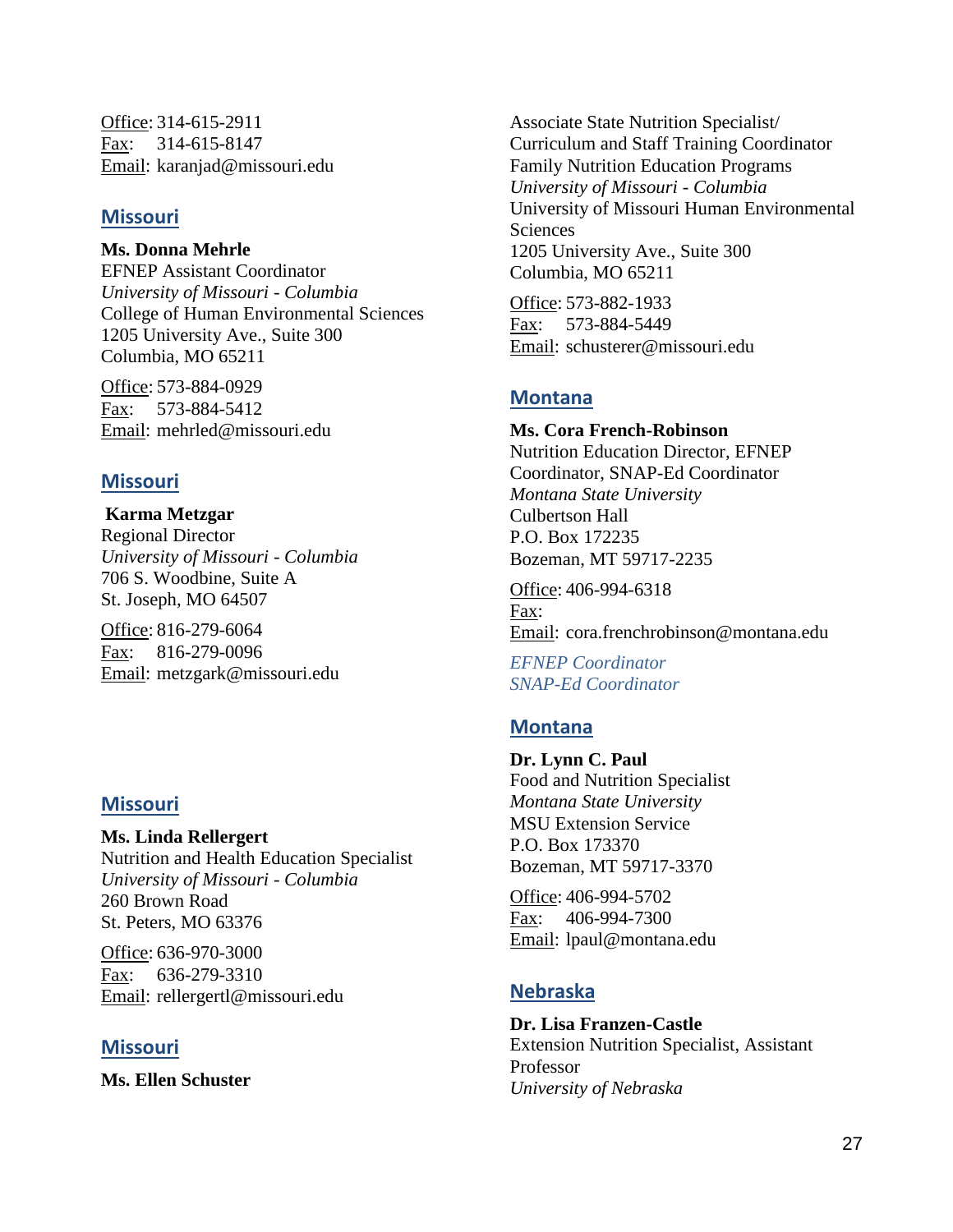UNL Extension 119 C Leverton Hall Lincoln, NE 68583

Office: 402-472-7645 Fax: 402-472-1587 Email: lfranzen2@unl.edu

## **Nebraska**

#### **Dr. Julie A. Albrecht**

Extension Food Specialist *University of Nebraska - Lincoln* UNL Extension 119E Ruth Leverton Hall Lincoln, NE 68583

Office: 402-472-8884 Fax: 402-472-1587 Email: jalbrecht1@unl.edu

## **Nebraska**

**Ms. Donnia Behrends** NEP Extension Educator *University of Nebraska - Lincoln* UNL Extension 119G Leverton Hall Lincoln, NE 68583

Office: 402-472-6528 Fax: 402-472-1587 Email: dbehrends2@unlnotes.unl.edu

*SNAP-Ed Coordinator*

# **Nebraska**

**Dr. Elizabeth A. Birnstihl** Associate Dean *University of Nebraska - Lincoln* UNL Extension 211 Agricultural Hall Lincoln, NE 68583

Office: 402-472-2966 Fax: 402-472-5557 Email: bbirnstihl1@unl.edu

## **Nebraska**

#### **Dr. Linda Boeckner**

PC Program Leader and Extension Nutrition Specialist *University of Nebraska - Lincoln* 119B Leverton Lincoln, NE 68583-0808

Office: 402-472-7634 Fax: Email: lboeckner1@unl.edu

## **Nebraska**

**Dr. Timothy Carr** Professor and Chair Nutrition and Health Science *University of Nebraska - Lincoln* 110 Leverton Hall Lincoln, NE 68583

Office: 402-472-7966 Fax: 402-472-1587 Email: tcarr2@unl.edu

# **Nebraska**

**Ms. Jean Ann Fischer** SNAP-Ed Director *University of Nebraska - Lincoln* UNL Extension 119A Ruth Leverton Hall Lincoln, NE 68583

Office: 402-472-4517 Fax: 402-472-1587 Email: jfischer6@unl.edu

## *EFNEP Coordinator*

## **Nebraska**

### **Dr. Fayrene Hamouz**

Associate Professor *University of Nebraska - Lincoln* UNL Extension 202K Leverton Hall Lincoln, NE 68583

Office: 402-472-1582 Fax: 402-472-1587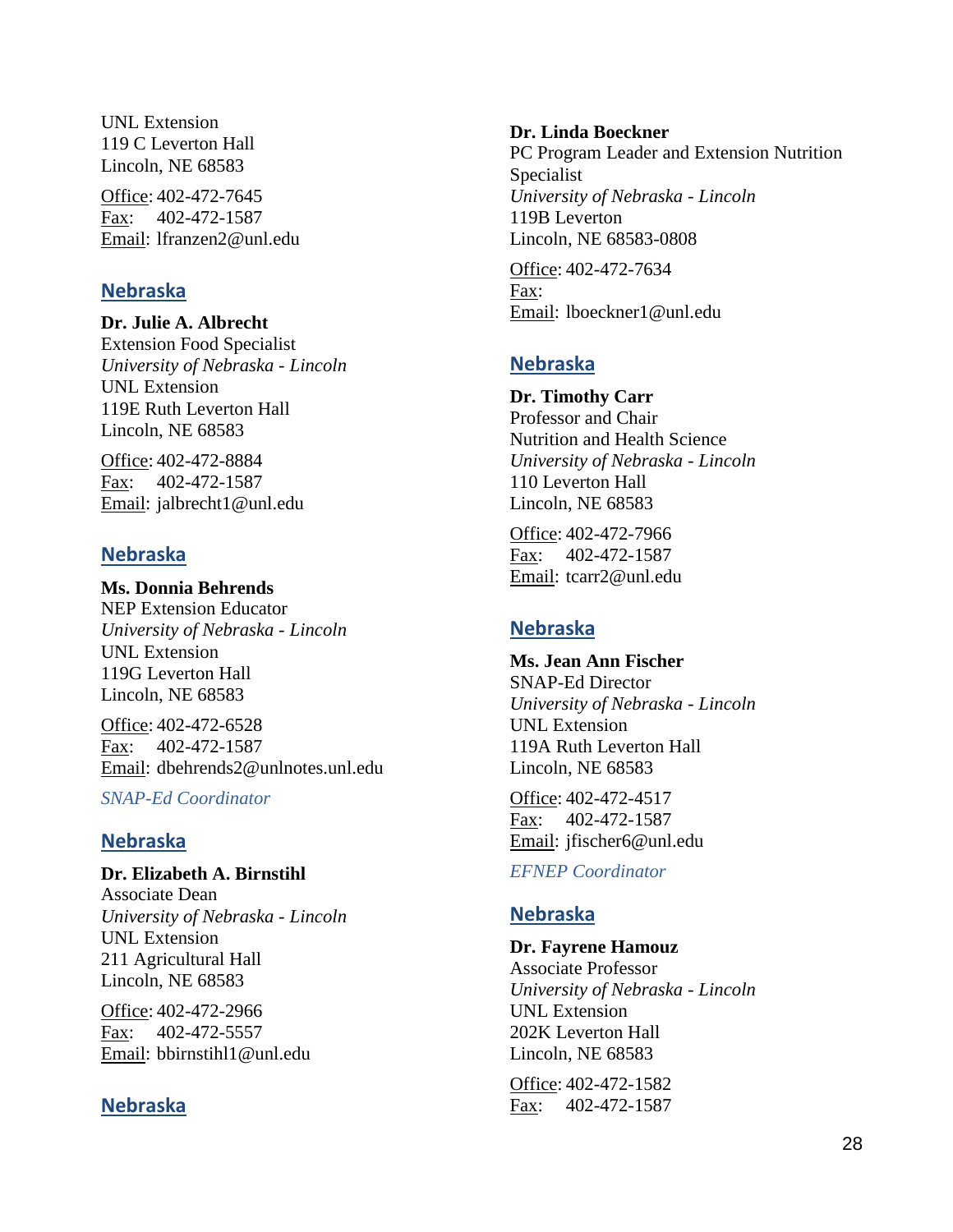Email : fhamouz1@unl.edu

## **Nebraska**

#### **Dr. Georgia Jones**

Extension Food Specialist *University of Nebraska - Lincoln* UNL Extension 119 Leverton Hall Lincoln, NE 68583

Office: 402-472-3225 Fax: 402-472-1587 Email: gjones2@unl.edu

## **Nebraska**

**Ms. Natalie Sehi** NEP Extension Educator *University of Nebraska - Lincoln* UNL Extension 119G Leverton Hall Lincoln, NE 68583

Office: 402-472-3781 Fax: 402-472-1587 Email: nsehi2@unl.edu

*SNAP -Ed Coordinator*

## **Nevada**

# **Ms. Anne R. Lindsay**

Professor Associate Area Extension Specialist, Exercise *University of Nevada* Nevada Cooperative Extension 8050 Paradise Rd Suite #100 Las Vegas, NV 89123

Office: 702-940-5434 Fax: 702-222-3100 Email: lindsaya@unce.unr.edu

*SNAP -Ed Coordinator*

## **Nevada**

**Dr. Madeleine Sigman -Grant** Professor Area Extension Specialist, Nutrition

*University of Nevada* Nevada Cooperative Extension 8050 Paradise Road, Suite 100 Las Vegas, NV 89123

Office: 702-257-5534 Fax: 702-932-1280 Email: sigman-grantm@unce.unr.edu

# **Nevada**

#### **Ms. Mary Wilson** Professor Extension Nutrition Specialist *University of Nevada, Reno* Cooperative Extension 8050 Paradise Rd., Suite 100 Las Vegas, NV 89123

Office: 702-257-5507 Fax: 702-222-3100 Email: wilsonm@unce.unr.edu

*EFNEP Coordinator*

## **New Hampshire**

#### **Ms. Charlene F. Baxter** Program Leader -Family and Consumer **Resources** *University of New Hampshire* UNH Cooperative Extension Service 59 College Road, 123 Taylor Hall Durham, NH 03824

Office: 603-862-1685 Fax: 603-862-1585 Email: charlene.baxter@unh.edu

## **New Hampshire**

### **Dr. Colette Janson -Sand**

Extension Specialist, Food and Nutrition Associate Professor, Nutritional Sciences University of New Hampshire *University of New Hampshire* UNH Cooperative Extension Service 129 Main Street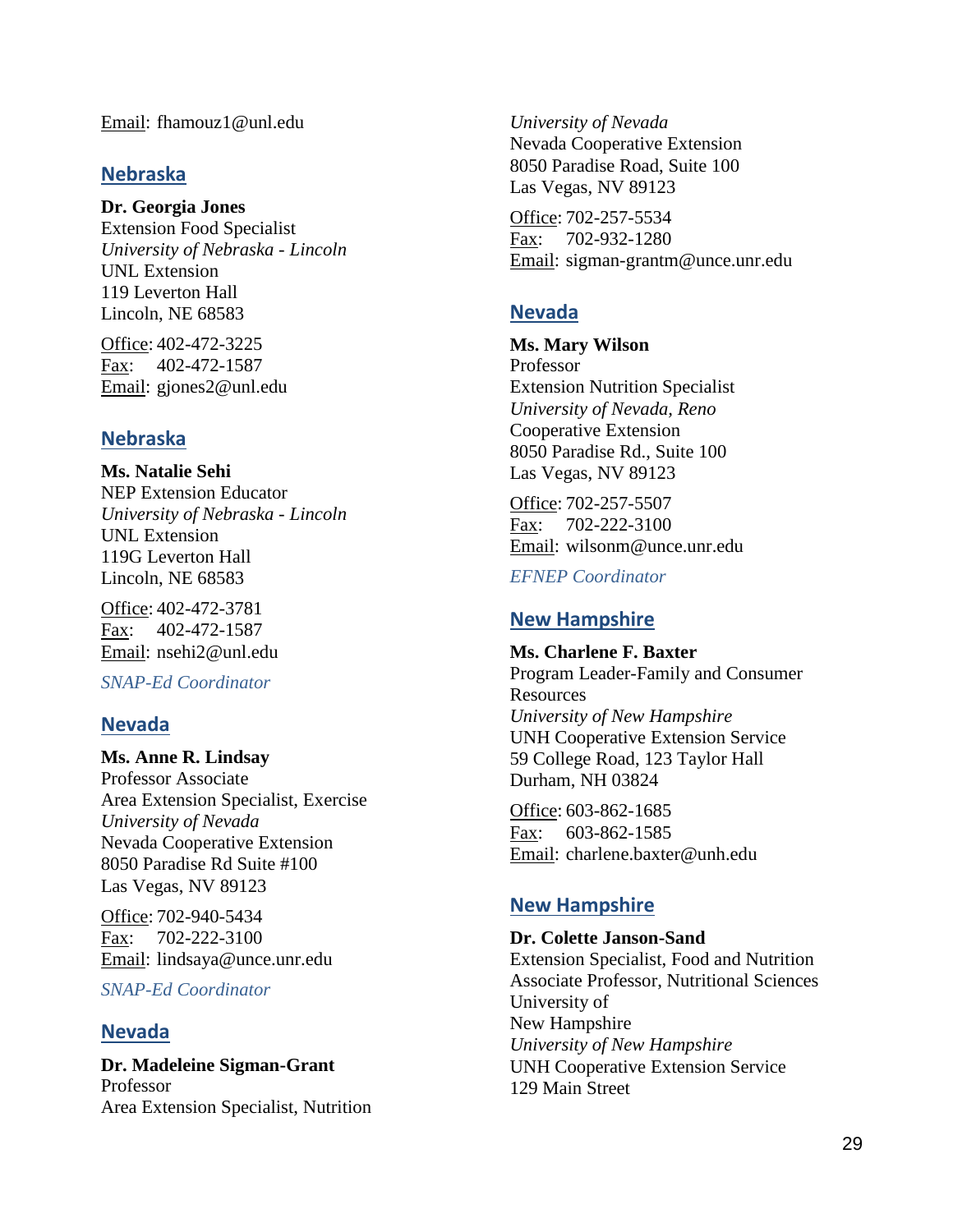Durham, NH 03824

Office: 603-862-1723 Fax: 603-862-3758 Email: chjs@unh.edu

### **New Hampshire**

#### **Ms. Debbie Luppold**

Extension Professor/Specialist, Youth and Family *University of New Hampshire* UNH Cooperative Extension Service Merrimack County 315 Daniel Webster Highway Boscawen, NH 03303

Office: 603 796 2151 x320 Fax: 603-796-2271 Email: debbie.luppold@unh.edu

*EFNEP Coordinator SNAP-Ed Coordinator*

### **New Hampshire**

#### **Ms. Robin Peters**

Extension Educator, Nutrition Connections/SNAP Ed *University of New Hampshire* 315 Daniel Webster Highway Boscawen, NH 03303

Office: 603-796-2151, ext. 331 Fax: 603-796-2271 Email: robin.peters@unh.edu

### **New Hampshire**

**Dr. Catherine Violette** Extension Professor/Specialist, Food and Nutrition *University of New Hampshire* UNH Cooperative Extension Service 129 Main Street 209 Kendall Hall Durham, NH 03824

Office: 603-862-2496 Fax: 603-862-3758

Email: catherine.violette@unh.edu

### **New Jersey**

#### **Dr. Carol Byrd-Bredbenner**

Professor of Nutrition, Nutrition Extension Specialist *Rutgers, the State University of New Jersey* Rutgers Cooperative Extension 26 Nichol Avenue, Davison Hall New Brunswick, NJ 08901

Office: 732-932-2382 Fax: 732-932-6522 Email: bredbenner@aesop.rutgers.edu

## **New Jersey**

**Dr. Nurgul Fitzgerald** Assistant Professor, Extension Specialist *Rutgers, the State University of New Jersey* Rutgers Cooperative Extension 26 Nichol Avenue, Davison Hall

Office: 732-932-3835 Fax: 732-932-6522 Email: nfitzgerald@njaes.rutgers.edu

New Brunswick, NJ 08901

## **New Jersey**

**Dr. Dan Hoffman** Assistant Professor of Nutrition, Nutrition Extension Specialist *Rutgers, the State University of New Jersey* Rutgers Cooperative Extension 26 Nichol Avenue, Davison Hall New Brunswick, NJ 08901

Office: 732-732-6568 Fax: 732-732-6522 Email: dhoffman@aesop.rutgers.edu

### **New Jersey**

**Dr. Kathleen Morgan** Department Chair, Family and Community Health Sciences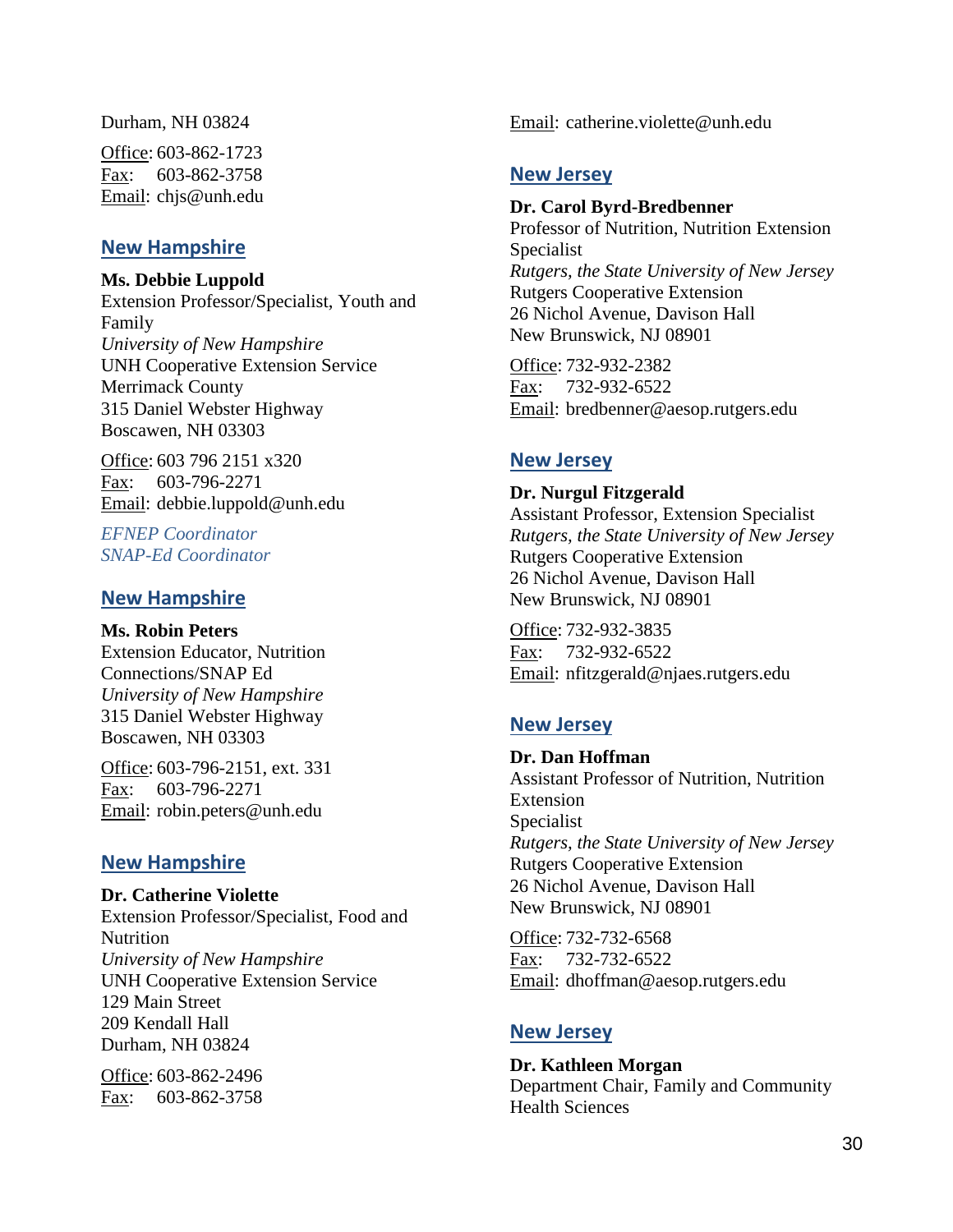*Rutgers, the State University of New Jersey* 88 Lipman Dr. Martin Hall New Brunswick, NJ 08901

Office: 848-932-3661 Fax: 732-932-6633 Email: morgan@njaes.rutgers.edu

#### **New Jersey**

#### **Dr. Debra M. Palmer**

Associate Professor & Community Nutrition Specialist, NJ EFNEP Coordinator/SNAP-Ed Director *Rutgers, the State University of New Jersey* Nutritional Sciences / SNAP-Ed/EFNEP Suydam St 2nd Floor New Brunswick, NJ 08901

Office: 732-932-9853 Fax: 732-932-5746 Email: dpalmer@njaes.rutgers.edu

*EFNEP Coordinator SNAP-Ed Coordinator*

#### **New Jersey**

**Dr. Donald W. Schaffner**

Food Science Extension Specialist *Rutgers, the State University of New Jersey* Rutgers Cooperative Extension 65 Dudley Road New Brunswick, NJ 08901

Office: 732-932-9611 x214 Fax: 732-932-6776 Email: schaffner@aesop.rutgers.edu

### **New Mexico**

#### **Ms. Kari Bachman**

EFNEP Coordinator *New Mexico State University* Extension Family and Consumer Sciences Department Box 30003, MSC 3AE Las Cruces, NM 88003

Office: 575-646-2009 Fax: 575-646-5042 Email: kbachman@nmsu.edu

*EFNEP Coordinator SNAP-Ed Coordinator*

#### **New Mexico**

**Dr. Nancy Flores** Food Technology Specialist *New Mexico State University* Cooperative Extension Service P.O. Box 30003, MSC 3AE Las Cruces, NM 88003

Office: 575-646-1179 Fax: 575-646-1889 Email: naflores@nmsu.edu

### **New Mexico**

**Dr. Carol W. Turner** Food & Nutrition Specialist *New Mexico State University* Cooperative Extension Service P.O. Box 30003, MSC 3470 Las Cruces, NM 88003

Office: 575-646-3588 Fax: 575-646-5042 Email: caturner@nmsu.edu

### **New Mexico**

**Ms. Linda Wells** ICAN Nutrition Program Coordinator *New Mexico State University* Cooperative Extension Service P.O. Box 30003, MSC 3AE Las Cruces, NM 88003

Office: 575-646-1283 Fax: 575-646-1889 Email: liwells@nmsu.edu

*SNAP-Ed Coordinator*

### **New York**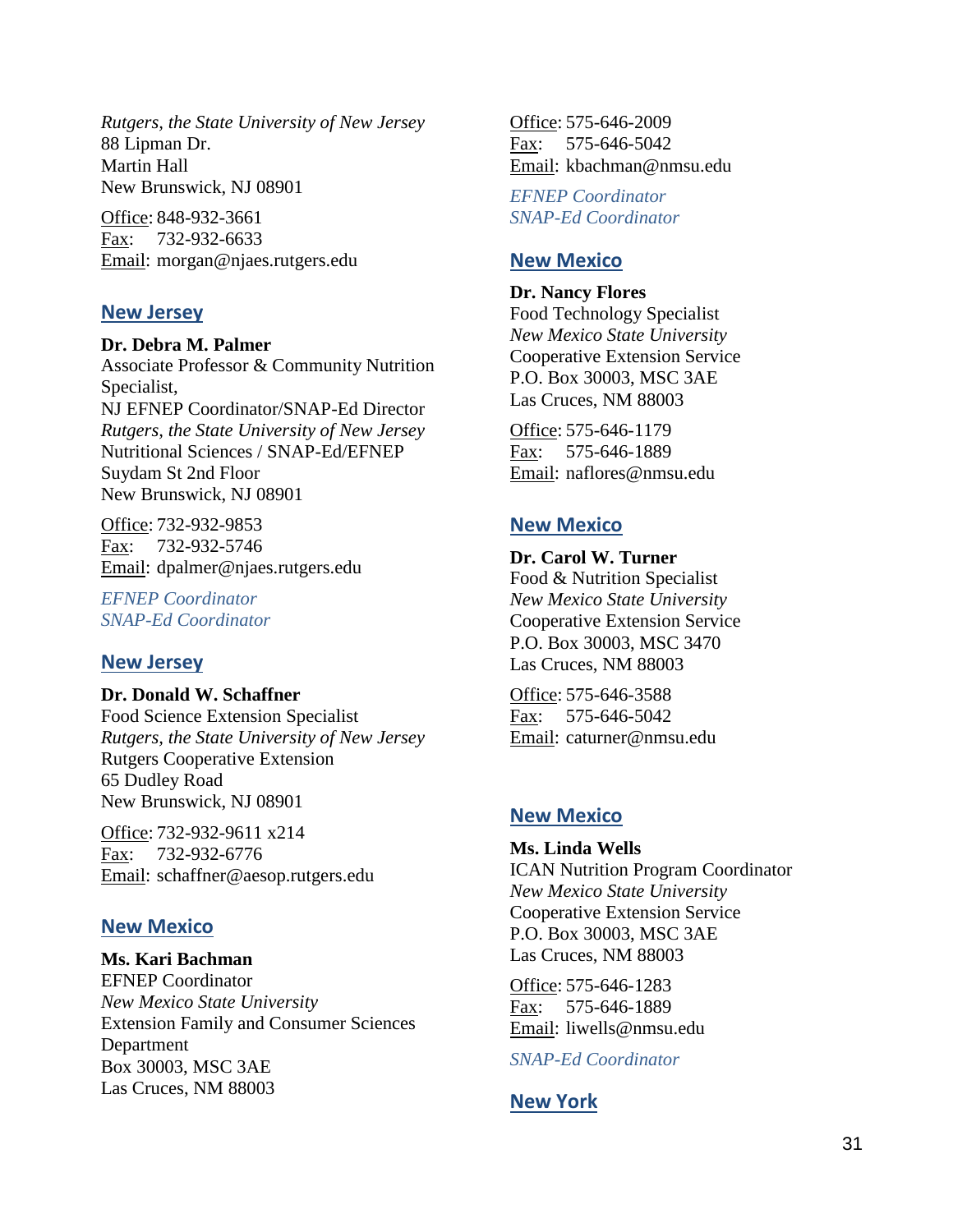#### **Mr. Bill Z. Tan**

President Language Mate 102 W. 38th Street, 5th Floor New York, NY 10018

Office: 917-686-6603 Fax: 212-274-1654 Email: btan@languagemate.com

#### **New York**

#### **Ms. Elizabeth Bihn**

Senior Extension Associate, Food Science *Cornell University* New York State Agriculture Experiment Station 630 W. North Street Geneva, NY 14456

Office: 315-787-2625 Fax: 315-787-2216 Email: eab38@cornell.edu

### **New York**

**Dr. Kathryn J. Boor** Ronald P. Lynch Dean Professor, Food Science Department *Cornell University* College of Agriculture and Life Sciences 260 Roberts Hall Ithaca, NY 14853 Office: 607-255-2241 Fax: 607-254-3803 Email: kjb4@cornell.edu

### **New York**

#### **Dr. Carol M. Devine**

Professor, Nutritional Sciences *Cornell University* Cornell Cooperative Extension 405 Savage Hall Ithaca, NY 14853

Office: 607-255-2633 Fax: 607-255-1033 Email: cmd10@cornell.edu

### **New York**

#### **Dr. Katherine Dickin**

Research Scientist, Nutritional Sciences *Cornell University* Cornell Cooperative Extension 302 Savage Hall Ithaca, NY 14853

Office: 607-255-7297 Fax: 607-255-1033 Email: kld12@cornell.edu

### **New York**

**Dr. Jamie Dollahite** Associate Professor/Director food and Nutrition Education in Communities *Cornell University* Cornell Cooperative Extension 408 Savage Hall Ithaca, NY 14853

Office: 607-255-7715 Fax: 607-255-0027 Email: jsd13@cornell.edu

## **New York**

**Ms. Joan Doyle Paddock** Senior Extension Associate/EFNEP Coordinator *Cornell University* Cornell Cooperative Extension 301 Martha Van Rensselaer Hall Ithaca, NY 14853

Office: 607-255-7715 Fax: 607-255-0027 Email: jed36@cornell.edu

*EFNEP Coordinator*

#### **New York**

**Ms. Tracy Farrell** Extension Associate, Nutritional Sciences *Cornell University*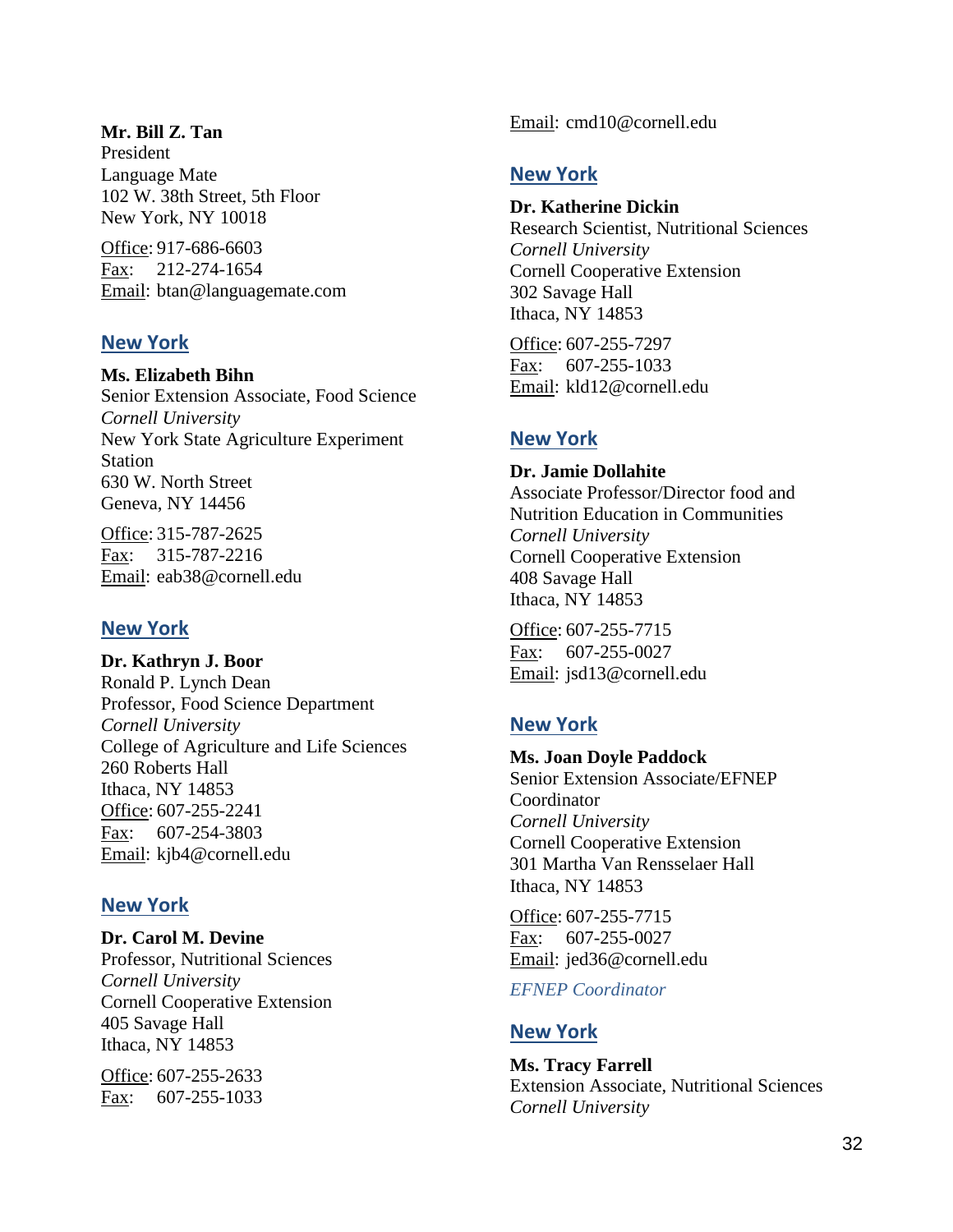Cornell Cooperative Extension 411 Savage Hall Ithaca, NY 14853

Office: 607-255-1033 Fax: 607-255-0178 Email: tjf6@cornell.edu

### **New York**

**Ms. Tisa Fontaine Hill** Extension Associate, Nutritional Sciences *Cornell University* Cornell Cooperative Extension 343 Martha Van Rensselaer Hall Ithaca, NY 14853

Office: 607-255-5245 Fax: 607-255-0027 Email: tfh3@cornell.edu

## **New York**

**Dr. Suzanne Gervais** Senior Extension Associate *Cornell University* Cornell Cooperative Extension 207 Savage Hall Ithaca, NY 14853

Office: 607-255-2140 Fax: 607-255-1033 Email: sg35@cornell.edu

## **New York**

**Dr. Robert B. Gravani** Professor, Food Science *Cornell University* Cornell Cooperative Extension 11 Stocking Hall Ithaca, NY 14853

Office: 607-255-3262 Fax: 607-254-4868 Email: rbg2@cornell.edu

## **New York**

#### **Ms. Sonya Islam**

Extension Associate, Nutritional Sciences *Cornell University* Cornell Cooperative Extension 351A Martha Van Rensselaer Hall Ithaca, NY 14853

Office: 607-255-4554 Fax: 607-255-0027 Email: sni5@cornell.edu

## **New York**

**Dr. Christine Olson** Professor, Nutritional Sciences *Cornell University* Cornell Cooperative Extension 406 Savage Hall Ithaca, NY 14853

Office: 607-255-2634 Fax: 607-255-1033 Email: cmo3@cornell.edu

## **New York**

**Dr. David Pelletier** Associate Professor, Nutritional Sciences *Cornell University* Cornell Cooperative Extension 212 Savage Hall Ithaca, NY 14853

Office: 607-255-1068 Fax: 607-255-1033 Email: dlp5@cornell.edu

## **New York**

**Dr. Olga Padilla-Zakour**

Professor and Associate Chair Department of Food Science Cornell University New York State Agricultural Experiment Station 630 W. North Street Geneva, NY 14456

Office: 315-787-2255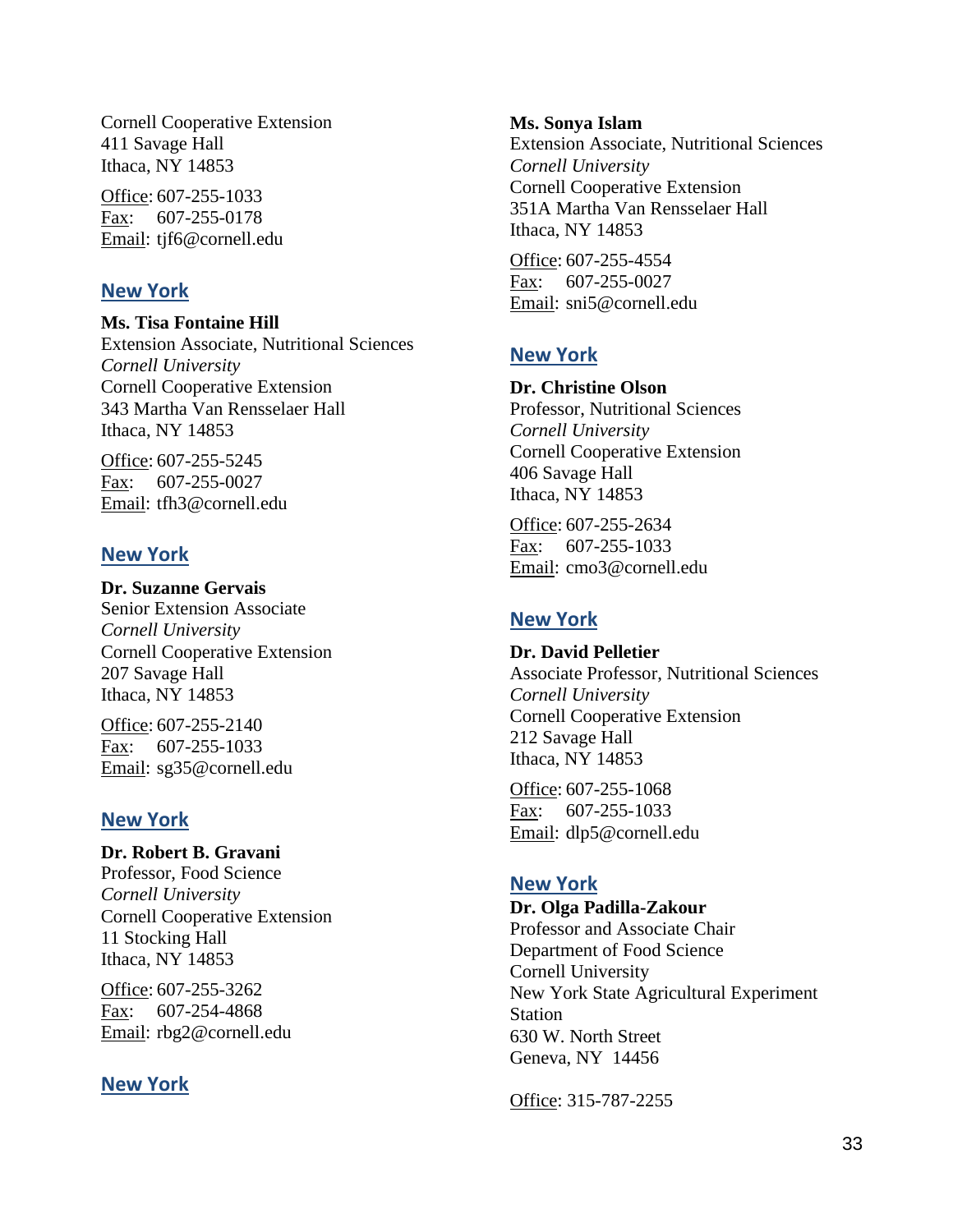Fax: 315-787-2284 Email: oip1@cornell.edu

## **New York**

#### **Ms. Michelle Scott-Pierce**

Extension Associate, Nutritional Sciences *Cornell University* Cornell Cooperative Extension 343 Martha Van Rensselaer Hall Ithaca, NY 14853

Office: 607-255-9991 Fax: 607-255-0027 Email: mls63@cornell.edu

## **New York**

**Ms. Christina Stark** Senior Extension Associate, Nutritional **Sciences** *Cornell University* Cornell Cooperative Extension 409 Savage Hall Ithaca, NY 14853

Office: 607-255-2141 Fax: 607-255-1033 Email: cms11@cornell.edu

## **New York**

**Dr. Patrick Stover** Director and Professor, Nutritional Sciences *Cornell University* Cornell Cooperative Extension 127 Savage Hall Ithaca, NY 14853

Office: 607-255-8001 Fax: 607-255-1033 Email: pjs13@cornell.edu

## **New York**

**Dr. Jennifer Wilkins**

Senior Extension Associate, Nutritional **Sciences** *Cornell University* Cornell Cooperative Extension 415 Savage Hall Ithaca, NY 14853

Office: 607-255-2730 Fax: 607-255-1033 Email: jlw15@cornell.edu

# **New York**

**Dr. Wendy S. Wolfe** Research Associate, Nutritional Sciences *Cornell University* Cornell Cooperative Extension 373 Martha Van Rensselaer Hall Ithaca, NY 14853

Office: 607-255-2677 Fax: 607-255-0027 Email: ww16@cornell.edu

# **New York**

**Dr. Randy W. Worobo** Associate Professor, Food Science *Cornell University* New York State Agricultural Experiment Station 630 W. North Street Geneva, NY 14456

Office: 315-787-2279 Fax: 315-787-2284 Email: rww8@cornell.edu

# **North Carolina**

**Mrs. Shewana McSwain**

Nutrition Outreach Coordinator *North Carolina A&T State University* Cooperative Extension Program P.O. Box 21928 Greensboro, NC 27420

Office: 336-285-4673 Fax: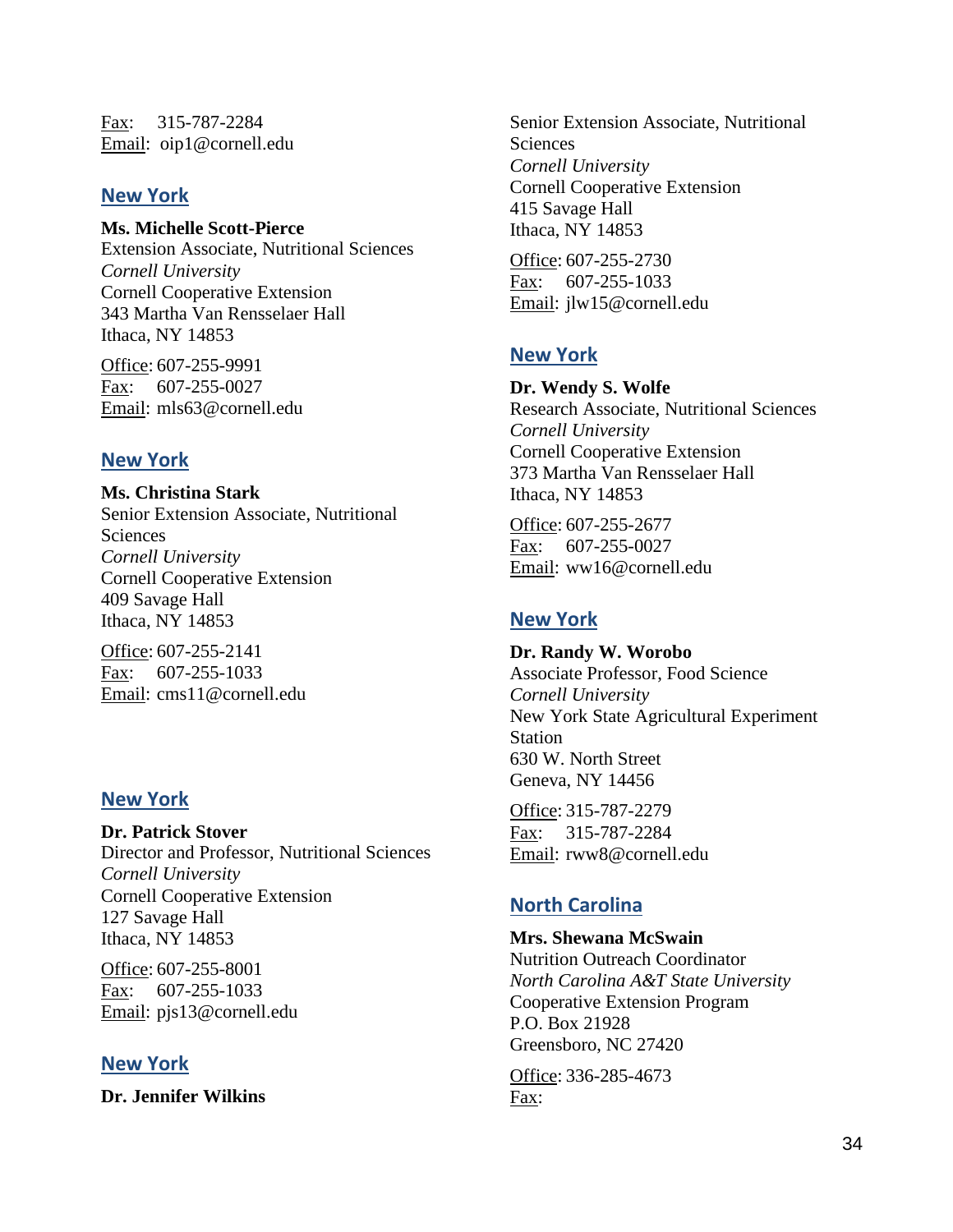#### Email: slhairst@ag.ncat.edu

*EFNEP Coordinator*

#### **North Carolina**

#### **Dr. Benjamin Chapman**

Food Safety Specialist Department of Youth, Family and Community Sciences *North Carolina State University* 220E Brickhaven Rd (Box 7606) Raleigh, NC 27695

Office: 919-515-8099 Fax: 919-515-7812 Email: benjamin\_chapman@ncsu.edu

### **North Carolina**

**Dr. Carolyn Dunn** Nutrition Specialist Department of Youth, Family and Community Sciences *North Carolina State University* Cooperative Extension Service 240A Brickhaven (Box 7606) Raleigh, NC 27695

Office: 919-515-9142 Fax: 919-515-3483 Email: carolyn\_dunn@ncsu.edu

*SNAP-Ed Coordinator*

#### **North Carolina**

**Ms. Lorelei Jones** EFNEP Coordinator *North Carolina State University* Department of Youth, Family & Community **Sciences** Campus Box 7606-NCSU 516 Brickhaven Drive, Suite 100 Raleigh, NC 27695-7605

Office: 919-515-9140 Fax: 919-513-0159 Email: lorelei\_jones@ncsu.edu

*EFNEP Coordinator*

#### **North Carolina**

#### **Dr. Jacquelyn McClelland**

Nutrition Specialist Department of Youth, Family and Community **Sciences** *North Carolina State University* Cooperative Extension Service 220G Brickhaven (Box 7606) Raleigh, NC 27695

Office: 919-515-9148 Fax: 919-515-2786 Email: jackie\_mcclelland@ncsu.edu

*SNAP-Ed Coordinator*

### **North Dakota**

## **Ms. Susan Finneseth** Program Manager - EFNEP/FNP *North Dakota State University*

NDSU Extension Service Dept. 7270, FLC 219 PO Box 6050 Fargo, ND 58108-6050

Office: 701-231-7254 Fax: 701-231-6182 Email: susan.finneseth@ndsu.edu

#### **North Dakota**

**Ms. Megan Ness** EFNEP/FNP Program Coordinator *North Dakota State University* NDSU Extension Service Dept 7270, FLC 219 P.O. Box 6050 Fargo, ND 58108-6050

Office: 701-231-6515 Fax: 701-231-6182 Email: megan.l.ness@ndsu.edu

*EFNEP Coordinator SNAP-Ed Coordinator*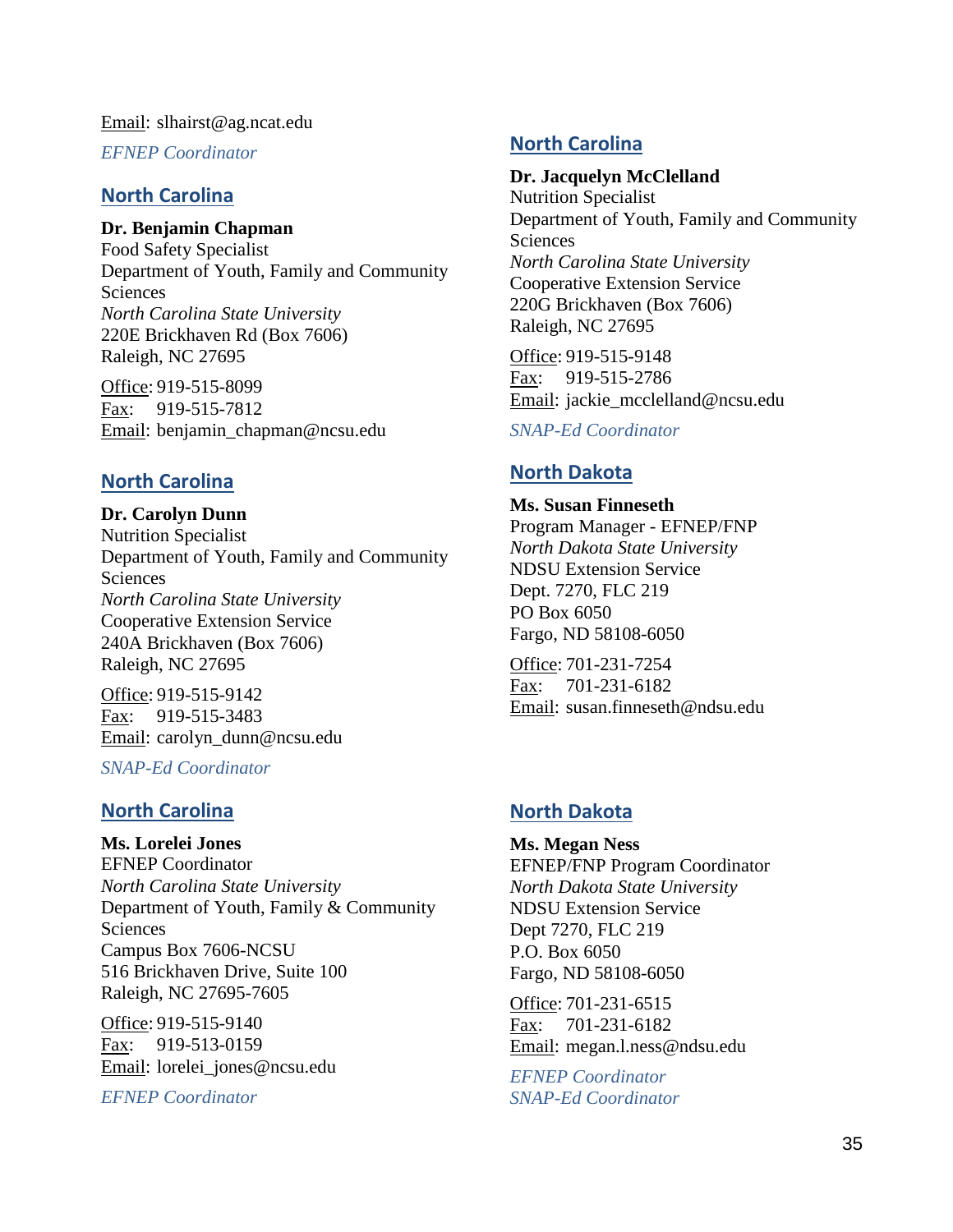### **Ohio**

**Ms. Pat Bebo** Leader Comm. Nutrition Program/EFNEP & SNAP-Ed, OSU Extension *The Ohio State University* College of Education and Human Ecology 342 Campbell Hall 1787 Neil Avenue Columbus, OH 43210

Office: 614-292-1655 Fax: 614-688-4706 Email: bebo.1@osu.edu

*EFNEP Coordinator SNAP-Ed Coordinator*

## **Ohio**

**Dr. Karen Bruns**

Assistant Direcor, Family and Consumer Sciences Leader, OSU Cares *The Ohio State University* 381 Campbell Hall, 1787 Neil Ave Columbus, OH 43210

Office: 614-292-9613 Fax: 614-292-7478 Email: BRUNS.1@OSU.EDU

## **Ohio**

**Dr. Ana Claudia Zubieta** Program Director, Food Stamp Nutrition Education *The Ohio State University* College of Education and Human Ecology 342 Campbell Hall 1787 Neil Avenue Columbus, OH 43210

Office: 614-292-5655 Fax: 614-688-4706 Email: zubieta.l@osu.edu

*SNAP-Ed Coordinator*

# **Ohio**

### **Dr. Maria Carmen Lambea**

Program Director, Expanded Food and Nutrition *The Ohio State University* College of Education and Human Ecology 315 Campbell Hall 1787 Neil Avenue Columbus, OH 43210

Office: 614-292-6402 Fax: 614-688-4702 Email: lambea.1@osu.edu

# **Oklahoma**

**Dr. Dorothy Wilson** State Program Leader/Director *Langston University* P.O. Box 1730 Langston, OK 73050

Office: 405-466-6146 Fax: 405-466-6188 Email: dwilson@langston.edu

*EFNEP Coordinator SNAP-Ed Coordinator*

## **Oklahoma**

**Dr. Nancy Betts** Head, Nutritional Sciences *Oklahoma State University* 301 Human Sciences Stillwater, OK 74078

Office: 405-744-9942 Fax: 405-744-1537 Email: nancy.betts@okstate.edu

## **Oklahoma**

**Dr. Barbara Brown**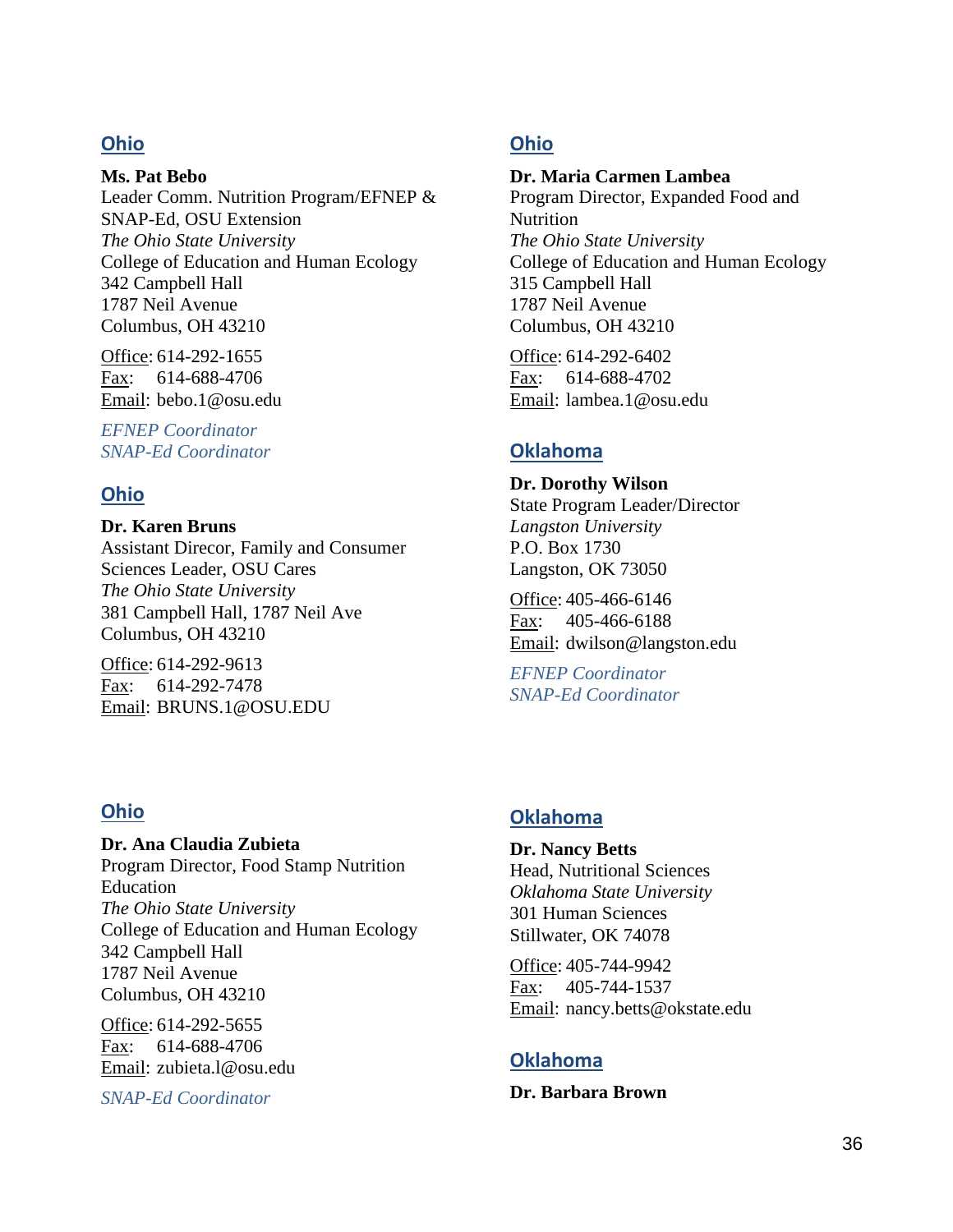Food Specialist *Oklahoma State University* 002 Human Sciences Stillwater, OK 74078

Office: 405-744-6940 Fax: 405-744-1537 Email: barbara.brown@okstate.edu

## **Oklahoma**

### **Ms. Debra Garrard**

Nutrition Education Program Coordinator *Oklahoma State University* 304 Human Sciences Room 007 Stillwater, OK 74078

Office: 405-744-9942 Fax: 405-744-1461 Email: debra.greene\_garrard@okstate.edu

*EFNEP Coordinator SNAP-Ed Coordinator*

## **Oklahoma**

**Dr. Janice Herman** Nutrition Education Specialist *Oklahoma State University* Cooperative Extension Service 308 Human Sciences Stillwater, OK 74078

Office: 405-744-4601 Fax: 405-744-1537 Email: janice.hermann@okstate.edu

## **Oklahoma**

# **Dr. Deana Hildebrand**

Nutrition Specialist *Oklahoma State University* Cooperative Extension Service 315 Human Sciences Stillwater, OK 74078

Office: 405-744-5059 Fax: 405-744-1461 Email: deana.hildebrand@okstate.edu

## **Oregon**

#### **Ms. Anne Hoisington**

Extension Family and Community Health Nutrition Education Programs at Oregon Food Bank *Oregon State University* Family and Community Health P.O. Box 55370 Portland, OR 97238

Office: 503-282-0624 Fax: 503-282-0922 Email: Anne.Hoisington@oregonstate.edu

## **Oregon**

#### **Dr. Melinda Manore**

Professor *Oregon State University* Dept. of Nutrition and Exercise Sciences 103 Milam Hall 2520 SW Campus Way Corvallis, OR 97331

Office: 541-737-8701 Fax: 541-737-6914 Email: melinda.manore@oregonstate.edu

## **Oregon**

**Ms. Janice Smiley** Associate Professor, EFNEP State Coordinator *Oregon State University* Extension Family & Community Health 118 Ballard Extension Hall Corvallis, OR 97331

Office: 541-737-8275 Fax: 541-737-0999 Email: janice.smiley@oregonstate.edu

*EFNEP Coordinator*

## **Oregon**

**Ms. Lauren Tobey** Nutrition Education Program Coordinator *Oregon State University* Family and Community Health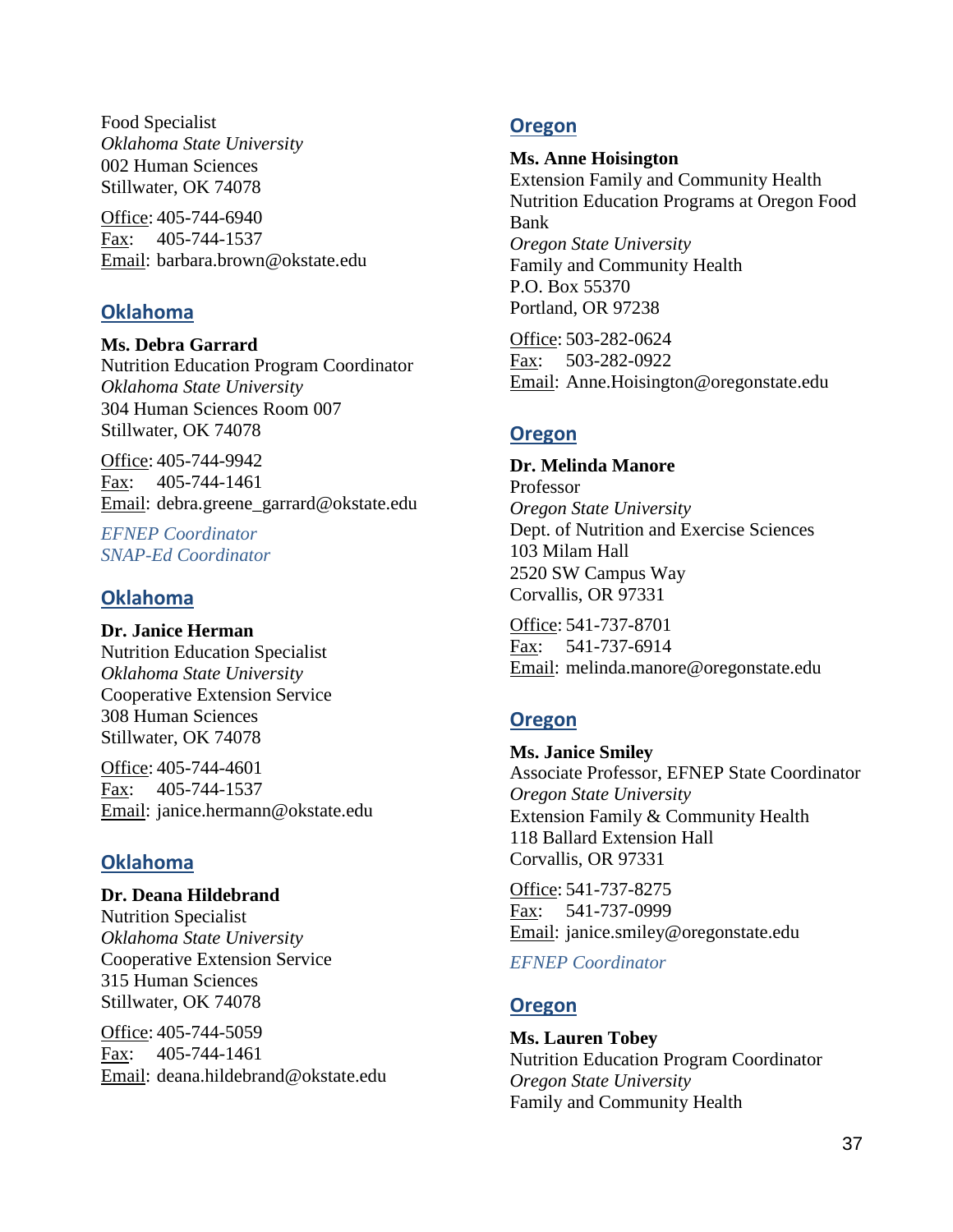161 Milam Hall Corvallis, OR 97331

Office: 541-737-1017 Fax: 541-737-0999 Email: Lauren.Tobey@oregonstate.edu

*SNAP-Ed Coordinator*

## **Oregon**

#### **Dr. Siew Sun Wong**

Assistant Professor & Extension Specialist *Oregon State University* School of Biological and Population Health Science Extension Family and Community Health 141B Milam Hall Corvallis, OR 97331

Office: 541-737-5855 Fax: 541-737-0999 Email: SiewSun.Wong@oregonstate.edu

## **Pennsylvania**

**Christine Brennan** SNAP-Ed Project Director *Pennsylvania State University* Pennsylvania Nutrition Education Tracks 135 East Nittany Ave,. Suite 405 State College, PA 16801

Office: 814-865-85149 Fax: 814-865-9046 Email: cmb49@psu.edu

## **Pennsylvania**

#### **Ms. Christine Brennan**

Principal Investigator for Administration, Program Monitoring and PA Partner Relations *Pennsylvania State University* Pennsylvania Nutrition Education TRACKS 135 East Nittany Avenue, Suite 405 State College, PA 16801

Office: 814-863-0074 Fax: 814-865-9046 Email: cmb49@psu.edu

## *SNAP-Ed Coordinator*

## **Pennsylvania**

#### **Dr. Marilyn Corbin**

Associate Director and Extension Program Leader and Professor *Pennsylvania State University* Cooperative Extension Service 338 Agricultural Administration Building University Park, PA 16802

Office: 814-863-6109 Fax: 814-863-7776 Email: mcorbin@psu.edu

## **Pennsylvania**

#### **Dr. Elise Gurgevich** State Coordinator *Pennsylvania State University* Cooperative Extension Service 212 Special Services Building University Park, PA 16802

Office: 814-863-3447 Fax: 814-863-6426 Email: eliseg@psu.edu

*EFNEP Coordinator*

## **Pennsylvania**

### **Dr. Barbara Lohse**

Principal Investigator of Evaluation, Program Development and Policy for SNAP-Ed. *Pennsylvania State University* 205 Chandlee Lab University Park, PA 16802

Office: 814-865-5169 Fax: 814-863-6103 Email: bal18@psu.edu

*SNAP-Ed Coordinator*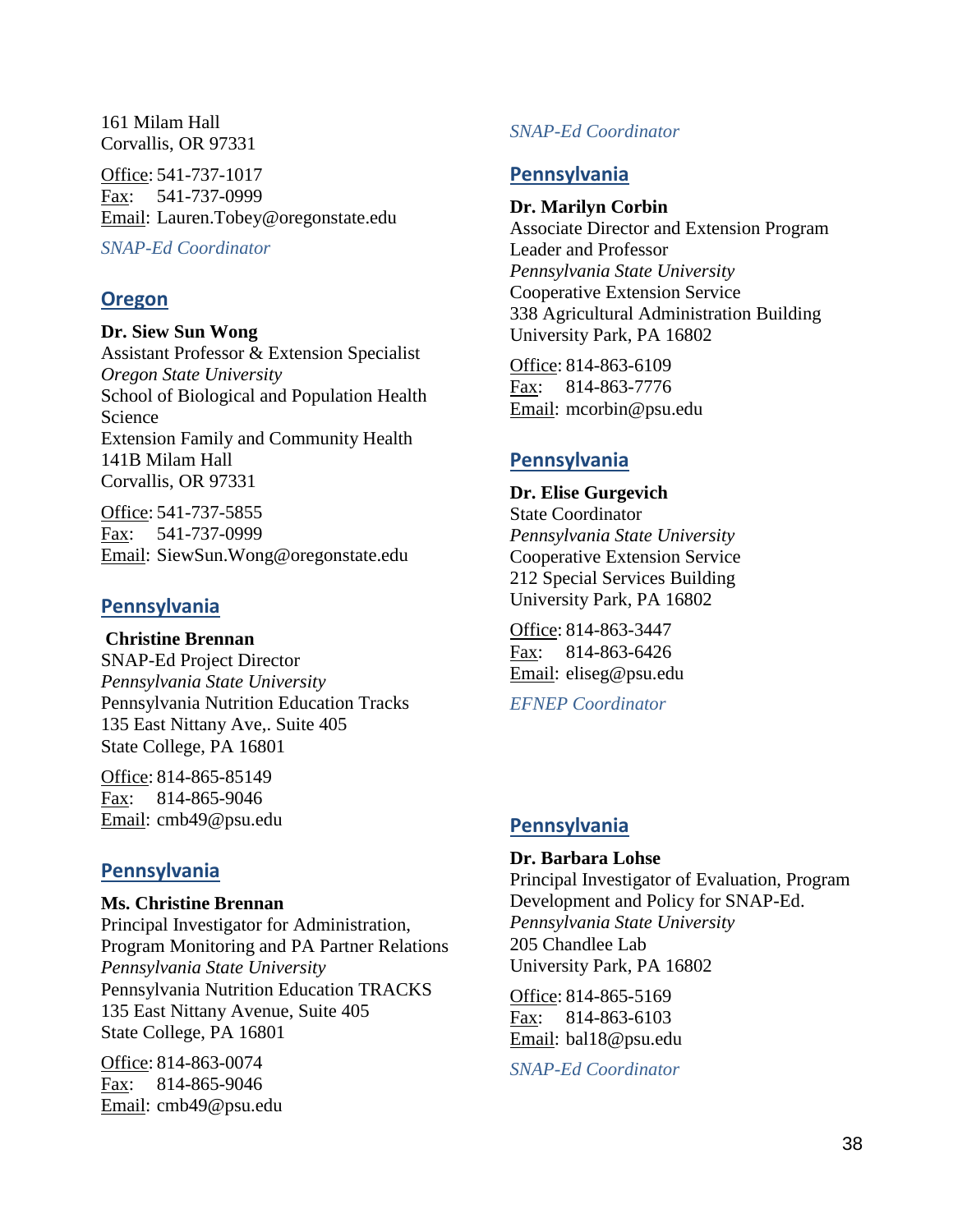## **Pennsylvania**

**Dr. Jan Scholl** Associate Professor *Pennsylvania State University* Cooperative Extension Service 2B Ferguson Building University Park, PA 16802

Office: 814-863-7444 Fax: 814-863-4753 Email: jscholl@psu.edu

*EFNEP Director SNAP-Ed Coordinator*

## **Pennsylvania**

**Dr. Bret Luick** Associate Professor of Foods and Nutrition *University of Alaska - Fairbanks* Cooperative Extension Service 347 Oniell Building 905 N. Koyukuk Drive P.O. Box 757200 Fairbanks, AK 99775

Office: 907-474-5170 Fax: 907-474-6184 Email: bluick@alaska.edu

## **Puerto Rico**

#### **Dr. Ann MacPherson-Sanchez**

Food and Nutrition Specialist. *University of Puerto Rico* Cooperative Extension Building C, College Station, P.O. Box 5000 Mayaguez, PR 00928

Office: 787-832-4040 x3066 Fax: 787-265-4130 Email: a\_macpherson@seam.uprm.edu

## **Puerto Rico**

**Ms. Grisel Maldonado** Nutrition Specialist *University of Puerto Rico* Cooperative Extension

Building C, College Station, P.O. Box 9031 Mayaguez, PR 00681

Office: 787-832-4040 Fax: 787-265-4130 Email: gmaldonado@uprm.edu

## **Puerto Rico**

**Ms. Ircha Martinez** EFNEP Coordinator *University of Puerto Rico* P.O. Box 9269 Caguas, PR 00726

Office: 787-653-0626 Fax: 787-653-1430 Email: ircha.martinez1@upr.edu

## *EFNEP Coordinator*

# **Rhode Island**

**Dr. Cathy English** Professor/Nutrition and Food Sciences *University of Rhode Island* 110 Ranger Hall Kingston, RI 02881

Office: 401-874-5869 Fax: 401-792-5974 Email: cathy@uri.edu

## **Rhode Island**

**Ms. Heidi Hetzler** Program Coordinator *University of Rhode Island* 80 Washington Street Room300 Providence, RI 02903

Office: 401-277-5043 Email: heidihetzler@uri.edu

*SNAP-Ed Coordinator*

# **Rhode Island**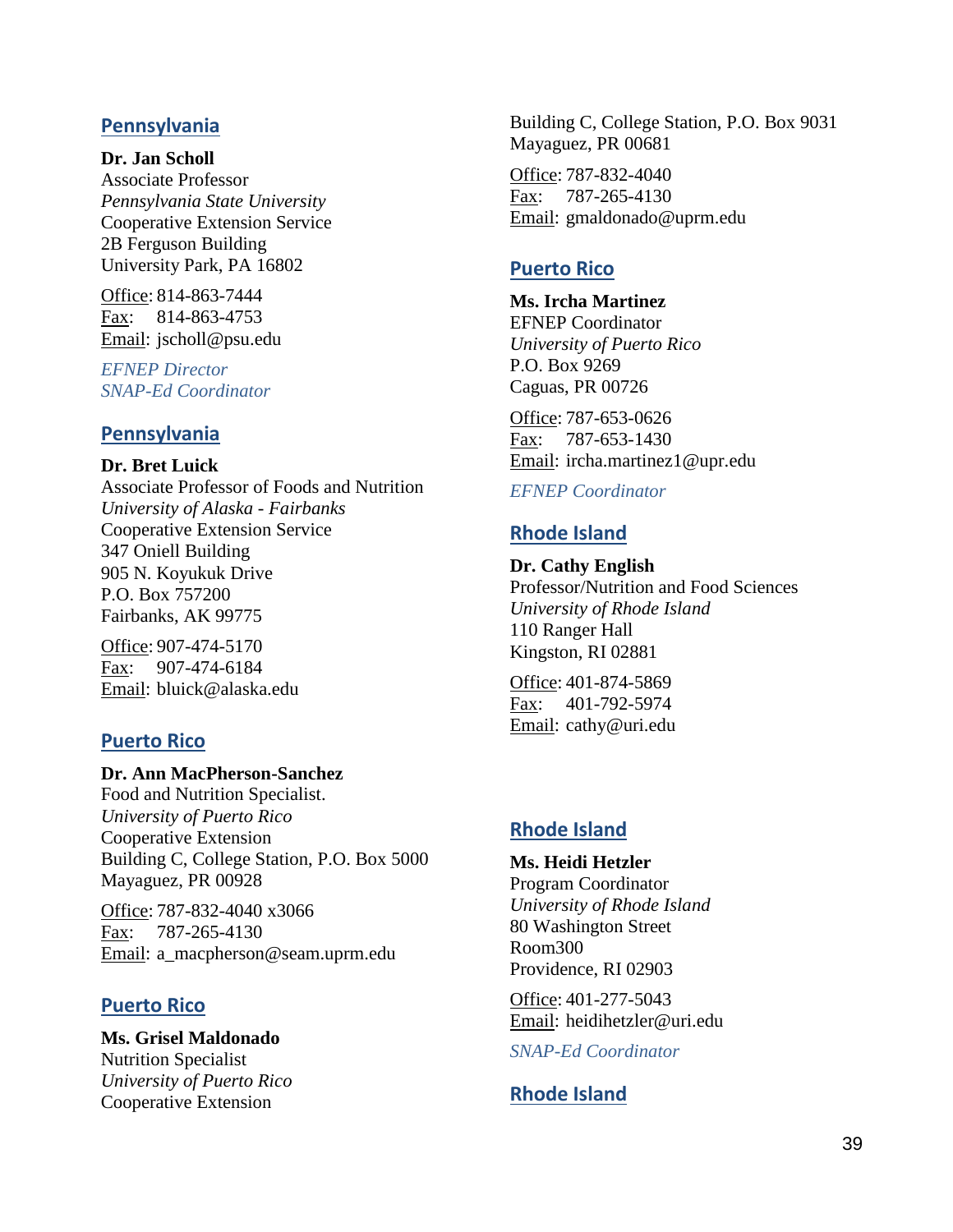#### **Ms. Katie Mulligan**

EFNEP Supervisor *University of Rhode Island* URI Providence Center 80 Washington Street, Room 300 Providence, RI 02903

Office: 401-277-5274 Fax: 401-277-5284 Email: kmulligan@etal.uri.edu

### **Rhode Island**

**Ms. Andrea Nero** *University of Rhode Island* URI Providence Center 80 Washington Street, Room 302 Providence, RI 02903

Office: 401-277-5270 Fax: 401-277-5284 Email: anero@uri.edu

### **Rhode Island**

**Dr. Lori Pivarnik** Food Safety Extension Specialist *University of Rhode Island* Cooperative Extension Service East Alumni Avenue Kingston, RI 02903

Office: 401-874-2960 Fax: 401-874-2259 Email: pivarak@uri.edu

## **Rhode Island**

**Ms. Linda Sebelia** EFNEP Coordinator *University of Rhode Island* Cooperative Extension Service URI Providence Campus 80 Washington Street - Room 300 Providence, RI 02903

Office: 401-277-5270 Fax: 401-277-5284 Email: sebelia@uri.edu

### *EFNEP Coordinator*

## **South Carolina**

## **Ms. Charlotte T. Camper**

Director of Programs for At-Risk Youth *Clemson University* Youth Learning Institute 698 Concord Church Road Pickens, SC 29671

Office: 803-447-7271 Fax: 864-878-5985 Email: ccamper@clemson.edu

## **South Carolina**

**Dr. Katherine L. Cason** Professor, State EFNEP Director Director of the Center for Healthy Living *Clemson University* Department of Food, Nutrition and Packaging **Sciences** Youth Learning Institute 255 Poole Agricultural Center Clemson, SC 29634-0316

Office: 864-723-4520 Fax: 864-656-0331 Email: kcason@clemson.edu

*EFNEP Coordinator SNAP-Ed Coordinator*

# **South Carolina**

#### **Dr. Angela Fraser**

Associate Professor/ Food Safety Specialist *Clemson University* Food Science and Human Nutrition A203B Poole Agricultural Center Clemson, SC 29634

Office: 864-656-3652 Fax: 864-656-0331 Email: afraser@clemon.edu

## **South Carolina**

**Mrs. Marian Robinson**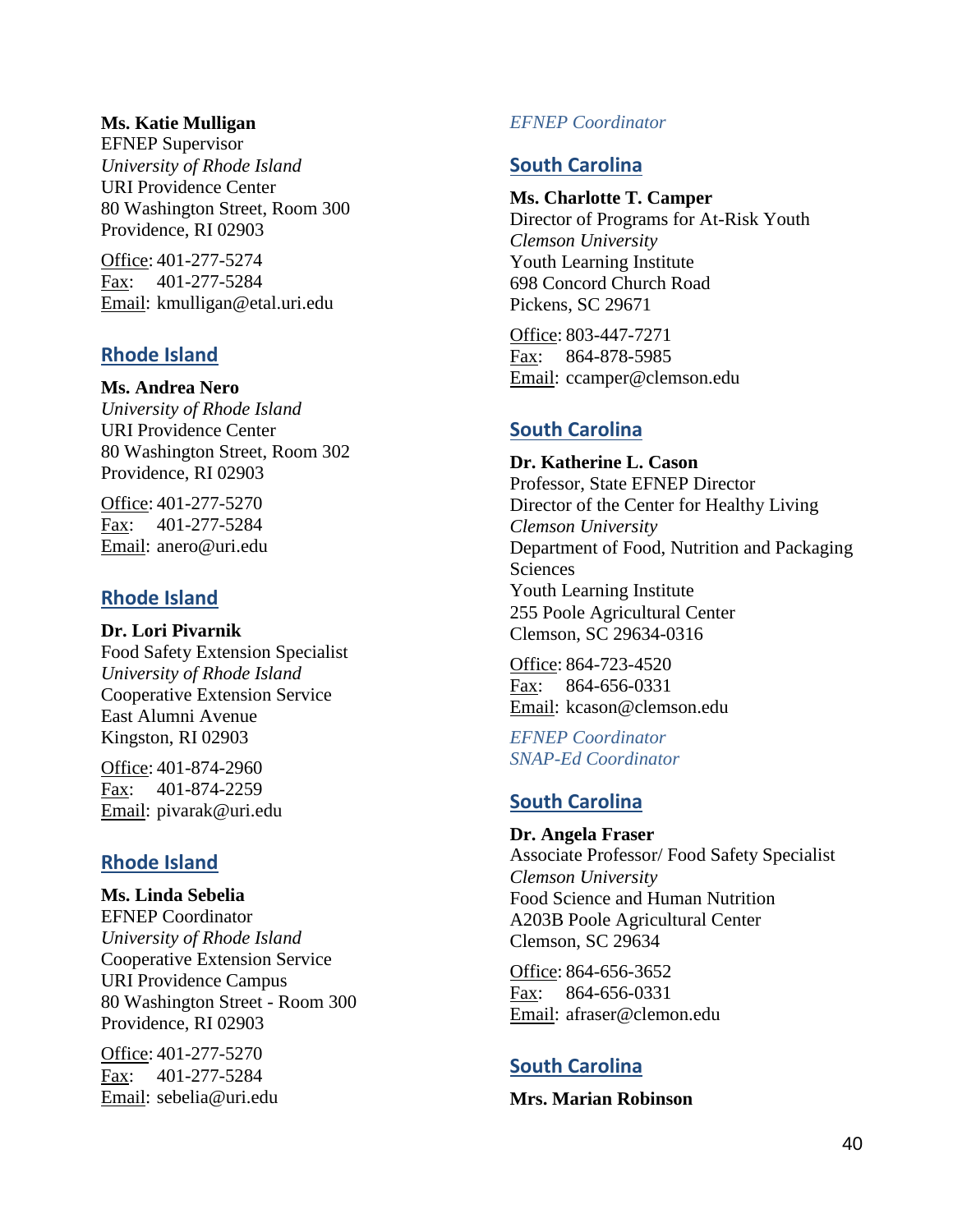*Clemson University* College of Health Education and Human Development 413 Edwards Hall, Box 164 Clemson, SC 29634-5164

Office: 864-656-2524 Fax: 864-656-1877 Email: mchpmn@clemson.edu

### **South Carolina**

**Dr. Carol Giesecke** Nutrition, Consumer Economics, Health Specialist *Delaware State University* Cooperative Extension 1200 N. DuPont Highway Dover, DE 19901

Office: 302-857-6439 Fax: 302-857-6441 Email: cgiesecke@desu.edu

*SNAP-Ed Coordinator*

## **South Carolina**

**Mr. Delbert Foster**

1890 Extension Administrator *South Carolina State University* 1890 Research and Extension P.O. Box 7174 Orangeburg, SC 29117

Office: 803-536-8460 Fax: 803-533-3962 Email: dfoster@scsu.edu

*EFNEP Coordinator*

## **South Carolina**

**Ms. Julia Salomon** Outreach Specialist, School Breakfast Programs *University of Wisconsin* AE Bldg. Room 227 400 University Drive Fon du Lac, WI 54935

Office: 920-924-5622 Fax: 920-929-3181 Email: julia.salomon@ces.uwex.edu

## **South Dakota**

**Dr. Joan M. Hegerfeld-Baker** Food Safety Specialist *South Dakota State University* SDSU Extension SWG 439, Box 2275A Brookings, SD 57007

Office: 605-688-6233 Fax: 605-688-6360 Email: joan.hegerfeld-baker@sdstate.edu

## **South Dakota**

**Dr. Chunyang (C.Y.) Wang** Associate Dean, College of Education and Human Sciences *South Dakota State University* Cooperative Extension Service SWG425, Box 2275A Brookings, SD 57007

Office: 605-688-5161 Fax: 605-688-5603 Email: cy.wang@sdstate.edu

# **South Dakota**

**Ms. Suzanne Stluka** Food & Families Program Director *South Dakota State University Extension* SWG 435, Box 2275A Brookings, SD 57007

Office: 605-688-4038 Fax: 605-688-6360 Email: Suzanne.stluka@sdstate.edu

*EFNEP Coordinator SNAP-Ed Coordinator*

## **Tennessee**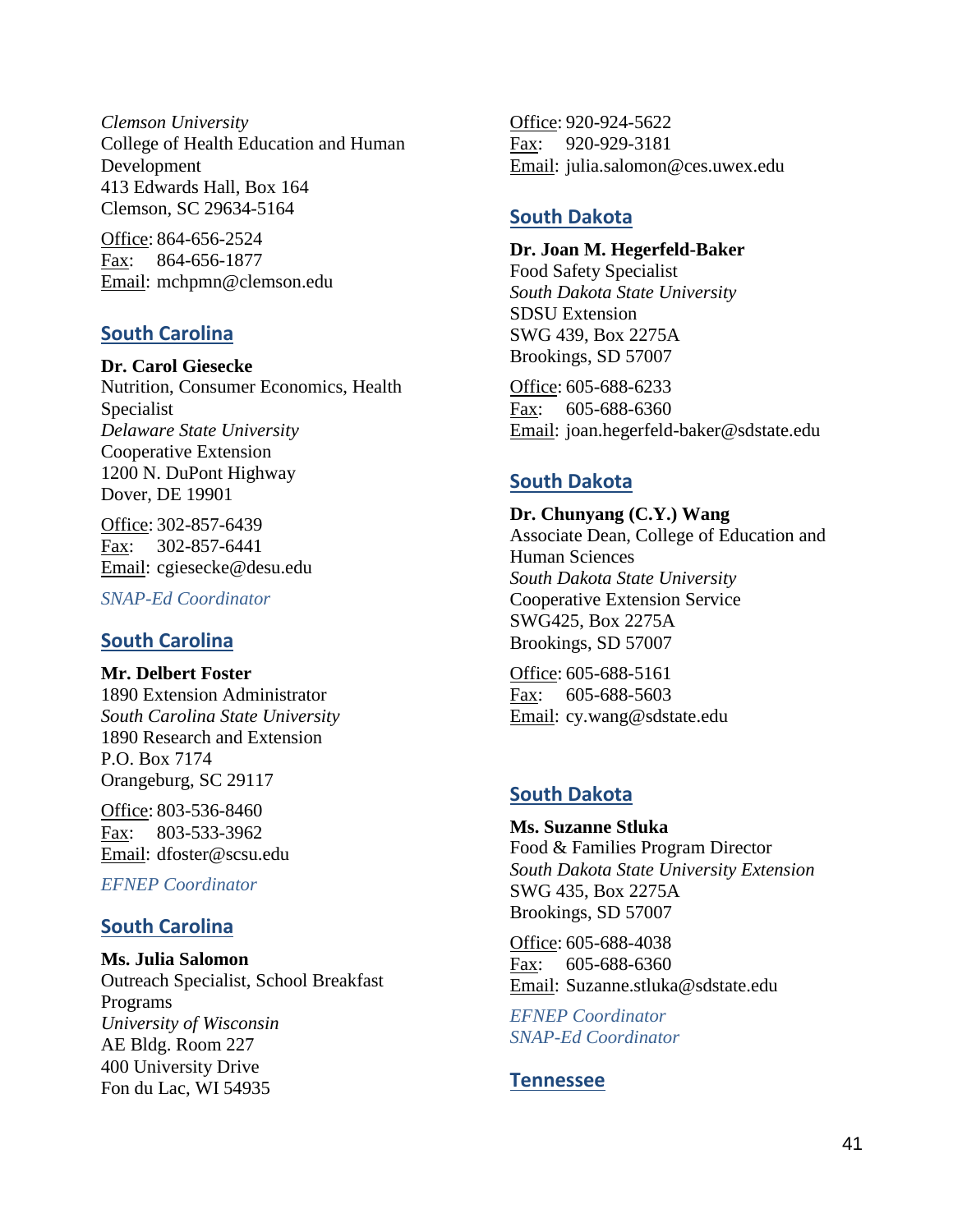#### **Mrs. Leslie Speller-Henderson**

Assistant Professor, Interim Program Leader *Tennessee State University* College of Agriculture, Human and Natural **Sciences** 3500 John A. Merritt Blvd Nashville, TN 37209

Office: 615-963-4888 Fax: 615-963-5833 Email: lspeller@tnstate.edu

*EFNEP Coordinator SNAP-Ed Coordinator*

#### **Tennessee**

#### **Dr. Janie Burney**

Professor/Nutrition Specialist *The Univeristy of Tennessee* 2621 Morgan Circle 119 Morgan Hall Knoxville, TN 37996

Office: 865-974-7402 Fax: 865-974-3234 Email: jburney@utk.edu

## **Tennessee**

**Dr. Betty P. Greer** Professor/Nutrition Specialist *The University of Tennessee* University of Tennessee Extension 2621 Morgan Circle 119 Morgan Hall Knoxville, TN 37996

Office: 865-974-7402 Fax: 865-974-3234 Email: bgreer.@utk.edu

## **Tennessee**

**Dr. Pamela C. Hull** Assistant Professor of Medicine *Vandebilt University* Division of Epidemiology Department of Medicine

2525 West End Avenue Suite 800 Nashville, TN 37203-1738

Office: 615-936-3241 Fax: 615-936-8241 Email: pam.hull@vanderbilt.edu

### **Texas**

**Ms. B. Elaine Freeney** EFNEP Coordinator *Prairie View A&M University* 3330 O.S.T., Bldg. B, Room 117 Houston, TX 77021

Office: 713-440-4984 Fax: 713-440-4980 Email: e-freeney@tamu.edu

*EFNEP Coordinator SNAP-Ed Coordinator*

### **Texas**

# **Dr. Carolyn J. Nobles**

Program Leader-Family and Consumer Science *Prairie View A&M University* Mail Stop #2001 P.O. Box 519 Prairie View, TX 77446

Office: 936-261-5122 Fax: 936-261-5141 Email: c-nobles@tamu.edu

### **Texas**

### **Dr. Jenna Anding**

Associate Department Head for Extension and Program Leader, Associate Professor and Nutrition Specialist, Dept. of Nutrition and Food Science *Texas A&M University* Texas AgriLife Extension Service Department of Nutrition & Food Science 114 Kleberg Center, Mail Stop 2253 College Station, TX 77843

Office: 979-847-9227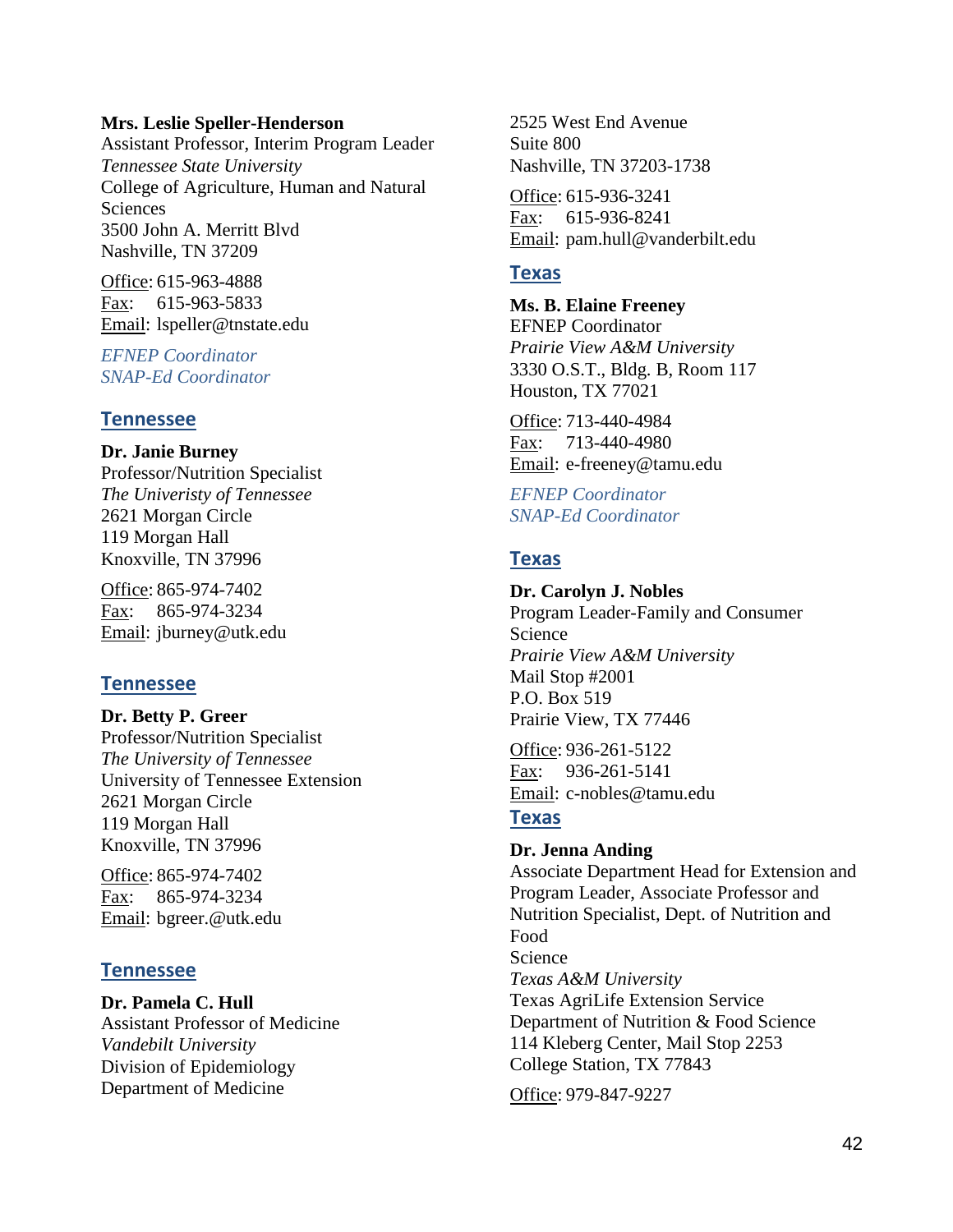Fax: 979-458-2080 Email: j-anding@tamu.edu

*SNAP-Ed Coordinator*

# **Texas**

### **Dr. Sharon Francey Robinson**

Associate Professor and Nutrition Specialist *Texas A&M University* Texas AgriLife Extension Service 114 Kleberg Center, 2253 TAMU College Station, TX 77843

Office: 979-847-9227 Fax: 979-458-2080 Email: s-robinson@tamu.edu

# **Texas**

## **Mr. Jon Perrott**

Extension Program Specialist and Program Coordinator Better Living for Texans (BLT) SNAP-Ed *Texas A&M University* Texas A&M University System Riverside Campus P.O. Box 834, 2150 TAMU Bryan, TX 77806

Office: 979-862-8935 Fax: 979-862-6639 Email: JAPerrott@ag.tamu.edu

# **Texas**

**Ms. Amanda R. Scott** EFNEP Coordinator *Texas A&M University* Texas A&M AgriLife Extension Service 114 Kleberg Center, 2253 TAMU College Station, TX 77843-2253

Office: 979-845-2798 Fax: 979-862-8404 Email: arscott@ag.tamu.edu

*EFNEP Coordinator*

# **Texas**

## **Dr. Lucia L. Kaiser**

Human Resources Program Leader *University of California - Davis* Department of Nutrition One Shields Ave., 3205 Meyer Hall Davis, CA 95616

Office: 530-754-9063 Fax: 530-752-8966 Email: llkaiser@ucdavis.edu

# **Texas**

## **Dr. Maria Duarte-Gardea**

Chair and Professor *University of Texas at El Paso* College of Health Sciences 500 W. University Avenue El Paso, TX 79968

Office: 915-747-7252 Fax: 915-747-7207 Email: moduarte@utep.edu

# **USDA-NIFA**

**Dr. Helen Chipman** National Program Leader, Food and Nutrition Education *USDA, NIFA* 1400 Independence Ave., S.W. Mail Stop 2225 Washington, DC 20250-2225

Office: 202-720-8067 Fax: 202-401-0776 Email: hchipman@nifa.usda.gov

*EFNEP Coordinator*

# **Utah**

## **Dr. Nedra Christensen**

Professor, Extension Specialist *Utah State University* Nutrition, Dietetics, and Food Sciences Department 8700 Old Main Hill Logan, UT 94321-8700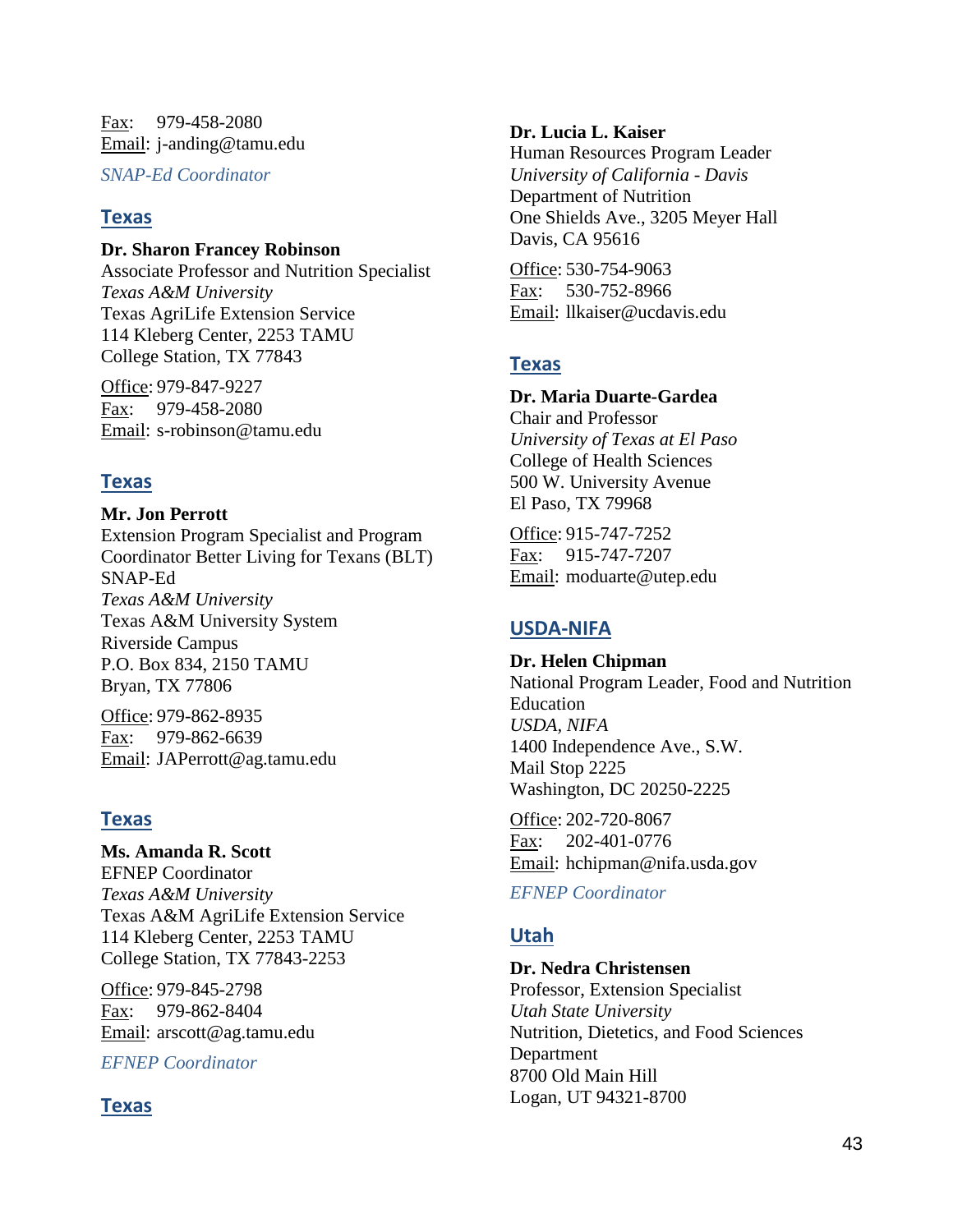Office: 801-484-9374 Fax: 801-487-6975 Email: Nedra.christensen@usu.edu

## **Utah**

**Ms. Heidi R. LeBlanc** Extension Associate Professor, MS, CFCS Food \$ense Director *Utah State University* Nutrition Dietetics and Food Science and Extension SNAP-Ed 8749 Old Main Hill Logan, UT 84322

Office: 435-797-3923 Cell: 435-760-0925 Fax: 435-797-0897 Email: heidi.leblanc@usu.edu

*SNAP-Ed Coordinator*

## **Utah**

**Dr. Brian A. Nummer** Food Safety Specialist *Utah State University* Nutrition and Food Sciences 8749 Old Main Hill Logan, UT 84322

Office: 435-797-2116 Fax: 435-797-2379 Email: briann@ext.usu.edu

# **Utah**

**Ms. Paula Scott** Extension Associate Professor EFNEP State Director *Utah State University* Davis County Courthouse 28 East State Street, Room 107 P.O. Box 618 Farmington, UT 84025-0618

Office: 801-451-3405 Fax: 801-451-3572 Email: paula.scott@usu.edu

*EFNEP Coordinator*

## **Vermont**

**Dr. Linda Berlin** Extension Nutrition Specialist *University of Vermont* University of Vermont Extension, Nutrition and Food Science Marsh Life Science, 109 Carrigan Dr. Carrigan Wing, Room 252 Burlington, VT 05405

Office: 802-656-0669 Fax: 802-656-0001 Email: linda.berlin@uvm.edu

## **Vermont**

**Ms. Amy Davidson** Nutrition Education Coordinator *University of Vermont* 109 Carrigan Drive 236A Marsh Life Sciences Burlington, VT 05405-0148

Office: 802-656-2311 Fax: 802-656-0001 Email: adavidso@uvm.edu

*EFNEP Coordinator*

## **Vermont**

**Dr. Ellen Rowe** Community and Leadership Development Specialist *University of Vermont* University of Vermont Extension 397 Railroad Street St. Johnsbury, VT 05819

Office: 802-751-8307 Fax: 802-751-8800 Email: ellen.rowe@uvm.edu

# **Virgin Islands**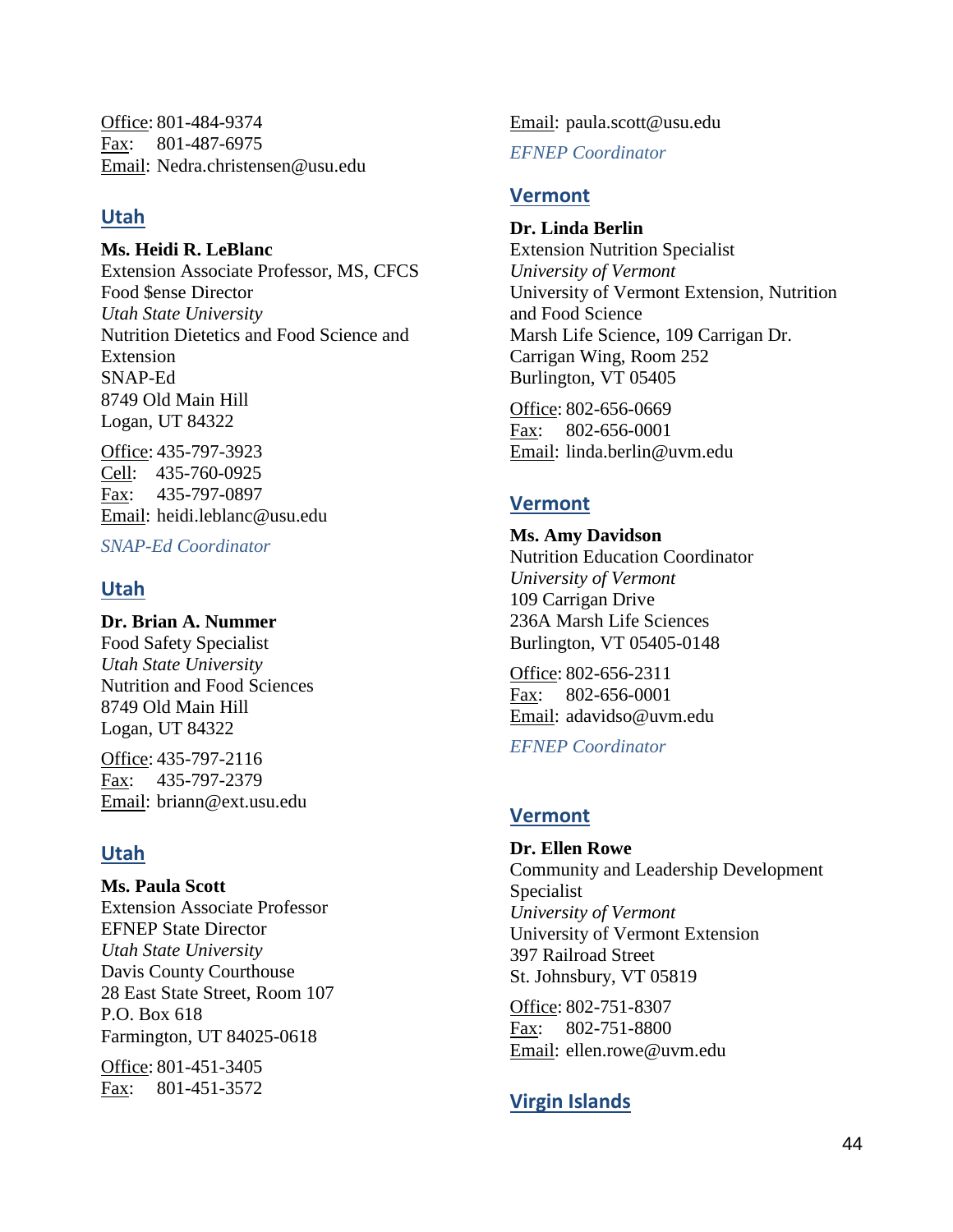#### **Ms. Caryl Johnson**

Program Supervisor 4-H family and Consumer Sciences Program *University of the Virgin Islands* Cooperative Extension Service #2 John Brewers Bay St. Thomas, VI 00802

Office: 340-693-1082 Fax: 340-6931085 Email: cjohnso@live.uvi.edu

*EFNEP Coordinator*

### **Virgin Islands**

**Dr. Josef Keularts** Specialist *University of the Virgin Islands* Cooperative Extension Service RR#2, P.O. Box 10,000 Kingshill St. Croix, VI 00850

Office: 340-778-9491 Fax: 340-778-8866 Email: jkeulart@uvi.edu

## **Virgin Islands**

**Ms. Lois V. Sanders** Assistant Director, 4-H/FCS/CYFAR Program *University of the Virgin Islands* Cooperative Extension Service RR#1, P.O. Box 10,000 Kingshill St. Croix, VI 00850

Office: 340-692-4096 Fax: 340-692-4085 Email: lsander@uvi.edu

## **Virginia**

### **Ms. Debra Jones**

Health Specialist *Virginia State University* P.O. Box 9081 Petersburg, VA 23806

Office: 804-524-5847 Fax: 804-524-5680 Email: dsjones@vsu.edu

*EFNEP Coordinator*

# **Virginia**

**Dr. Renee Boyer** Extension Specialist, Assistant Professor *Virginia Tech* Food Science and Technology 22 Duckpond Drive Blacksburg, VA 24061

Office: 540-231-4330 Fax: 540-231-9293 Email: rrboyer@vt.edu

# **Virginia**

**Dr. D. Brian Calhoun** FCS Associate Director *Virginia Tech* Virginia Tech - 115 Hutcheson Hall Blacksburg, VA 24061-0908

Office: 540-231-1247 Fax: Email: dcalhoun@vt.edu

# **Virginia**

**Dr. Karen Gehrt** Associate Director, Family and Consumer **Sciences** *Virginia Tech* Virginia Cooperative Extension 115 Hutcheson Hall Blacksburg, VA 24061

Office: 540-231-1247 Fax: 540-231-0762 Email: gehrtk@vt.edu

## **Virginia**

**Dr. Mary McFerren** Project Director, EFNEP/SNAP-Ed *Virginia Tech* Human Nutrition, Foods & Exercise (0228) 203 Wallace Annex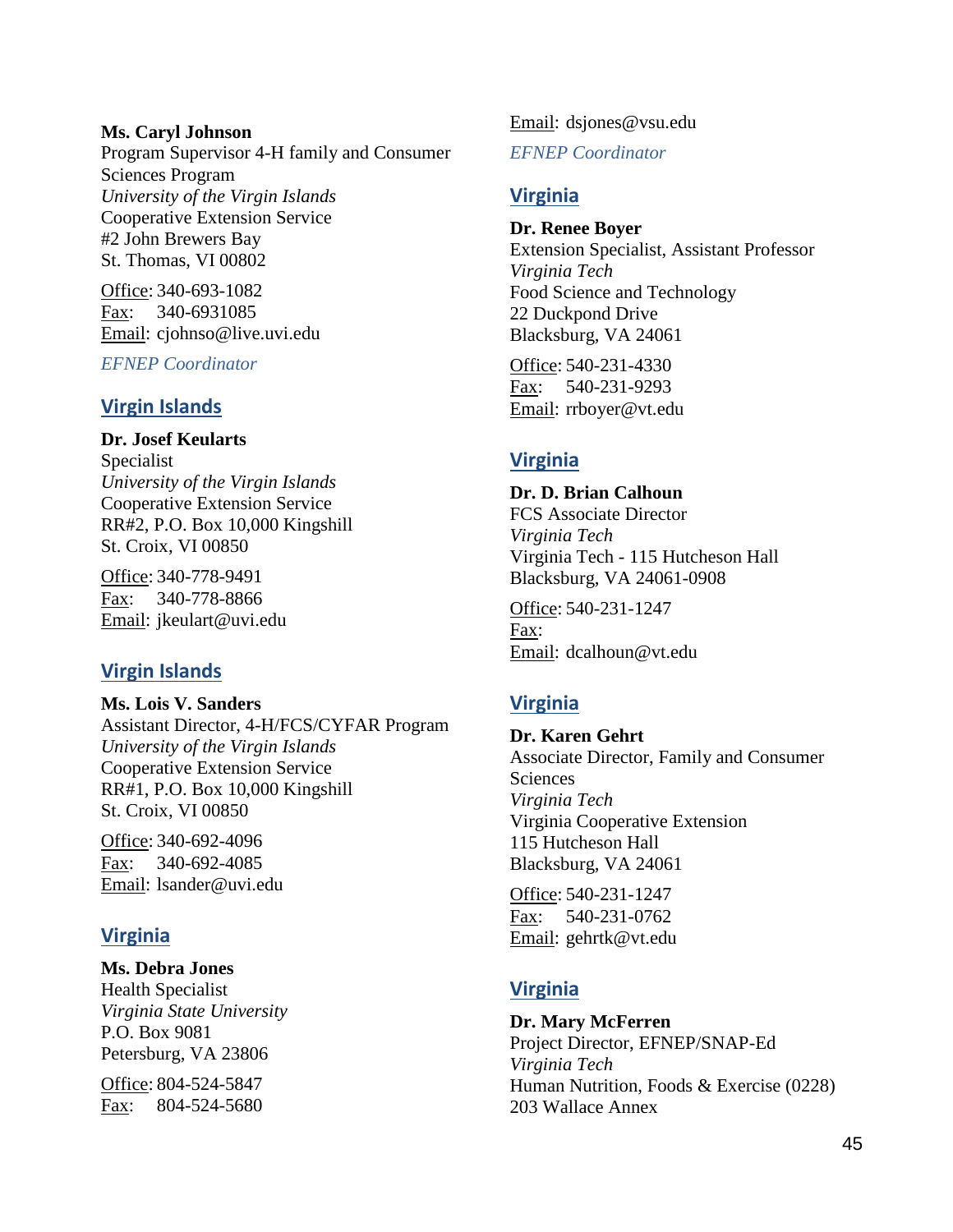Blacksburg, VA 24061

Office: 540-231-9429 Fax: 540-231-7576 Email: mmcferre@vt.edu

*EFNEP Coordinator SNAP-Ed Coordinator*

## **Virginia**

**Dr. Elena Serrano** Extension Specialist, Assistant Professor *Virginia Tech* Human Nutrition, Foods, and Exercise 201 Wallace Annex

Blacksburg, VA 24061

Office: 540-231-3464 Fax: 540-231-3916 Email: serrano@vt.edu

## **Washington**

**Ms. Jill Armstrong Shultz** Professor of Nutrition and P.I., Program in Nutrition and Exercise Physiology *Washington State University* College of Pharmacy FSHN 314 P.O. Box 646510 Pullman, WA 99164-6378

Office: 509-335-6181 Fax: 509-335-7722 Email: mstroj@wsu.edu

*SNAP-Ed Coordinator*

## **Washington**

**Ms. Karen Barale** State EFNEP Leader and Extension Educator *Washington State University* Pierce County Extension 3602 Pacific Ave. Suite B Tacoma, WA 98418

Office: 253-798-3262 Fax: 253-798-3165 Email: kbarale@wsu.edu

### *EFNEP Coordinator*

## **Washington**

#### **Ms. Doreen Hauser-Lindstrom**

Youth and Family Program Director *Washington State University* 412 E. Spokane Falls Blvd. Spokane, WA 99202

Office: 509-358-7686 Fax: Email: doreen@wsu.edu

## **Washington**

**Dr. Karen Killinger** Extension Food Safety Specialist *Washington State University* WSU Extension Food Science and Human Nutrition Pullman, WA 99164

Office: 509-335-2970 Fax: 509-335-4815 Email: Karen.killinger@wsu.edu

## **Washington**

**Ms. Kathleen Manenica** State Food \$ense Coordinator Programs & Marketing *Washington State University* WSU Extension 2606 W Pioneer Puyallup, WA 98371

Office: 253-445-4598 Fax: 253-445-4669 Email: manenica@wsu.edu

*SNAP-Ed Coordinator*

## **Washington**

**Ms. Amy Sigman** Food \$ense Coordinator, Contract Management *Washington State University* WSU Extension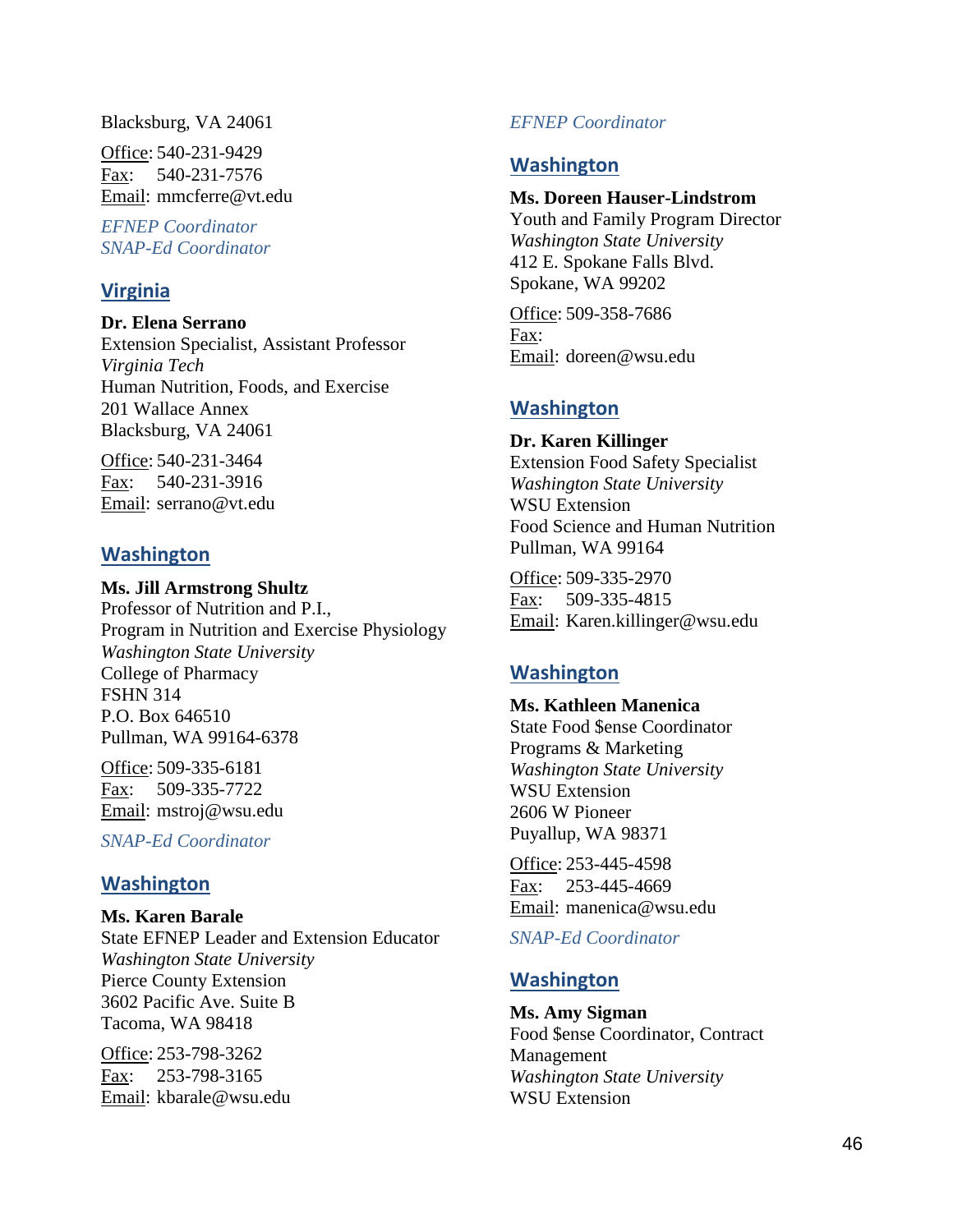2606 W Pioneer Puyallup, WA 98371

Office: 253-445-4547 Fax: 253-445-4569 Email: asigman@wsu.edu

## **West Virginia**

#### **Ms. Bonnie Dunn (Parsons)**

WVSU Extension Specialist *West Virginia State University* 500 Curtis Complex P.O. Box 1000 Institute, WV 25112

Office: 304-204-4007 Fax: 304-766-4296 Email: parsonsb@wvstateu.edu

## *EFNEP Coordinator*

### **West Virginia**

**Ms. Beverly Glaze** Extension Specialist, Family Nutrition Program Adult Program *West Virginia State University* 4700 MacCorkle Ave., SE Suite 1108, #1115 Charleston, WV 25304

Office: 304-634-8449 Fax: 304-205-7861 Email: Beverly.Glaze@mail.wvu.edu

*EFNEP Coordinator*

## **West Virginia**

**Ms. Kristin McCartney** Extension Specialist, SNAP-Ed Public Health *West Virginia State University* 4700 MacCorkle Avenue, SE Charleston, WV 25301

Office: 304-291-9330 Fax: 304-205-7861 Email: Kristin.McCartney@mail.wvu.edu

### **West Virginia**

#### **Dr. Elaine Bowen**

Extension Specialist, Health Promotion *West Virginia University* WVU Extension Service 603 Knapp Hall, P.O. Box 6031 Morgantown, WV 26506-6031

Office: 304-293-8584 Fax: 304-293-3703 Email: elaine.bowen@mail.wvu.edu

## **West Virginia**

**Dr. Cindy Fitch** Director, Families and Health Program Extension Professor *West Virginia University* WVU Extension Service 610 Knapp Hall P.O. Box 6031 Morgantown, WV 26506-6031

Office: 304-293-2796 Fax: 304-293-3703 Email: Cindy.Fitch@mail.wvu.edu

## **West Virginia**

**Ms. Amy Gannon** Extension Specialist *West Virginia University* 4700 MacCorkle Ave., SE SE Suite 1108, Room 1105 Charleston, WV 25304

Office: 304-720-9889 Fax: 304-205-7841 Email: Amy.Gannon@mail.wvu.edu

*SNAP-Ed Coordinator*

## **West Virginia**

**Dr. Emily Murphy**

Extension Specialist, Obesity Prevention *West Virginia University* WVU Extension Service 605 Knapp Hall, P.O. Box 6031 Morgantown, WV 26506-6031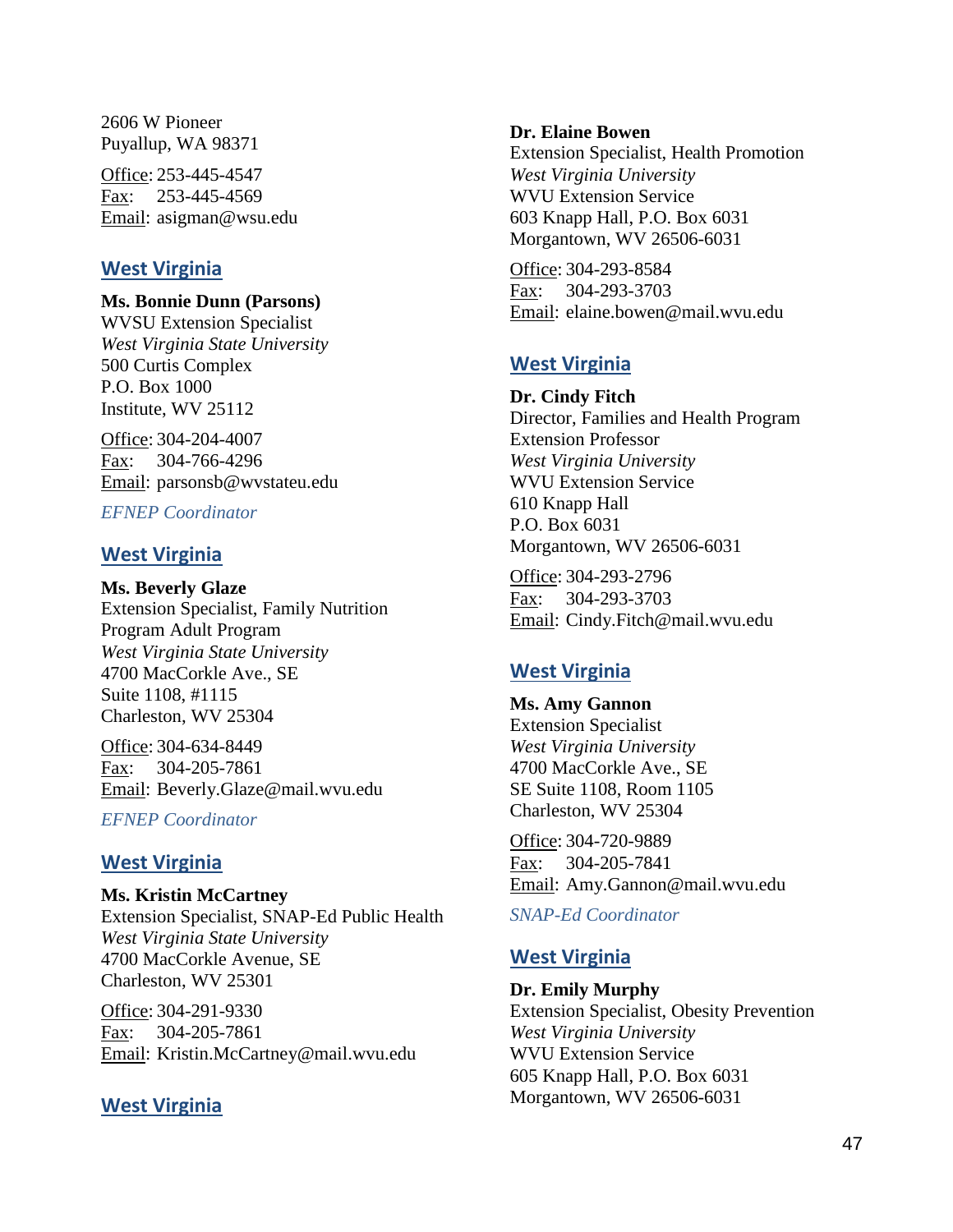Office: 304-293-8589 Fax: 304-293-3703 Email: Emily.Murphy@mail.wvu.edu

#### **Wisconsin**

**Ms. Amber Canto**

Poverty and Food Security Specialist *University of Wisconsin* 335 Extension Building 432 N. Lake Street Madison, WI 53706

Office: 608-265-4975 Fax: 608-265-0787 Email: amber.canto@ces.uwex.edu

### **Wisconsin**

**Ms. Gayle Coleman** Nutrition Education Specialist *University of Wisconsin* 266 Nutritional Sciences 1415 Linden Drive Madison, WI 53706

Office: 608-265-8928 Fax: 608-262-5860 Email: gayle.coleman@ces.uwex.edu

### **Wisconsin**

**Ms. Teresa Curtis** Nutrition Education Specialist *University of Wisconsin* 278 Nutritional Sciences 1415 Linden Drive Madison, WI 53706

Office: 608-262-3427 Fax: 608-262-5860 Email: teresa.curtis@ces.uwex.edu

### **Wisconsin**

**Dr. Barbara Ingham** Food Safety Specialist

*University of Wisconsin* Department of Food Science 105K Babcock Hall 1605 Linden Drive Madison, WI 53706

Office: 608-263-7383 Fax: 608-262-6872 Email: bhingham@wisc.edu

## **Wisconsin**

#### **Ms. Shelley King-Curry**

Nutrition Education Program Specialist *University of Wisconsin* 327 Extension Building 432 N. Lake Street Madison, WI 53706

Office: 608-265-5069 Fax: 608-265-0787 Email: shelley.king-curry@ces.uwex.edu

### **Wisconsin**

**Ms. Amy Korth** Outreach Specialist, School Breakfast Programs *University of Wisconsin* 301 Extension Bldg. 432 N. Lake St. Madison, WI 53706

Office: 608-265-3232 Fax: 608-265-0787 Email: amy.korth@ces.uwex.edu

## **Wisconsin**

**Dr. Beth H. Olson** Associate Professor & Extension Specialist *University of Wisconsin* 275 Nutritional Sciences 1415 Linden Drive Madison, WI 53706

Office: 606-265-2108 Fax: 608-262-5860 Email: bholson@wisc.edu